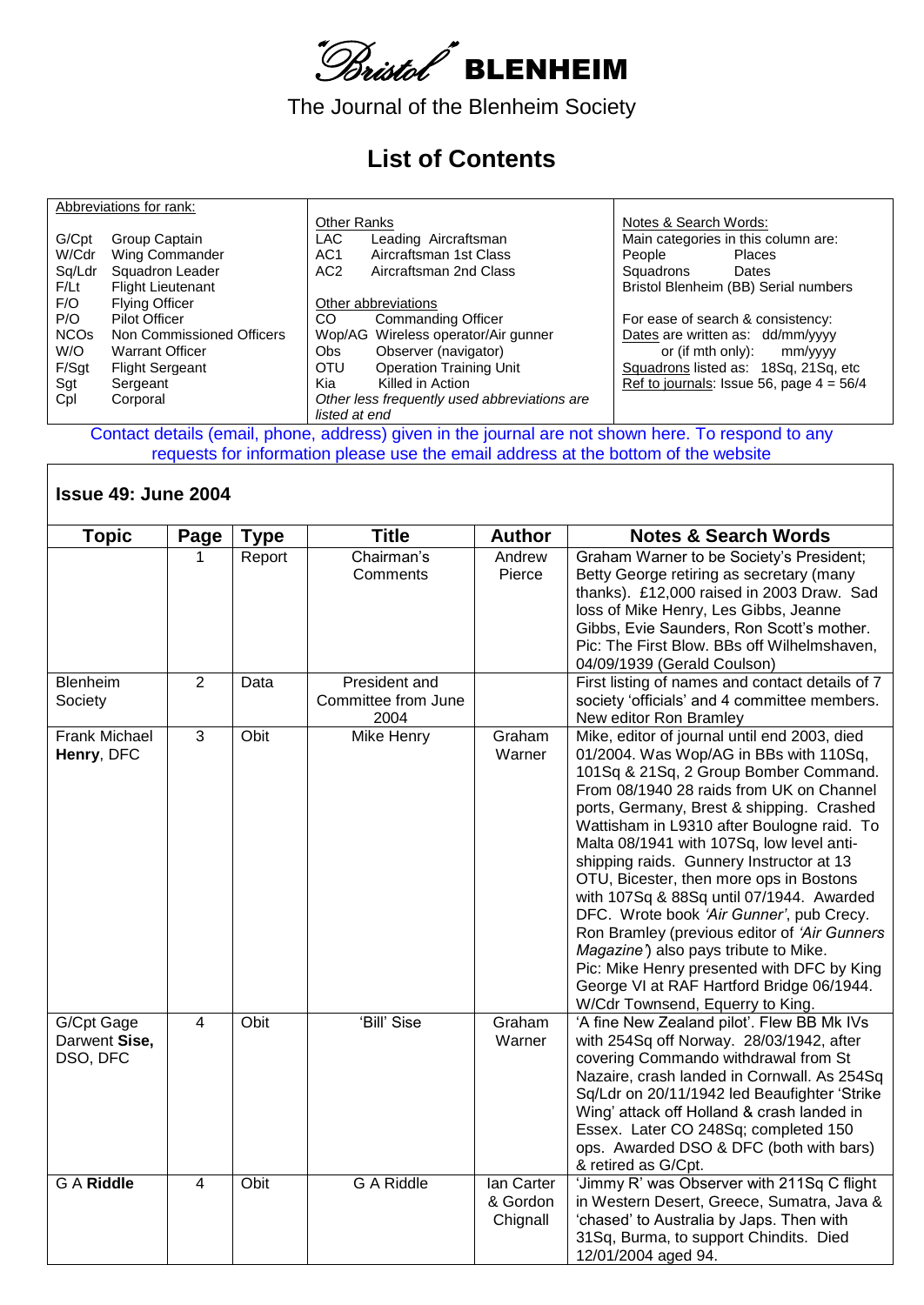| Ronald<br><b>Dudman</b>                                     | $\overline{4}$ | Obit   | Ron Dudman<br>(Mick)      | lan Carter<br>& Helen        | Comrade of 'Jimmy' Riddle & also in 211Sq<br>C flight. He was fitter, then Fitter/AG in<br>Greece, Sumatra, Java & Australia. Then to<br>India &, on return to UK, to RAE<br>Farnborough where became engineer in<br>charge of Aircraft Department Squadrons.<br>Died 27/01/2004                                                                                                                                                                                                                                                                                                                                                                                                                                                                                                                                                                                                                                                              |
|-------------------------------------------------------------|----------------|--------|---------------------------|------------------------------|-----------------------------------------------------------------------------------------------------------------------------------------------------------------------------------------------------------------------------------------------------------------------------------------------------------------------------------------------------------------------------------------------------------------------------------------------------------------------------------------------------------------------------------------------------------------------------------------------------------------------------------------------------------------------------------------------------------------------------------------------------------------------------------------------------------------------------------------------------------------------------------------------------------------------------------------------|
| <b>AVM Antony</b><br>Greville<br><b>Dudgeon</b><br>CBE, DFC | 4              | Obit   | Tony Dudgeon              | Graham<br>Warner             | Left Cranwell as pilot in 1935 to join 11Sq<br>(XISq) flying Harts in NWF of India. In 1940<br>was Flight Commander 45Sq flying BBs in<br>ME, then CO 55Sq at Fuka, western desert<br>flying 50 raids in 3 mths & awarded DFC. In<br>1941 to 4 FTS Habbanyia for 'rest';<br>describes defending base from Iraqi siege in<br>'The War That Never Was' (republished<br>2000 as 'Hidden Victory'). Retired from RAF<br>in 1968. Also wrote 'Luck of the Devil' and<br>'Wings Over North Africa' which describe<br>wartime RAF life in ME.                                                                                                                                                                                                                                                                                                                                                                                                        |
| Jeanne Gibbs                                                | 4              | Obit   | Jeanne Gibbs              | <b>Betty</b><br>George       | Jeanne & Les Gibbs (ex RAF) were early &<br>active Society members, Jeane being<br>membership secretary for many years. She<br>was a land-girl during WWII - at London<br>Zoo! Jeanne died 12/01/2004 & Les soon<br>after. Condolences to family.                                                                                                                                                                                                                                                                                                                                                                                                                                                                                                                                                                                                                                                                                             |
| Fred Atton                                                  | $\overline{4}$ | Obit   | Fred Atton                | Joan Atton<br>& Ron<br>Scott | A Society member, ex-RAF & structural<br>engineer from South Croyden, Fred died at<br>Christmas while on holiday in Dorset, aged<br>91.                                                                                                                                                                                                                                                                                                                                                                                                                                                                                                                                                                                                                                                                                                                                                                                                       |
| Evie<br><b>Saunders</b>                                     | 5              | Obit   | <b>Evie Saunders</b>      | Ron Scott                    | Evie finally achieved a life-long ambition to<br>fly by gaining her PPL aged 69! She flew<br>regularly from Shoreham, supported Society<br>actively, sold her house to buy Piper Warrior<br>(G-EVIE), based at Compton Abbas, with<br>Trust to teach people to fly. Courageous<br>woman.                                                                                                                                                                                                                                                                                                                                                                                                                                                                                                                                                                                                                                                      |
| <b>Bill Baguley</b>                                         | 5              | Obit   | 'Bill' Baguley            | Ron<br><b>Bramley</b>        | Ex-Fitter 2E with Blenheim Squadrons who<br>is renowned for his research into Bomber<br>Command losses which, along with photos,<br>was passed to Society.<br>Pic: Blenheim Day with Bill & others in front<br>of Blenheim.                                                                                                                                                                                                                                                                                                                                                                                                                                                                                                                                                                                                                                                                                                                   |
|                                                             | 5              | Obits  | We shall remember<br>them | Editor                       | Other recent deaths of Society members:<br>WT Fallon (Bill) on 10/04/2004, ex-113Sq in<br>Burma; W Archer (membership no 249);<br>Jack Caslaw from Chigwell who ended up<br>flying gliders for army. £130 donated to<br>Society in Jack's memory.                                                                                                                                                                                                                                                                                                                                                                                                                                                                                                                                                                                                                                                                                             |
| Blenheim<br>Society                                         | 6              | Letter | <b>Graham Warner</b>      | <b>Brian</b><br>Jackson      | A tribute by member 237 to restored BB G-<br>BPIV at Duxford & the dedication &<br>determination of Graham (GW) after the<br>original G-MKIV crashed at Denham a<br>month after 12yr restoration completed in<br>05/1987. This 2 <sup>nd</sup> restoration of G-BPIV took<br>GW, John Romain & team 6yrs &<br>considerable personal cost. In addition to<br>two books on the restoration, GW also<br>researched, wrote & published the definitive<br>work on the BB - 'The Bristol Blenheim: a<br>complete history' (pub Crecy), with 2 <sup>nd</sup><br>edition in preparation. Blenheim Society<br>was formed autumn 1987 to: bring BB air &<br>ground crew together; research & record BB<br>history; assist British Air Museum put BB<br>back in air. It arose from GW's appeal for<br>2 <sup>nd</sup> restoration. Thank you Graham! (GW<br>has now donated BB G-BPIV to Company to<br>repair & operate it). Pic: unknown wartime<br>BB. |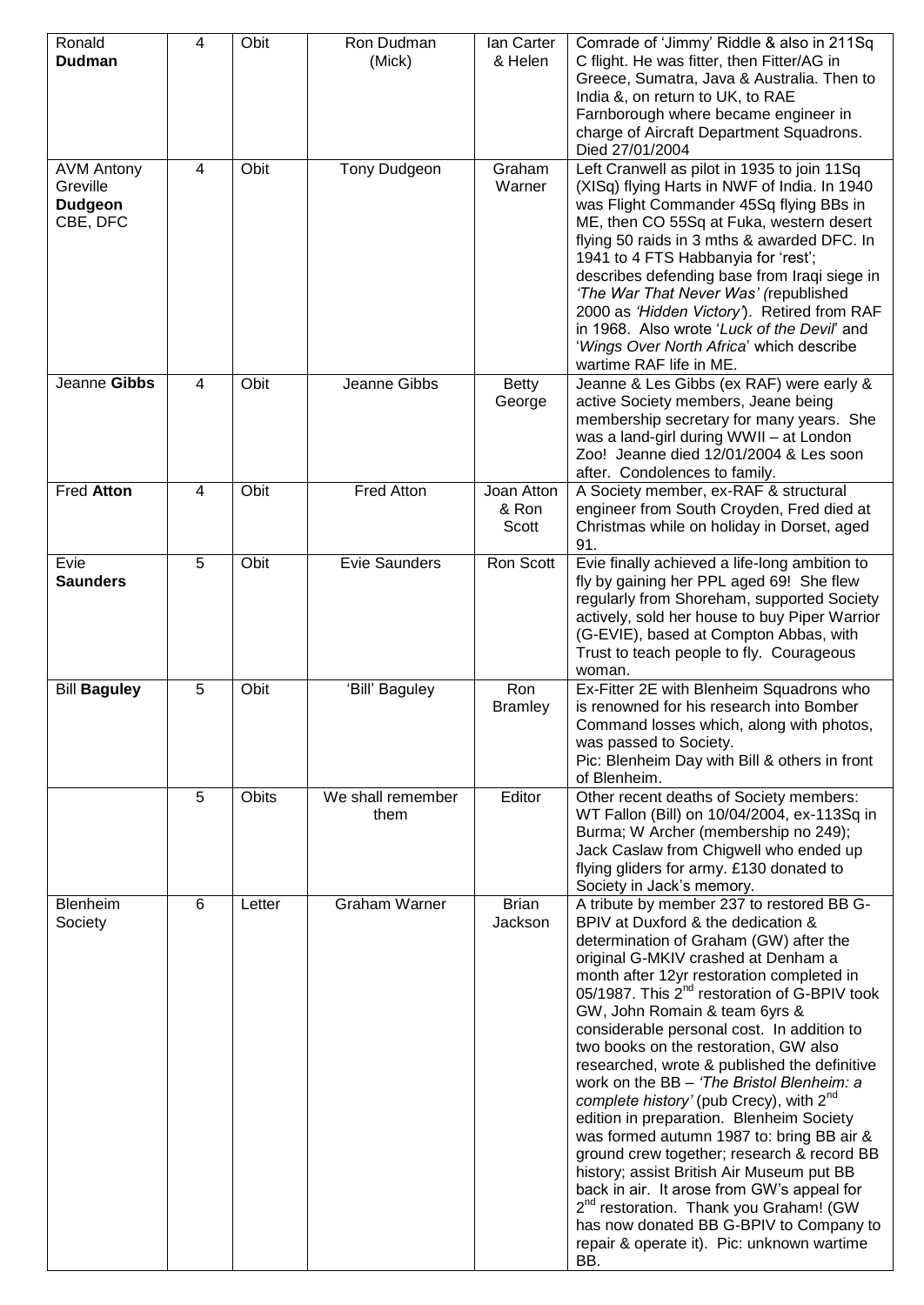|                    | $\overline{7}$ | Report | Summary report of<br>AGM by chairman             | Andrew<br>Pierce       | Welcome to our new President, Graham<br>Warner. Thanks to Betty George, secretary<br>since Society's formation & now stepping<br>down, but made vice-President. £5,500<br>cheque handed to Blenheim (Duxford) Ltd<br>(who now own BB) raised from donations,<br>sale of goods, raffle, etc and books donated<br>by Mike Henry's son (£300 raised at AGM!).<br>Following AGM Jim Nicolson spoke about<br>his uncle F/Lt J B Nicolson, who awarded<br>Fighter Command's only VC in WWII during<br>Battle of Britain, with slides & recording of<br>contemporary report of the action. |
|--------------------|----------------|--------|--------------------------------------------------|------------------------|-------------------------------------------------------------------------------------------------------------------------------------------------------------------------------------------------------------------------------------------------------------------------------------------------------------------------------------------------------------------------------------------------------------------------------------------------------------------------------------------------------------------------------------------------------------------------------------|
|                    | $\overline{7}$ | Report | From the Engineering<br>Side                     | Smudge                 | Blenheim Duxford Ltd now set up, some<br>sponsors money in place & hope to make it<br>a Charitable Trust. Dave Betts collected<br>myriad small parts to send off for cadmium<br>plating (anti-corrosion); apprentice Matt<br>stripped engine frame for X-ray prior to<br>rebuild. Two short-term staff stripping wings<br>to send for stress-check X-rays. Once<br>repaired, wings to be primed, wrapped and<br>stored. Thanks Society for £5,500 donation<br>& Lady Jessica Broom for £1,000 in memory<br>of Sir Ivor.                                                             |
|                    | 8              | Report | Visit to<br>Vraux/Champagne,<br><b>July 2004</b> | Tony<br>Tranter        | Tony outlines programme for planned visit to<br>Vraux & Champagne area for 4 days from<br>12/07/2004 covering Bastille Day ceremony<br>at Maison Rouge, Vraux (front line base in<br>1940). RAF Lossiemouth supports event.<br>Cost £130. To book, contact Tony.                                                                                                                                                                                                                                                                                                                    |
| <b>XV Squadron</b> | 9              | Letter | Sq/Ldr Philip James<br>Camp DFM                  | P Camp                 | Ref article on Blenheim air/ground crew<br>(47/3) P Camp writes Philip J Camp joined<br>15Sq as Obs in Fairey Battles 30/01/1939.<br>XVSq in AASF, withdrew France 12/1939,<br>re-equipped BBs. After 26 ops trained as<br>pilot at Upwood then W/Cdr Bandon (Earl of)<br>'crash' course for Obs to pilots on BBs.<br>Then posted 37Sq on Wellingtons to ME.<br>If in XVSq 1939-1945 please contact P<br>Camp. Contact details via email address at<br>bottom of web site                                                                                                           |
| 110 Squadron       | 9              | Letter |                                                  | CT Payne               | On 20/08/1945 110 (H) Sq flew last sortie of<br>WWII from Hwambe (Rangoon) to Sittang<br>River. 110Sq also in first WWII raid in BBs<br>over Wilhelmshaven in 1939. Payne in<br>110Sq 11/1941 to 07/1944 (BBs then<br>Vengeances). 110Sq reunions now at<br>Cedars Hotel, Stowmarket (prev held at<br>Wattisham). Numbers dwindling. Any ex-<br>110Sq with news of P/O Robinson, Sgt<br>Pullock & Sgt Parrish (pilots) or Sgt Harris<br>(Wop/AG) please contact Editor: details via<br>email address at bottom of web site                                                          |
|                    | 9              | Wanted | <b>Bill Edrich</b>                               | Ralph<br><b>Barker</b> | Author & ex-Wop/AG Barker planning new<br>book of 10 RAF WWII stories. Help needed<br>for section on MkIV BBs of 107Sq (2 Group)<br>in 1941, esp about Bill Edrich (cricketer).<br>Contact details via email address at bottom<br>of web site                                                                                                                                                                                                                                                                                                                                       |
|                    | 9              | Letter | Bader's legs                                     | Liz Watts              | Liz's uncle's information forwarded to AGA<br>Data Base at Yorkshire Air Museum,<br>Elvington. He (Sgt John Edward Pearson<br>'Jack', Wop/AG) pushed Bader's legs out of<br>BB hatch! Liz's dad (HJ Pearson 'Joe')<br>wrote poems, one (pub in 'Midland Voices')<br>is included: 'They flew to preserve our<br>freedom'                                                                                                                                                                                                                                                             |
|                    | 10             | Letter | Letter from Graham                               |                        | GW writes to formally thank Andrew Pierce,                                                                                                                                                                                                                                                                                                                                                                                                                                                                                                                                          |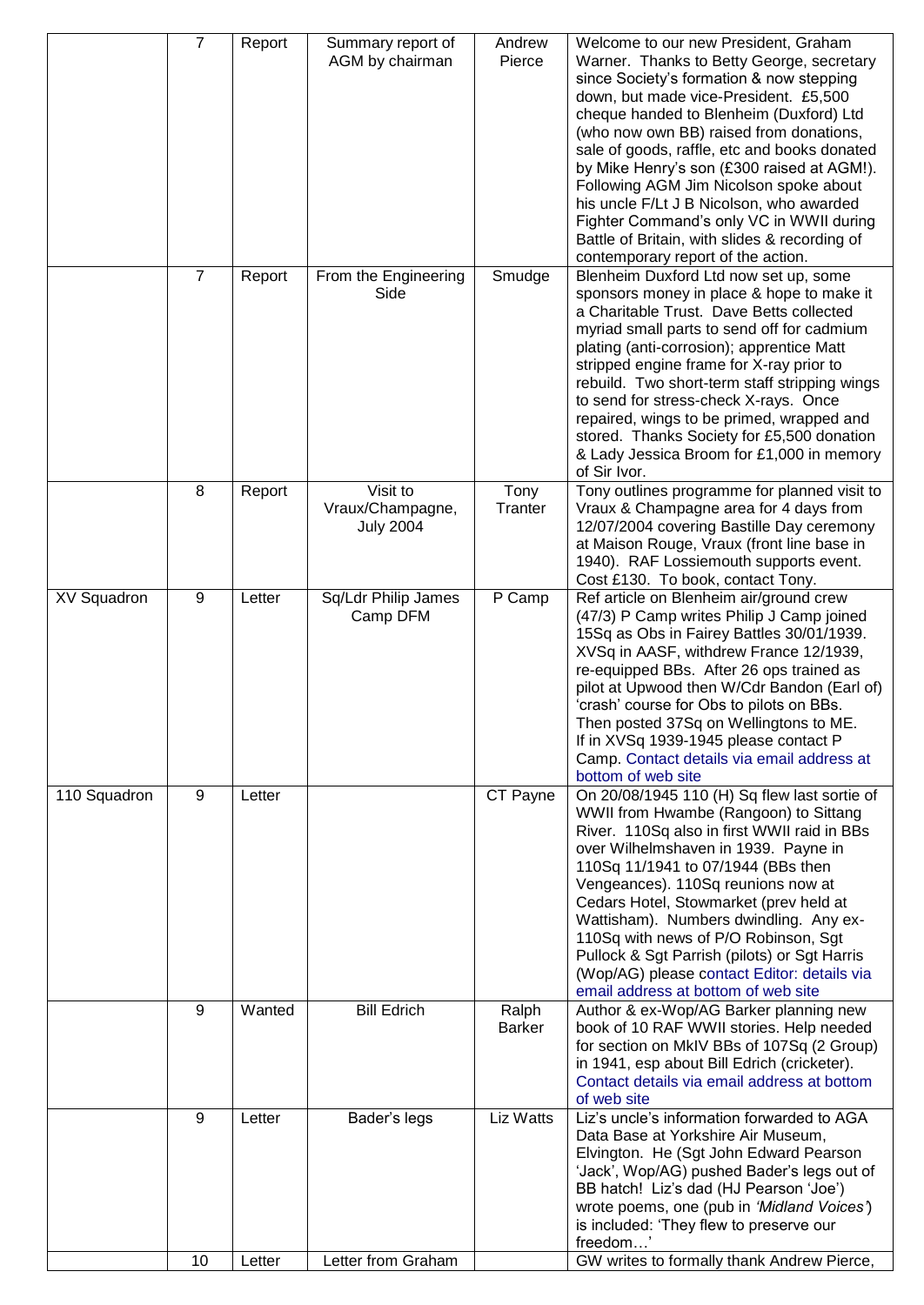|                                         |           |        | Warner to the<br>Chairman                                                 |                           | Ron Scott, committee & Society membership<br>for £12,000 from 2003 draw & presented at<br>Christmas lunch on 06/12/2003. This passed<br>to John Romain at Blenheim (Duxford) Ltd.<br>GW also explains his decision to donate the<br>Blenheim to the new Company after 25yrs<br>ownership.                                                                                                                                                                                                                                                                                                                                                                                                                                                               |
|-----------------------------------------|-----------|--------|---------------------------------------------------------------------------|---------------------------|---------------------------------------------------------------------------------------------------------------------------------------------------------------------------------------------------------------------------------------------------------------------------------------------------------------------------------------------------------------------------------------------------------------------------------------------------------------------------------------------------------------------------------------------------------------------------------------------------------------------------------------------------------------------------------------------------------------------------------------------------------|
|                                         | 10        | Report | Please Welcome to<br>the Blenheim Society                                 |                           | Lists 6 new members.                                                                                                                                                                                                                                                                                                                                                                                                                                                                                                                                                                                                                                                                                                                                    |
|                                         | 11        | Review | 'Blenheim Over The<br>Balkans'<br>by James Dunnet                         |                           | This book is a personal account of 211Sq<br>from Western Desert, Greece, Crete and FE<br>using a variety of primary sources &<br>recollections, incl from TH Wilson ('Wings<br>Over Olympus') & an account of 211Sq<br>fateful raid on Easter Sunday (13/04/1941).<br>Foreword by Sir Ivor Broom                                                                                                                                                                                                                                                                                                                                                                                                                                                        |
|                                         | 11        | Report | Balkan Pilgrimage                                                         | lan Carter                | On 60 <sup>th</sup> anniversary of 211Sq tragedy on<br>13/04/1941, Ian describes his visit to<br>Paramythia, via Athens, Corinth and<br>Agrinion, then to Microlimni, Lake Mikro<br>Prespa, Karia, Trigonon, Florina and Alona<br>to visit sites of BB crashes & graves of crews<br>(incl F/Lt Buchanan) & to hear recollections<br>of locals. He was accompanied by Maria<br>Petroulaki, Hellenic Air Force translator. Full<br>story included as postscript to Dunnet's<br>'Blenheim Over the Balkans'                                                                                                                                                                                                                                                |
| P/O Bruce<br><b>Reynolds</b><br>(42528) | $11 - 12$ | Wanted | Help  SOS                                                                 | Freda<br><b>Blight</b>    | Bruce (dob 08/01/1914), a pilot in 59Sq, was<br>KIA on 19/08/1940 over North Caen<br>(France) where he was buried before<br>removal to Bayeux Cemetery in 1945 (XXVIII<br>J4); two crew also died. He'd joined RAF in<br>1938, posted France spring 1940 flying BBs<br>on reconnaissance under AM Barrett. Can<br>anyone from 59Sq help/remember him?<br>Editor's addition: Blenheim R2795 left<br>Thorney Island, 22.00hr, to Caen with P/O B<br>Reynolds 42528, Sgt WGF Whiting 581252,<br>Sgt WGJ Wilkinson 546143. FTR. P/O<br>Reynolds died from wound 20/08/1940 &<br>buried with crew (from 'Costal Command<br>Losses', Vol 1, by Ross McNeill). Contact,<br>details via email address at bottom of web<br>site, if you have further information |
|                                         | 12        | Data   | Where will we be this<br>Airshow Season                                   |                           | Lists dates and venues of airshows for 2004                                                                                                                                                                                                                                                                                                                                                                                                                                                                                                                                                                                                                                                                                                             |
|                                         | 12        | Report | Stop Press from<br>Betty: Visit to Gellik                                 | Betty<br>George           | Betty describes the church service at Gellik<br>(Belgium) in 05/2004, taken by Rev Peter<br>Hall & attended by XVSq (15Sq) & locals,<br>the laying of wreaths at Memorials and the<br>lively evening which followed.                                                                                                                                                                                                                                                                                                                                                                                                                                                                                                                                    |
|                                         | 12        | Wanted | No 18(B) Squadron<br>Association: request<br>for assistance               | W/Cdr<br>Andy<br>Naismith | Request to publish 'recruitment advert' for<br>new association of ex-18Sq members (all<br>ranks/trades) for annual reunion; first<br>planned for spring 2005. Contact: 18(B)<br>Squadron Assn, RAF Odiham, Hook, RG29<br>1QT                                                                                                                                                                                                                                                                                                                                                                                                                                                                                                                            |
|                                         | 12        | Data   | Monument at<br>Horsham St Faith<br>(now Norwich<br>International Airport) |                           | In 08/2002 Mrs Christine Armes advised of<br>her plans for memorial for RAF airmen<br>stationed at Horsham St Faith during WWII.<br>Dedication ceremony on 29/07/2004.<br>Limited places so name & rank to: Contact<br>details via email address at bottom of web<br>site                                                                                                                                                                                                                                                                                                                                                                                                                                                                               |
|                                         | $13 - 14$ |        | From the Editor                                                           | Ron<br><b>Bramley</b>     | Ron explains his take over as Editor from<br>Mike Henry DFC, apologises for lateness,<br>thanks committee for help & outlines his<br>background. After joining RAFVR in 1939                                                                                                                                                                                                                                                                                                                                                                                                                                                                                                                                                                            |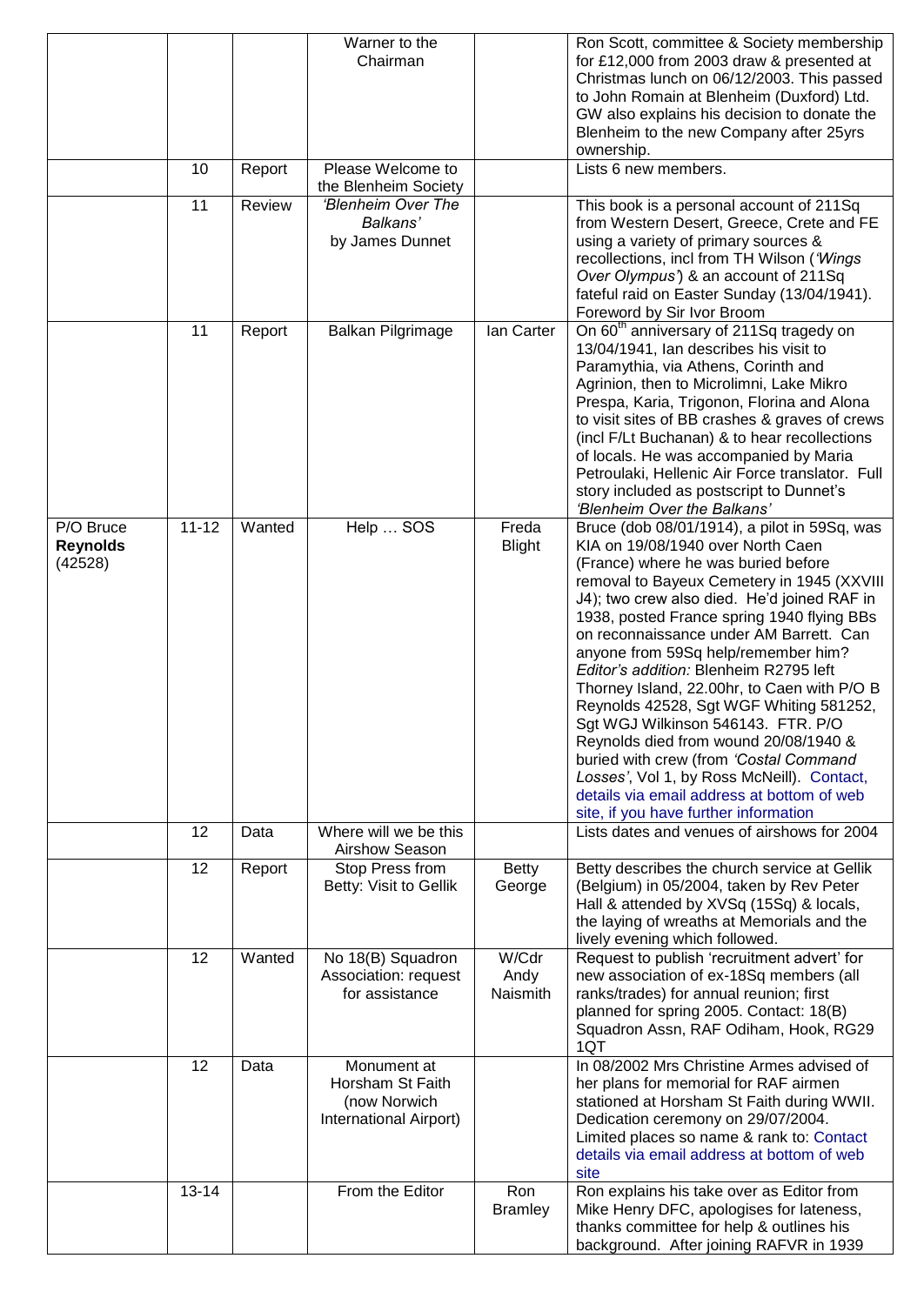|                               |           |         |                                                                                         |                                                    | was in 22Sq on Beauforts, then to No. 5<br>(Coastal) OTU to fly in BBs as a Wop/AG<br>instructor with pilots on rest from 53Sq,<br>59Sq, 235Sq & 236Sq. In V5799 when F/Lt<br>Van der Hajden crashed landed at Chivenor<br>16/02/1942. 06/1942 posted 42Sq with P/O<br>Maurice Adams (pilot), then overseas<br>08/1942 as Torpedo Bombing Squadron to<br>Malta, ME and Ceylon (in SEAC), then to<br>Army Support in Burma flying Bisleys. Sub-<br>titled 'Ground Attack Squadron' the rest of<br>the article describes conditions in Burma due<br>to weather, lack of spares, poor airfields &<br>quarters, illness, accidents (BA662 on<br>22/02/1943; 29/08/1943 F/O Newcombe in<br>BA451 crashed near Badarpur; 01/09/1943<br>BA200/N hit bridge; 12/09/1943 BA103/H in<br>flames). 15/03/1943 BB raid on Irrawaddy<br>with 155Sq Mohawks escort; 03/1943 many<br>crew posted to 217Sq in Ceylon with new<br>crew from 152 OTU. 01/05/1943 42Sq to<br>Kumbhirgram with Sq/Ldr Webster as CO.<br>Medical supplies dropped to Chindwin river<br>patrol by F/O Adams. Trial conversion of BB<br>Vd blister gun turret. 08/07/1943 AHQ signal<br>034 42Sq & other BB squadron to convert to<br>Hurricanes. 14/07/1943 raid on Makalagon<br>(Japanese HQ for Indaw). Unit non-<br>operational from 01/09/1943; pilots to<br>Yelahanka (Hurricane conversion); from<br>13/09/1943 BBs ferried to 315 MU Nagpur or<br>Calibration Flights, etc. Other crew to<br>Liberator Conversion in India. Other places<br>mentioned are: Rajyeswarpur, Surma Valley;<br>Pinlebu (Bisley with F/O Kerr lost); Indaw oil<br>installations; Imphal (used as forward base);<br>Mawlaik (08/1943 last raid by 42Sq with<br>Bisleys). Pic: Ground crew detraining at<br>Rajeswarpur in 1932. |
|-------------------------------|-----------|---------|-----------------------------------------------------------------------------------------|----------------------------------------------------|--------------------------------------------------------------------------------------------------------------------------------------------------------------------------------------------------------------------------------------------------------------------------------------------------------------------------------------------------------------------------------------------------------------------------------------------------------------------------------------------------------------------------------------------------------------------------------------------------------------------------------------------------------------------------------------------------------------------------------------------------------------------------------------------------------------------------------------------------------------------------------------------------------------------------------------------------------------------------------------------------------------------------------------------------------------------------------------------------------------------------------------------------------------------------------------------------------------------------------------------------------------------------------------------------------------------------------------------------------------------------------------------------------------------------------------------------------------------------------------------------------------------------------------------------------------------------------------------------------------------------------------------------------------------------------------------------------------------------------------------------------------------------|
|                               | 14        | Report  | <b>Constant Endeavour</b>                                                               | Ron<br><b>Bramley</b>                              | Thanksgiving service at Westminster Abbey<br>paid tribute to RAF Coastal Command, but<br>neglected the BB in its folder; 4 Blenheim<br>squadrons (53Sq, 59Sq, 235Sq & 236Sq)<br>were all in Coastal Command.                                                                                                                                                                                                                                                                                                                                                                                                                                                                                                                                                                                                                                                                                                                                                                                                                                                                                                                                                                                                                                                                                                                                                                                                                                                                                                                                                                                                                                                                                                                                                             |
|                               | 14        |         | 39Sq Marauders<br>Assn                                                                  |                                                    | Quote ref BBs from 39Sq Assn newsletter<br>43, summer 2002.                                                                                                                                                                                                                                                                                                                                                                                                                                                                                                                                                                                                                                                                                                                                                                                                                                                                                                                                                                                                                                                                                                                                                                                                                                                                                                                                                                                                                                                                                                                                                                                                                                                                                                              |
|                               | $15 - 16$ | Article | By Bisley BA503 to<br>Karachi (9 <sup>th</sup> to 17 <sup>th</sup><br>January 1943)     | $\overline{Ex}$ F/O<br>Dennis<br>Cooke<br>(185711) | Provides background to Takoradi, West<br>Africa to Heliopolis, Egypt, staged route for<br>a/c to ME & FE; 1937 Takoradi air display for<br>George VI's coronation (when Mussolini in<br>Ethopia & Hitler in Austria); 47Sq flew<br>Vickers Vincents & 216Sq Vickers Valentias.<br>Role of Takoradi in a/c supply route. F/O<br>Cooke Wop/AG in 69Sq ASV Wellingtons,<br>Malta, then posted to ADU, Cairo, 12/1942.<br>On 09/01/1943 flew with Sgt Sid King (pilot)<br>in Pan American DC54 to Wadi Seidna to<br>deliver grounded Bristol Bisley (BA503) to<br>Mauripur Airport, Karachi. Set off 12/01/1943<br>for Asmara, Ethopia (describes night out at<br>Kit Cat Cabaret with Italians), then Sheikh<br>Othman (Irving jackets!), RAF Salalah,<br>Masira Island (described), arriving Mauripur<br>17/01/1943. Mentions T1154 & R1155.                                                                                                                                                                                                                                                                                                                                                                                                                                                                                                                                                                                                                                                                                                                                                                                                                                                                                                                               |
| <b>BB</b> potted<br>histories | 16        | Data    | <b>Blenheim Serials Mk I</b><br>(all from the initial<br>production batch at<br>Filton) | Graham<br>Warner                                   | BB Mk 1: K7081, K7082, K7083, K7084,<br>K7085, K7086, K7087, K7088, K7089,<br>K7090, K7091, K7092.<br>Pic: K7103, 30Sq, Heliopolis, Egypt, 1938                                                                                                                                                                                                                                                                                                                                                                                                                                                                                                                                                                                                                                                                                                                                                                                                                                                                                                                                                                                                                                                                                                                                                                                                                                                                                                                                                                                                                                                                                                                                                                                                                          |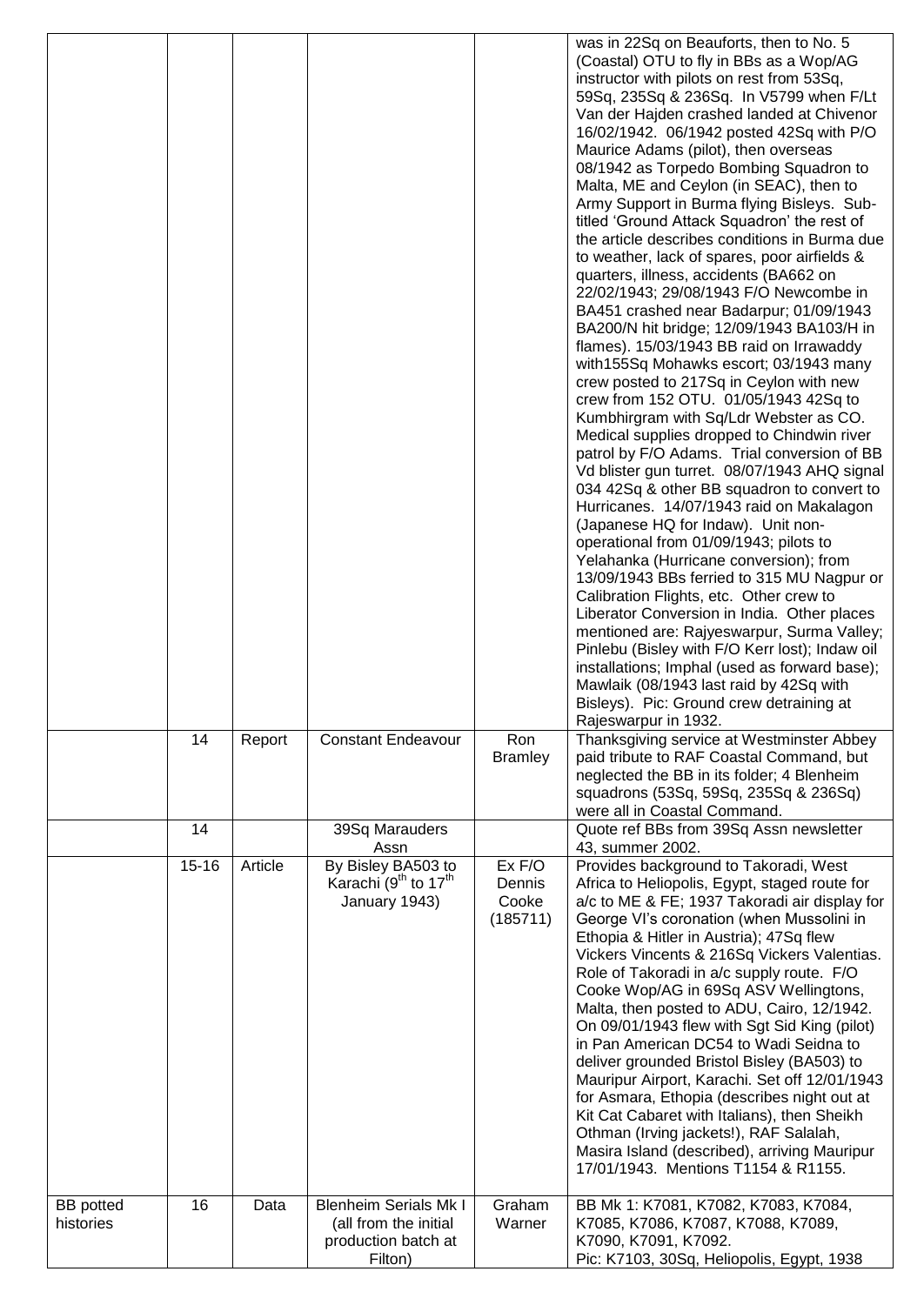| <b>Topic</b>              | Page           | Type   | <b>Title</b>                                                                  | <b>Author</b>               | <b>Notes &amp; Search Words</b>                                                                                                                                                                                                                                                                                                                                                                                                                                                                                                                                                   |
|---------------------------|----------------|--------|-------------------------------------------------------------------------------|-----------------------------|-----------------------------------------------------------------------------------------------------------------------------------------------------------------------------------------------------------------------------------------------------------------------------------------------------------------------------------------------------------------------------------------------------------------------------------------------------------------------------------------------------------------------------------------------------------------------------------|
|                           | 1              | Report | Chairman's<br>Comments                                                        | Andrew<br>Pierce            | Year of changes to committee; sad death of<br>President Sir Ivor Broom, retirement of our<br>secretary Betty George, last journal for editor<br>Mike Henry. Dickie Rook will do Presidential<br>role if needed. Ron Bramley taking over as<br>editor. Blenheim repairs estimated to take<br>two years. Money needed; draw doing well;<br>new members joining. Greeting for 2004                                                                                                                                                                                                   |
|                           | 2              | Wanted | Information required:<br>Blenheim IV marked<br>$K-3$                          | Dott.<br>Roberto<br>Azzalin | Dr Azzalin, a researcher of Italian Royal<br>Aeronautics during WWII wants any info on<br>BB IV (K-3) shot down 10/01/1941 off Capri,<br>Gulf of Naples. Email: sara.robert@libero.it                                                                                                                                                                                                                                                                                                                                                                                             |
| Sgt H Owen<br>(56204)     | $\overline{2}$ | Wanted | Information about Sgt<br>H Owen of 219<br>Squadron                            | A E<br>Prowse<br>(Tony)     | Sgt H Owen, 56204, was Wop/AG with<br>219Sq during Battle of Britain. Any info or<br>pics of 219Sq BBs at that time to: Contact<br>details via email address at bottom of web<br>site or via editor                                                                                                                                                                                                                                                                                                                                                                               |
| F/O FE Baker<br>(49319)   | $\overline{2}$ | Wanted | Plea for Help!                                                                | Editor                      | George Checkett needs photo of inscription<br>to F/O FE Baker (49319) on panel 268 of<br>Runnymeade Memorial, Surrey, with whom<br>he flew for two tours of ops. Formerly staff<br>pilot at 13 OTU Bicester, Baker converted to<br>Lancasters & was lost 12/03/1945.                                                                                                                                                                                                                                                                                                              |
|                           | $\overline{2}$ | Data   | 'Blenheim Country'<br><b>Aviation Museum</b>                                  | Editor                      | Norfolk & Suffolk Aviation Museum incl RAF<br>Bomber Command Museum, 446 <sup>th</sup> Bomb<br>Group USAAF Museum, Royal Observer<br>Corps Museum, RAF Air-Sea Rescue &<br>Coastal Command Museum & 25 historic<br>aircraft. On B1062 one mile west of Bungay.<br>Free entrance & parking. Tel: 01986 896644                                                                                                                                                                                                                                                                      |
|                           | $\overline{2}$ | Letter | Thanks for a donation                                                         | <b>Betsy</b><br>Hewlett     | Thanks to Blen Soc members for donations<br>to Jubilee Sailing Trust (tall ships Lord<br>Nelson & Tenacious) in memory of husband<br>Wilf Hewlett.                                                                                                                                                                                                                                                                                                                                                                                                                                |
|                           | $\overline{2}$ |        | My final words as<br>Editor                                                   | Editor                      | Sad to hand over editorship after six year<br>due to own health & role as wife's carer.<br>Hope our BB in air again soon. Thanks to all<br>& to West 4 Printers, esp Joan Scrivener.<br>Mike Henry, founder member No 16                                                                                                                                                                                                                                                                                                                                                          |
|                           | 3              | Pic    | Andrew Rae's<br>excellent painting of<br>N6189 as it circled<br>Wilhelmshaven | Mike<br>Henry               | Painting of N6189 preparing to bomb cruiser<br>'Emden' on 1 <sup>st</sup> RAF WWII raid, 04/09/1939.<br>Shows battleship 'Tirpitz'. Five BBs lost.<br>From 107Sq: F/O HB Lightoller (pilot), Sgt O<br>Howells (Obs), AC1 E Lyons (Wop/AG) in<br>N6189; F/Lt W Barton, F/O J Ross, Cpl J<br>Ricketts in N6184; P/O W Murphy, Sgt L<br>Ward, AC2 E Patterman in N6188; Sgt A<br>Prince (Canadian) in N6240 all KIA. Sgt G<br>Booth & AC1 L Slattery (from N6240) first<br>POWs. From 110Sq: F/O H Emden, Sgt R<br>Grossey (Obs from 42Sq), Sgt S McK Otty,<br>AC2 R Evans also KIA. |
| Sgt A V<br><b>Knowles</b> | $\overline{4}$ | Wanted | Anyone ex-82<br>Squadron who knew<br>Sgt A V Knowles?                         | Mrs ME<br>Parker            | ME Parker, asks for any info about her<br>brother, Sgt AV Knowles, missing on<br>Gembloux raid 17/05/1940 in P6893. Please<br>contact via email address at bottom of web<br>site                                                                                                                                                                                                                                                                                                                                                                                                  |
| Len Cooper                | 4              | Obit   | Friend of Ian Carter<br>dies                                                  | lan Carter                  | Ex-211Sq fitter, Len Cooper died 07/07/2003<br>in Canada. Len was with 211Sq in Western<br>Desert, Greece, FE & a Japanese POW.                                                                                                                                                                                                                                                                                                                                                                                                                                                   |
|                           | $\overline{4}$ |        | Your retiring editor<br>apologises                                            | Mike<br>Henry               | Ref comment at end of Accolade article in<br>47/15                                                                                                                                                                                                                                                                                                                                                                                                                                                                                                                                |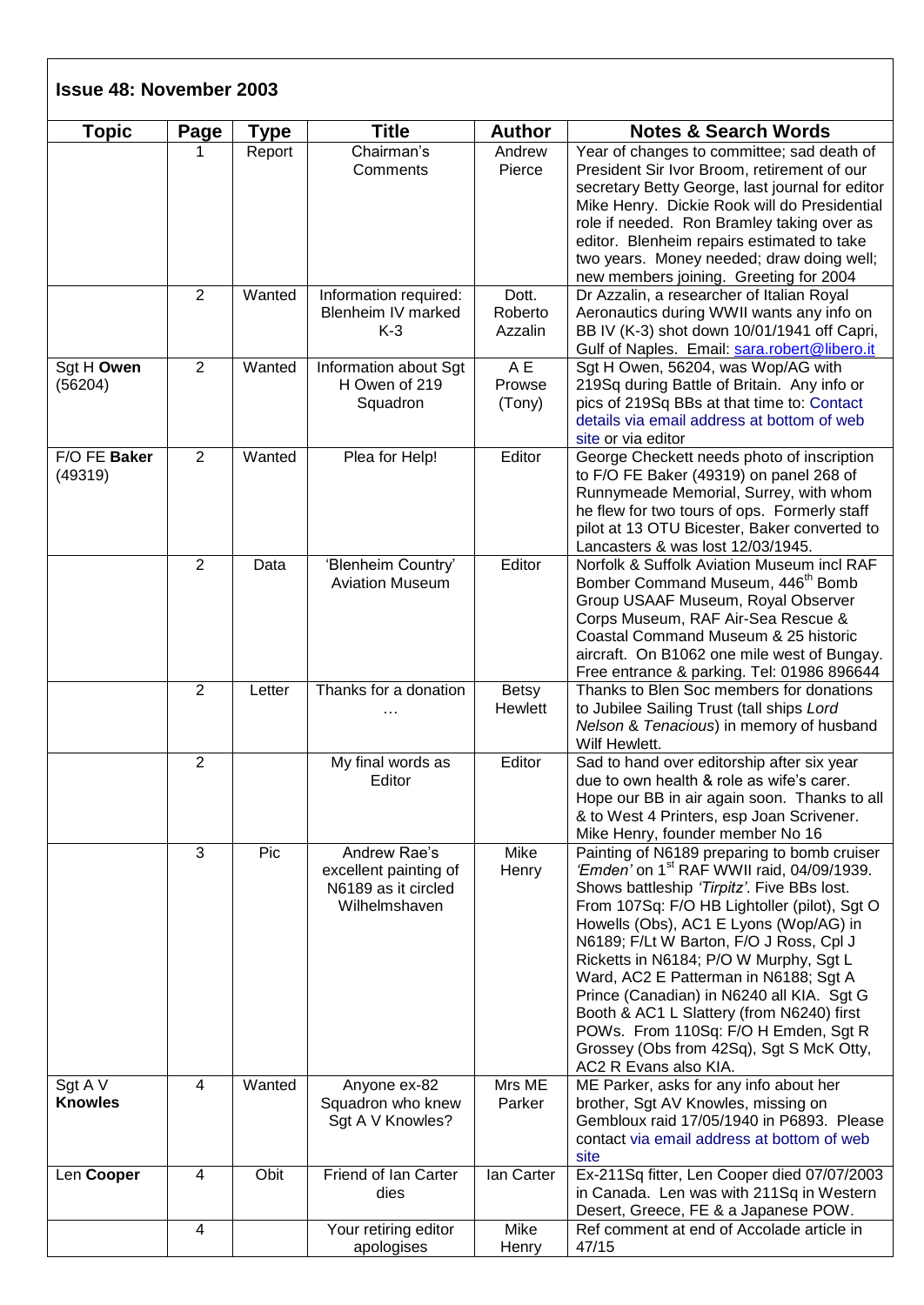| a Robinson R22 helicopter instructed by<br>winner writes<br>Jackson-<br>Tony Brown from Acorne Sports at Denham.<br>Bass<br>5<br>Article<br>Commenting of Philip Pleace's article (47/7)<br>How things have<br>George | Draw winner Richard describes his lesson in |
|-----------------------------------------------------------------------------------------------------------------------------------------------------------------------------------------------------------------------|---------------------------------------------|
|                                                                                                                                                                                                                       |                                             |
|                                                                                                                                                                                                                       |                                             |
| George tells of T2179 delivery flight on<br>Checketts<br>changed                                                                                                                                                      |                                             |
| 03/12/1940 with Sgt FE Baker (pilot), Sgt R                                                                                                                                                                           |                                             |
| Hay (Obs) from Thorney Island to Malta (via                                                                                                                                                                           |                                             |
| Alps!); hand pumping petrol, setting off air-                                                                                                                                                                         |                                             |
| raid warning and empty tank. Then to Abu                                                                                                                                                                              |                                             |
| Sueir, Egypt on 05/12/1940.                                                                                                                                                                                           |                                             |
| Ed adds: 45Sq, T2179 FTR from Capuzzu                                                                                                                                                                                 |                                             |
| raid 19/05/1941. P/O D Carter (pilot, aka G                                                                                                                                                                           |                                             |
| Reuter) & Sgt H Cassar (Obs) KIA; Sgt G<br>Swanbo (Wop/AG) baled out & PoW.                                                                                                                                           |                                             |
| 5<br>Article<br>A pending flame<br>Peter<br>Describes an innovation at 70 OTU, Nakuru,                                                                                                                                |                                             |
| Russell<br>Kenya for cleaning a/c ferried from Takoradi<br>thrower!                                                                                                                                                   |                                             |
| to Khartoum, and truck missing V8 engines.                                                                                                                                                                            |                                             |
| Ron<br>6<br>Three hundred francs<br>Recount 07/1941 briefing at Portreath for                                                                                                                                         |                                             |
| Scholefield<br>flight to Malta via Gibralter in BB at which<br>$-$ why?                                                                                                                                               |                                             |
| given package of 300 francs (for Cape                                                                                                                                                                                 |                                             |
| Finistere or Algeria). 09/1941 105Sq &<br>107Sq survivors & others to Gourock, Clyde                                                                                                                                  |                                             |
| on HMS Kenya (sinking tanker Kota Pinang                                                                                                                                                                              |                                             |
| on way). Train via Carlisle to West Kirby &                                                                                                                                                                           |                                             |
| to Ship Inn, Hoylake were Malta Dog sufferer                                                                                                                                                                          |                                             |
| Jerry Quinn DFM found franc notes useful.                                                                                                                                                                             |                                             |
|                                                                                                                                                                                                                       |                                             |
| Editor lost his notes at Luqa.                                                                                                                                                                                        |                                             |
| 6<br>From an article 'so<br>Bill<br>Looking in the 1940 'Manchester Guardian'                                                                                                                                         |                                             |
| <b>Burberry</b><br>quote in 47/14, Bill found an paragraph by<br>many'                                                                                                                                                |                                             |
| Churchill recognising the vital role of Bomber                                                                                                                                                                        |                                             |
| Command, high casualty rate & need for                                                                                                                                                                                |                                             |
| special campaign medals for bomber crews.                                                                                                                                                                             |                                             |
| <b>Grand Flying Draw</b><br>Lists winners drawn at Duxford on<br>6<br>Data                                                                                                                                            |                                             |
| 12/10/2003.<br>2003<br>$\overline{7}$<br>Those wonderful<br>Describes the annual visit by members on<br>Tony<br>Report                                                                                                |                                             |
| 10 <sup>th</sup> May commemorating RAF crew shot<br>people of Vraux and<br>Tranter                                                                                                                                    |                                             |
| down defending Gellik in 1940, organised by<br>Gellick                                                                                                                                                                |                                             |
| Walther Veugen & friends. Stayed in Mme                                                                                                                                                                               |                                             |
| Odette Geraerts' Apollo Hotel. RAF XVSq                                                                                                                                                                               |                                             |
| there; tributes laid by Betty George & Rae                                                                                                                                                                            |                                             |
| Eames. At Vraux 15Sq represented by CO                                                                                                                                                                                |                                             |
| W/Cdr Bill Gibson & officers, arriving in                                                                                                                                                                             |                                             |
| Tornados. Vraux museum & Association                                                                                                                                                                                  |                                             |
| Maison Rouge commended. Tiger Moth fly-<br>past. Excellent events.                                                                                                                                                    |                                             |
| Pics: Betty George & W/Cdr Gibson with                                                                                                                                                                                |                                             |
| XVSq members at Vraux; XVSq Tornado.                                                                                                                                                                                  |                                             |
| $\overline{7}$<br>Annual celebration in<br>Mike<br>Encouraging members to join Tony Tranter,                                                                                                                          |                                             |
| et al on 2004 trip to Vraux & Gellik<br>Belgium and France<br>Henry                                                                                                                                                   |                                             |
| 8<br>Turning back the<br><b>Mick</b><br>Quotes from article in 'The Journal' (London<br>Report                                                                                                                        |                                             |
| Rd N, Lowestoft, NR32 1NB) 29/08/2003<br>clock<br>Henry                                                                                                                                                               |                                             |
| 'Hopes high that a grounded wartime plane<br>will fly again' celebrating both 60 <sup>th</sup> anniv of                                                                                                               |                                             |
| town adopting 107Sq & the Blenheim.                                                                                                                                                                                   |                                             |
| Mentions history & work of Blenheim                                                                                                                                                                                   |                                             |
| Society, Graham Warner, W/Cdr Hugh                                                                                                                                                                                    |                                             |
| George; the role of BB in Europe, ME, FE &                                                                                                                                                                            |                                             |
| Battle of Britain. Mike Henry DFC (ed), was                                                                                                                                                                           |                                             |
| Wop/AG on BBs & wrote 'Air Gunner'.                                                                                                                                                                                   |                                             |
| Contact details via email address at bottom                                                                                                                                                                           |                                             |
| of web site Pic: Mick Henry at Duxford with<br>father Mike.                                                                                                                                                           |                                             |
| Relates airman's journey from Govan docks<br>How I arrived in Malta<br>Charles<br>9                                                                                                                                   |                                             |
| to Malta in HMS Argus (with Hurricanes &<br>Cave                                                                                                                                                                      |                                             |
| Blackburn Skuas), dept Greenock                                                                                                                                                                                       |                                             |
| 23/07/1940, work as steward, arriving<br>Gibraltar 27/07/1940, visiting Ark Royal, then                                                                                                                               |                                             |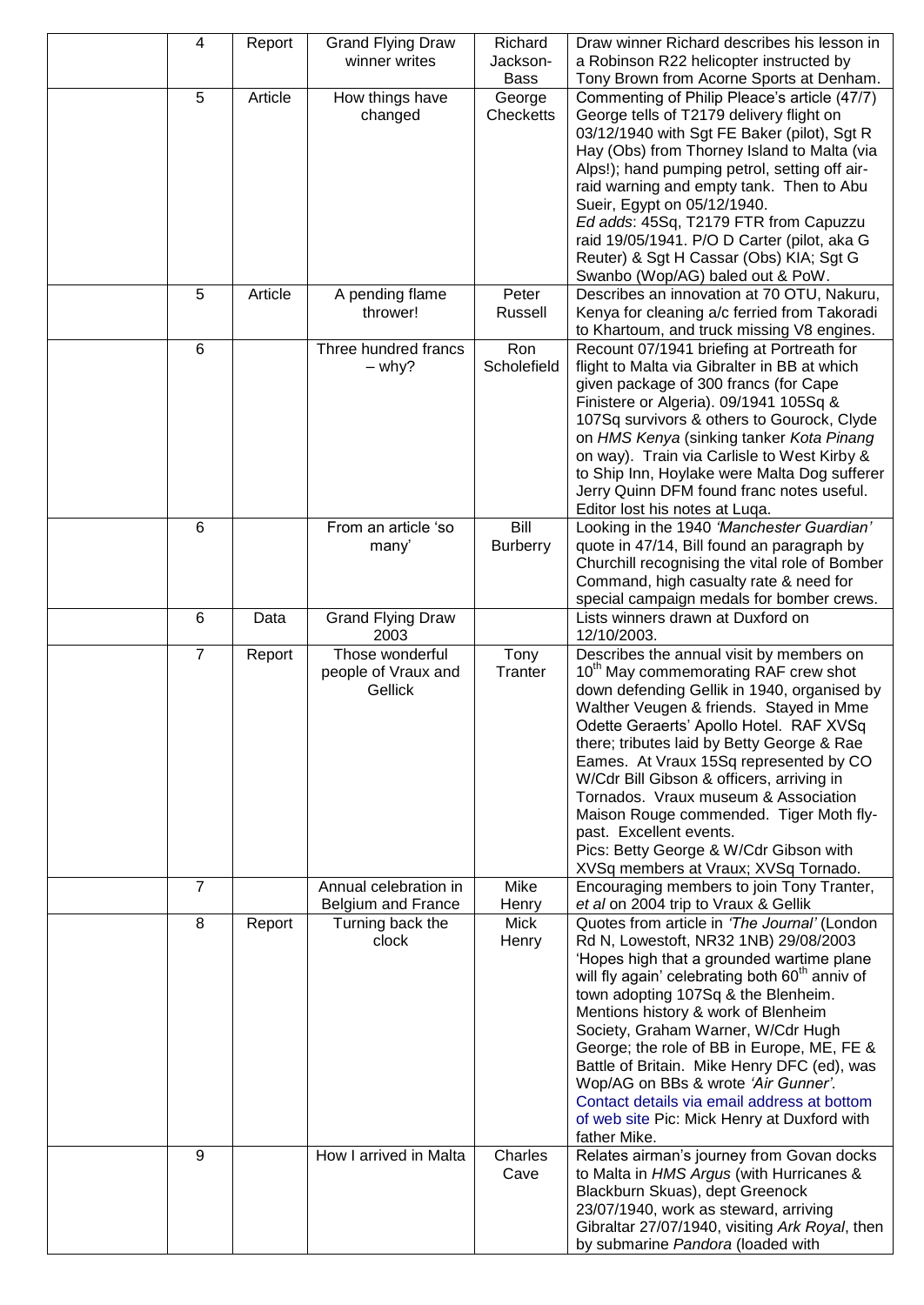|                                             |           |        |                                                                    |                  | Hurricane spares) to Malta; others on HMS<br>Proteus. Note: Bill Newman (ed George<br>Cross Island Newsletter No. 58) adds that<br>Charles worked on BBs, Beaufighters &<br>other a/c for 2 years on Malta.                                                                                                                                                                                                                                                                                                               |
|---------------------------------------------|-----------|--------|--------------------------------------------------------------------|------------------|---------------------------------------------------------------------------------------------------------------------------------------------------------------------------------------------------------------------------------------------------------------------------------------------------------------------------------------------------------------------------------------------------------------------------------------------------------------------------------------------------------------------------|
| Sq/Ldr John<br>Bernard Fyfe,<br>DFC (24208) | 9         |        | Anyone remember<br>John Bernard Fyfe,<br>ex 59 & 107<br>Squadrons? | Jane<br>Enright  | Jane's grandfather was lost with crew Sgt<br>PB Taylor (Obs) & Sgt TO Price (Wop/AG)<br>of 107Sq in BB IV T1850 on 11/08/1940 raid<br>on Dinard airfield. He was also in 59Sq.<br>Little know by family - any info to Jane<br>Enright, Contact details via email address at<br>bottom of web site                                                                                                                                                                                                                         |
|                                             | 9         |        | Blenheim crews - air<br>& ground                                   | Editor           | Good response to request (47/3) for list of<br>surviving Blenheim squadron & OTU air &<br>ground crew. Lists 32 names which will<br>pass on to new editor.                                                                                                                                                                                                                                                                                                                                                                |
|                                             | 9         | Pic    | 82Sq Blenheim                                                      |                  | See 48/4. ME Parker sent in photo by Sgt<br>Knowles of 82Sq Mk I BB, marked 'OZ'                                                                                                                                                                                                                                                                                                                                                                                                                                          |
|                                             | 10        | Pic    |                                                                    |                  | Pic by Pat Woodward of Lady Broom &<br>'Dinty' Moore taken at Blenheim Day lunch,<br>Duxford, 21/09/2003                                                                                                                                                                                                                                                                                                                                                                                                                  |
| 219 Squadron                                | 10        | Review | 'From Dusk Till<br>Dawn'<br>by TW Kitching, BA                     | Mike<br>Henry    | Story of 219Sq RAF (1918-1957) which<br>reformed 10/1939 at RAF Catterick under<br>CO Sq/Ldr RLR Atcherley ('Batchy') who<br>flew a German Storch. 219Sq later<br>equipped with AI. Book includes accounts<br>by air & ground crew & quotes from pilot<br>John Topham about 15/08/1940 raid, with<br>88Sq, over Driffield, Price £9.90, pub FPD<br>Services Ltd, Pickwick House, Chosen View<br>Rd, Cheltenham GL51 9LY. (Batchy's<br>brother, David Atcherley, served in 2 Group,<br>Brussels, 1945, under Basil Embry.) |
|                                             | $10 - 11$ | Review | 'Attack!'<br>by Victor Bingham                                     | Mike<br>Henry    | A broad view scenario of Group 2 Bomber<br>Command activity over the Battle of Britain<br>period & conditions under which they<br>operated (Chance Lights, gooseneck flare<br>paths, grass airfields, etc), with many pics<br>and notes from Blenheim boys. Book helps<br>highlight the contribution and sacrifices of<br>bombers, incl BBs, in defence of UK prior to<br>Lancasters.                                                                                                                                     |
|                                             | 11        |        | Roll of Honour - help<br>the Blenheim Fund                         | Mike<br>Henry    | Mike has compiled list of BB aircrew KIA<br>between 01/09/1939 & 31/12/1940 (covering<br>'Phoney' War, Battle of France, Dunkirk &<br>Battle of Britain). Over 1,000 aircrew listed<br>with date, rank, duty, squadron, BB number.<br>Copies available £4 from FM Henry (£2 to<br>Blenheim Fund). (Note: these crews also<br>listed in G Warner's book 'The Bristol<br>Blenheim' & in books on RAF Bomber,<br>Fighter & Coastal Command Losses and<br>RAF ME losses).                                                     |
|                                             | 11        |        | Norwich Memorial-<br>update                                        | Editor           | Mrs Christine Armes has informed editor that<br>site for the memorial at Norwich airport now<br>agreed, granite block has arrived from India,<br>and dedication planned for spring 2004                                                                                                                                                                                                                                                                                                                                   |
|                                             | 11        | Report | AAIB Bulletin No.<br>11/2003                                       |                  | Aircraft accident report form, submitted by<br>pilot, describing cause of accident to 'our'<br>Blenheim at Duxford on 18/08/2003.                                                                                                                                                                                                                                                                                                                                                                                         |
|                                             | 12        | Pic    |                                                                    |                  | Pic by Mick Henry $(3^{rd})$ of damaged<br>Blenheim.                                                                                                                                                                                                                                                                                                                                                                                                                                                                      |
|                                             | 12        | Poem   | 'A lady in distress'                                               | Ekim             | Poem about the damaged Blenheim                                                                                                                                                                                                                                                                                                                                                                                                                                                                                           |
| <b>BB</b> potted<br>histories               | 12        | Data   | <b>Blenheim Serials</b><br>(Mk I) continued                        | Graham<br>Warner | BB Mk 1: K7068, K7069, K7070, K7071,<br>K7072 (became prototype of Mk IV), K7073,<br>K7074, K7075, K7076, K7077, K7078,<br>K7079, K7080.                                                                                                                                                                                                                                                                                                                                                                                  |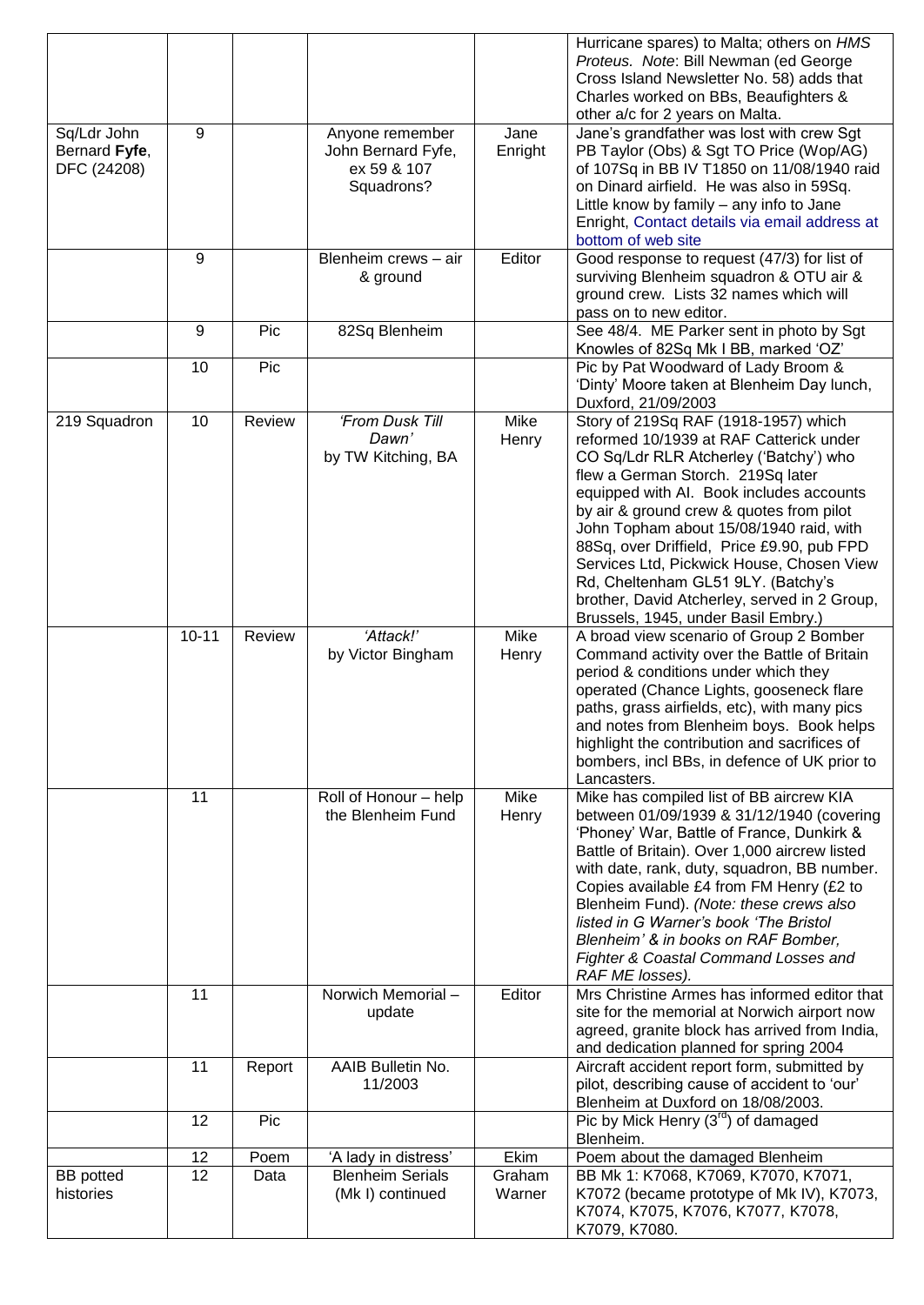| <b>Topic</b> | Page           | <b>Type</b>        | <b>Title</b>                                                                                                       | <b>Author</b>                                  | <b>Notes &amp; Search Words</b>                                                                                                                                                                                                                                                                                                                                                                                                                                                                                                                                                                                                                                                                                              |
|--------------|----------------|--------------------|--------------------------------------------------------------------------------------------------------------------|------------------------------------------------|------------------------------------------------------------------------------------------------------------------------------------------------------------------------------------------------------------------------------------------------------------------------------------------------------------------------------------------------------------------------------------------------------------------------------------------------------------------------------------------------------------------------------------------------------------------------------------------------------------------------------------------------------------------------------------------------------------------------------|
|              |                | Report             | Chairman's<br>Comments                                                                                             | Andrew<br>Pierce                               | At AGM Hon Sec Betty George said she<br>intends to stand down at next AGM. Grand<br>Flying Draw sold £700 to date. Over 30<br>members attended National Arboretum<br>dedication event in June.                                                                                                                                                                                                                                                                                                                                                                                                                                                                                                                               |
| Editorial    | $\mathbf{1}$   | Report             | <b>Editor's Comments</b>                                                                                           | Mike<br>Henry                                  | Being computerless means reliance on post<br>for articles. Why does Air Gunner sculpture<br>only represent those who flew 1943-1945?<br>From 1940 AGs had low pay, no rank yet<br>same risks as other aircrew $-$ & BBs turrets<br>draughtiest ever, except for Fairey Battles.                                                                                                                                                                                                                                                                                                                                                                                                                                              |
|              | 2              | Wanted             | Appeal on behalf of<br>the West Essex &<br>South Herts Far East<br>Prisoner of War<br>$(1941 - 45)$<br>Association | George<br>Money<br>(Hon Sec &<br>Treasurer)    | Author served in 84Sq 11/1940 to 03/1942<br>then POW in Java. He wants to contact<br>members 14Sq (09/1940-07/1941) who<br>served with Sgt Harold P Jeudwine (pilot,<br>whose BB shot down Malene 25/05/1941<br>with loss of all crew) & Sgt Len Small (Obs,<br>transferred 84Sq 07/1941 & executed as<br>POW Java 03/1942). Harold's cousin W/Cdr<br>John Jeudwine was CO of 84Sq in FE in<br>01/1942 & probably knew Sgt Small. John J<br>one of 12 84Sq crew to escape to Australia<br>& return to UK, but died in aircrash 10/1945.<br>Any info about relationship between John &<br>Harold Jeudwine & Len Small appreciated:<br>Contact details via email address at bottom<br>of web site                              |
|              | $\overline{2}$ | Letter             | Mr Andrew Rae now<br>has his 'letter' & Tim<br>Dean has been given<br>a lead                                       | Albert<br><b>Butterworth</b>                   | Andrew Rae (46/2) now has letter 'C' to<br>complete painting of F/O Lightoller's a/c (see<br>48/3). Tim Dean's father (see 46/9) P/O<br>George Earnest Dean                                                                                                                                                                                                                                                                                                                                                                                                                                                                                                                                                                  |
|              | $\overline{2}$ |                    | Ex-Blenheim<br>Squadron involved in<br>Iraq war                                                                    | Ed of '101<br>Matters'                         | 101Sq with VC10 Tankers trailed Tornados<br>in ME. In 1941 flew BBs from West<br>Raynham, then Wellingtons with Group 3.<br>Awarded Battle of Honour 'Kosovo', then<br>Afghanistan 2001 & now in Iraq.                                                                                                                                                                                                                                                                                                                                                                                                                                                                                                                       |
|              | $\overline{2}$ |                    | Issue No. 46 - self<br>administered clanger!                                                                       | Editor                                         | 46/9 'Still Forgotten', 1 <sup>st</sup> para: 10x12cm<br>should be 10x12 inches                                                                                                                                                                                                                                                                                                                                                                                                                                                                                                                                                                                                                                              |
|              | 3              | Letter             | They'll never forget                                                                                               | Lothair<br>Vanoverbeke<br>(local<br>historian) | Three crews commemorated in the same<br>town. 10/11/2002 Wevelgem (Westflanders,<br>Belgium) council supported inaugurated<br>monuments at three crash sites. 21Sq: Sgt H<br>Rowson (pilot, captured), Sgt Arthur KR<br>Keates (Obs), LAC Donald V Cleaver<br>(Wop/AG), both KIA on 25/051940 when BB<br>L8734 crashed Kezelberg/Moorsele. 107Sq:<br>S/Ldr PR Barr (pilot), P/O W Barford, DFC<br>(Obs), P/O Trotter & F/Sgt NSH Phillips<br>(both gunners) KIA 07/11/1942 when Boston<br>III Z2157 crashed Chapel Ter Blest. 432Sq<br>(RCAF): P/O Tommy Martin, F/O L<br>Cannings, F/Eng Philip Mellor (RAF) KIA<br>09/05/1944 when Halifax III LW583 crashed<br>Wevelgem. From 'Bomber Command<br>Newsletter', April 2003. |
|              | 3              | Data               | Future events                                                                                                      |                                                | Lists 8 forthcoming air displays & airshows;<br>Society has marquee at Duxford airshow<br>12/10/2003.                                                                                                                                                                                                                                                                                                                                                                                                                                                                                                                                                                                                                        |
|              | 3              | Letter<br>(edited) | A small world                                                                                                      | Editor                                         | Ron Scott asked Mick Henry to get 'kit' to<br>Len W Abbs in Lowestoft. Len had joined<br>RAF 07/1938, trained at School of<br>Photography, Farnborough on Hawker<br>Harts. Posted 9Sq with Wellingtons at<br>Honington, then joined 211Sq at El Daba,                                                                                                                                                                                                                                                                                                                                                                                                                                                                        |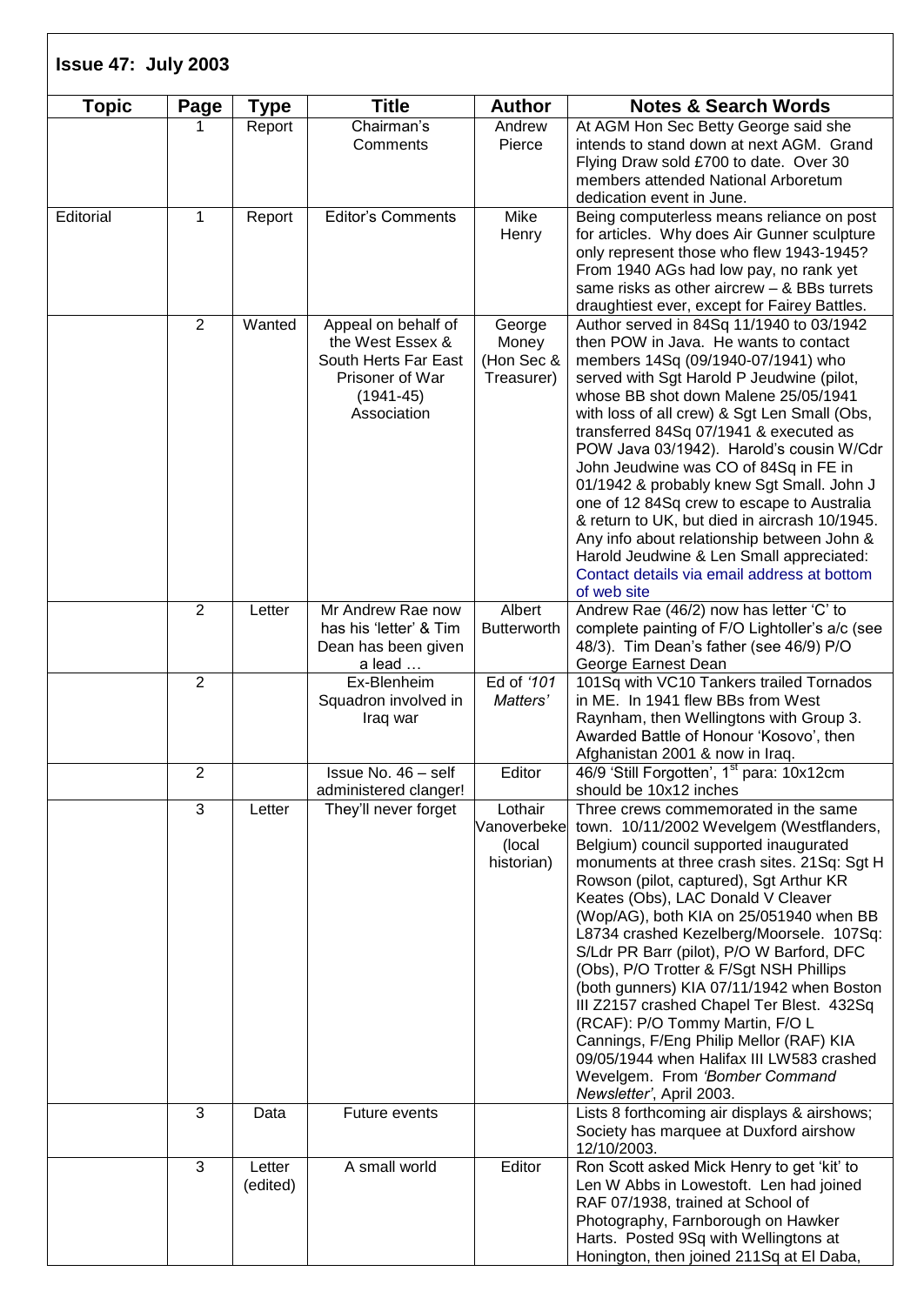|                 |                |         |                          |            | Western Desert on 12/03/1940. In Greece<br>11/1940 to 04/1941 with 211Sq.               |
|-----------------|----------------|---------|--------------------------|------------|-----------------------------------------------------------------------------------------|
|                 | 3              |         | Compilation of those     | Editor     | To compile list, editor requests info on name,                                          |
|                 |                |         | who served on            |            | final service rank/number, squadrons,                                                   |
|                 |                |         | <b>Blenheims whether</b> |            | category served & present residence of all                                              |
|                 |                |         | air or ground crew       |            | surviving crew connected with BB                                                        |
|                 | 4              |         | For those Blenheim       |            | Pic: hydraulically operated BB (Mk I &IV)                                               |
|                 |                |         | boys who had their       |            | gun turret. Description of turret parts & use                                           |
|                 |                |         | backs to the engines!    |            | of twin .303 Browning machine guns &                                                    |
|                 |                |         |                          |            | wireless & contortions necessary to use it.                                             |
|                 | 4              |         | Sculpture of air         | Mike       | Quotes from letter by President of Air                                                  |
|                 |                |         | gunner for RAF           | Henry      | Gunners Assn at its demise about aim for                                                |
|                 |                |         | Museum                   |            | statue of Air Gunner at RAF Museum. Pam                                                 |
|                 |                |         |                          |            | Taylor commissioned to do sculpture of AG                                               |
|                 |                |         |                          |            | in 1943-45 clothing. Editor suggests that in                                            |
|                 |                |         |                          |            | phoney war (Battle of Britain, Battle of<br>France, etc) proportionately more AG KIA as |
|                 |                |         |                          |            | AC2, AC1, LAC & corporal ranks flying BBs,                                              |
|                 |                |         |                          |            | Battles, Hampdens, Whitley's & Wellingtons                                              |
|                 |                |         |                          |            | before AGs made sergeants in 06/1940 &                                                  |
|                 |                |         |                          |            | the flew Lancaster, Halifax & Stirling a/c.                                             |
|                 | 4              | Data    | For your diary,          | Editor     | Blenheim Day lunch on 21/09/2003, with                                                  |
|                 |                |         | <b>Blenheim Day</b>      |            | Vraux Champagne & possible flight by BB.                                                |
| Fred Burton     | 5              | Article | A Blenheim               |            | An exact repeat of the article already listed                                           |
| ('Tich')        |                |         | Wop/AG's interesting     |            | in 51/6 issue (March 2005). N3564 collision                                             |
|                 |                |         | career                   |            | at Lossiemouth was on 16/09/1940.                                                       |
| <b>Sgt Eric</b> | 6              |         | Remembering a            | Mike       | Issue 42/6 reproduces AIR 2/8858 which                                                  |
| <b>Chandler</b> |                |         | gallant crew             | Henry      | recommends 82Sq F/Lt Watkins for VC &                                                   |
|                 |                |         |                          |            | details 22/06/1941 raid on Lampedusaon                                                  |
|                 |                |         |                          |            | from Malta in Z9545 when Watkins (pilot)                                                |
|                 |                |         |                          |            | injured, Sgt Sargent (Obs) takes over & Sgt                                             |
|                 |                |         |                          |            | Eric Chandler (Wop/AG). Chandler shot                                                   |
|                 |                |         |                          |            | down a CR42 & awarded DFM. Editor met                                                   |
|                 |                |         |                          |            | Eric often at 2 Group reunions at RAF Club.                                             |
|                 |                |         |                          |            | Eric now convalescing (details via email                                                |
|                 |                |         |                          |            | address at bottom of web site) & would                                                  |
|                 |                |         |                          |            | welcome letters.                                                                        |
|                 |                |         |                          |            | Pic: Eric Chandler & wife Barbara.                                                      |
|                 | 6              |         | Blenheim chatter!        |            | Many BBs passed to Admiralty, but only<br>٠                                             |
|                 |                |         |                          |            | K7113 mentioned (Fleet Air Arm 759Sq).                                                  |
|                 |                |         |                          |            | What happened to rest?                                                                  |
|                 |                |         |                          |            | A crew baled out because radio failed!<br>$\bullet$                                     |
|                 |                |         |                          |            | Many AC2, AC1, LAC & Cpl ranks KIA<br>$\bullet$                                         |
|                 |                |         |                          |            | before 06/1940 (mostly Wop/AGs, some                                                    |
|                 |                |         |                          |            | Obs). Should have been promoted at                                                      |
|                 |                |         |                          |            | outbreak of WWII.                                                                       |
|                 |                |         |                          |            | Anyone know of stories/facts behind                                                     |
|                 |                |         |                          |            | BBs in airforces of Romania, Finland,<br>Greece, Turkey & Yugoslavia?                   |
|                 | 6              | Wanted  | Photograph of V5888      | lan Carter | Photo wanted of 114Sq RT-A V5888. Send                                                  |
|                 |                |         |                          |            | to Ian: contact details via email address at                                            |
|                 |                |         |                          |            | bottom of web site.                                                                     |
|                 | $\overline{7}$ | Article | <b>Sending Blenheims</b> | Philip     | In 1940/41 BBs delivered over France direct                                             |
|                 |                |         | to Malta                 | Pleace     | to Malta from Thorney Island (shortest route)                                           |
|                 |                |         |                          | ('Tivvy')  | & 2 Group stations supplied Cpl fitters etc to                                          |
|                 |                |         |                          |            | service BB prior to dept. Based with XVSq                                               |
|                 |                |         |                          |            | (15Sq) at Wyton, Cpl Pleace sent to Thorney                                             |
|                 |                |         |                          |            | Island & describes preparing BBs for long                                               |
|                 |                |         |                          |            | night-flight in batches of 6. One returned                                              |
|                 |                |         |                          |            | from Alps with no petrol to taxi, another                                               |
|                 |                |         |                          |            | landed on Pantellaria island (Italian!). How                                            |
|                 |                |         |                          |            | many actually arrived to join Malta's 3                                                 |
|                 |                |         |                          |            | Gladiators (Faith, Hope & Charity)?                                                     |
|                 | 7              | Data    | Malta's undersea         |            | BB in sea off Xrobb-il Ghagin, Malta, now                                               |
|                 |                |         | <b>Blenheim</b>          |            | identified by Sean Morrison & others as                                                 |
|                 |                |         |                          |            | Z7858 of 18Sq shot down (by Me109 pilot Lt                                              |
|                 |                |         |                          |            | Herbert Hass of I/NJG2) on shipping raid of                                             |
|                 |                |         |                          |            | Argostoli harbour, 13/12/1941. Sgt Frank                                                |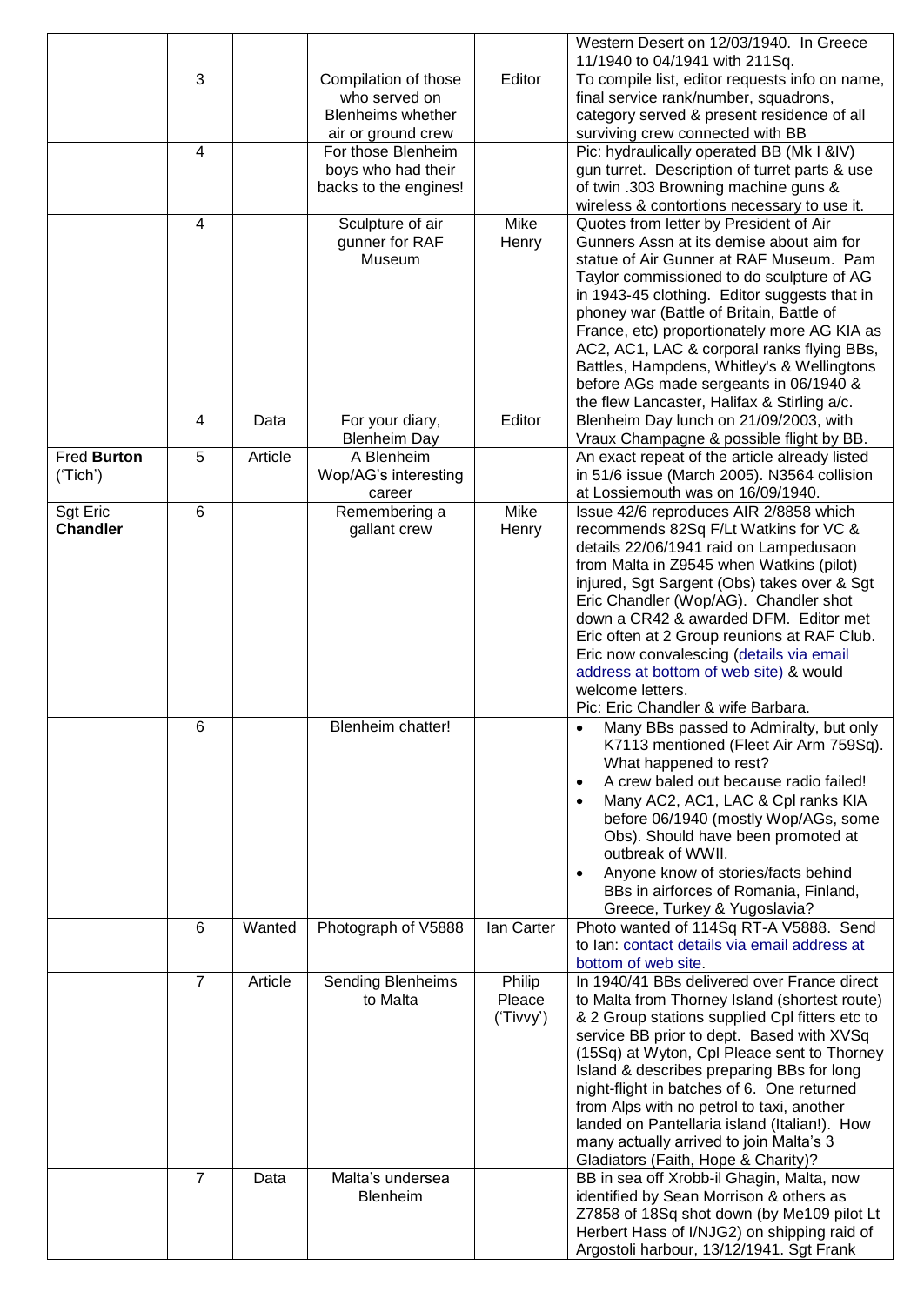|    |                    |                                                                                    |                 | William Jury (Pilot), Sgt Tom G Black (Obs)<br>& Sgt Danis Ivan Mortimer (Wop/AG) all KIA.                                                                                                                                                                                                                                                                                                                                                                                                                                                                                                                                                                                                                                                                                                                                                                                                                                                                                                                                                                                                                                                         |
|----|--------------------|------------------------------------------------------------------------------------|-----------------|----------------------------------------------------------------------------------------------------------------------------------------------------------------------------------------------------------------------------------------------------------------------------------------------------------------------------------------------------------------------------------------------------------------------------------------------------------------------------------------------------------------------------------------------------------------------------------------------------------------------------------------------------------------------------------------------------------------------------------------------------------------------------------------------------------------------------------------------------------------------------------------------------------------------------------------------------------------------------------------------------------------------------------------------------------------------------------------------------------------------------------------------------|
| 8  | Article            | Those wonderful                                                                    | Tony            | Pic: Mercury engine cowling (underwater)<br>German occupied Vraux 1940 after 114Sq                                                                                                                                                                                                                                                                                                                                                                                                                                                                                                                                                                                                                                                                                                                                                                                                                                                                                                                                                                                                                                                                 |
|    |                    | people of Vraux -<br>part 4                                                        | Tranter         | left. Bernadette, then aged 12, recalls<br>events chronologically, with help of Ken<br>Garrett, including: 11/09/1939 XVSq arrived<br>Vraux; 10/12/1939 15Sq replaced by 114Sq;<br>19/12/1939 Chamberlain & Daladier visit;<br>11/01/1941 violent storms, many RAF crew<br>FTR; 10/05/1940 German blitzkrieg, Vraux<br>airfield bombed, lot of refugees; 14/06/1939<br>order to evacuate Vraux; 17/06/1940 bridges<br>attacked, violent storms, houses ablaze,<br>demoralised France & Belgian troops<br>crossing field, rumours; 05/11/1940 curfew<br>7pm to 8am; 15/08/1941 new bridge over<br>Marne; 04/1943 villagers used as guards;<br>17/04/1943 RAF a/c shot down at Aigny;<br>14/08/1944 Dog fight between US & German<br>a/c, bombs on bridges, German Todt in area<br>conscripting 'forced' local to work on V1<br>ramp; 28/08/1944 Germans left with 'loot' &<br>Americans arrived; resistance 'Groupe<br>Conde-Vraux' out of hiding, pontoon bridges.<br>Bernadette & Pierre describe occupation life,<br>food, clothing, etc. Interesting insight<br>combining facts & lived experiences.<br>Pic: Pierre & Bernadette Pariset at Red |
| 9  | Report             | Gellik revisited, May<br>2003                                                      |                 | House Memorial.<br>Thanks to people of Gellik for hospitality, esp<br>Walter Veugen. Pics: Plaque dedicated by<br>Canon Peter Hall 12/05/1990; Betty George<br>& Red Eames (XVSq) with current 15Sq<br>personnel.                                                                                                                                                                                                                                                                                                                                                                                                                                                                                                                                                                                                                                                                                                                                                                                                                                                                                                                                  |
| 9  | Letter<br>(edited) | <b>Blenheim Observer's</b><br>grave tended for 50<br>years by Belgian<br>gentleman | <b>MJ Pitt</b>  | M Chretien Jeurissen-Thielen has tended<br>grave of Sgt GF Couzens, Obs in 57Sq BB<br>P6930 shot down 12/05/1940, at Vlijtingen &<br>would like to hear from family, friends or<br>personnel who knew Sgt Couzens. His<br>contact details via email address at bottom<br>of web site. Both P/O GKR Drimmie (pilot) &<br>AC1 R Shuttleworth (Wop/AG) became<br>POWs. Pic: M Jeurissen at Sgt Couzens<br>well-tended grave.                                                                                                                                                                                                                                                                                                                                                                                                                                                                                                                                                                                                                                                                                                                          |
| 10 | Report             | 'Smudge' host to<br>visiting gunners                                               |                 | Doug Sutcliffe (AG course at Jurby on BBs)<br>and Joe Hill are shown round BB &<br>workshop at Duxford by Smudge. Pics: Doug<br>sitting inside turret, and alongside BB UX-N.                                                                                                                                                                                                                                                                                                                                                                                                                                                                                                                                                                                                                                                                                                                                                                                                                                                                                                                                                                      |
| 10 | Report<br>(edited) | Horsham St Faith<br>memorial                                                       | Mrs CP<br>Armes | Mrs Armes considers the airport (now<br>Norwich International) from which RAF &<br>USAF flew in WWII a more appropriate site<br>than Fifers Lane. This now agreed by airport<br>officials so plans can progress. Thanks to<br>Jim Moore (Dinty).                                                                                                                                                                                                                                                                                                                                                                                                                                                                                                                                                                                                                                                                                                                                                                                                                                                                                                   |
| 10 |                    | Kit Krazy                                                                          |                 | Plastic & Metal kit retailers, Kit Krazy, will<br>give Society members a 15% discount on<br>orders. 303 The Broadway, Bexleyheath,<br>DA6 8DT. Tel: 0020 8298 7177                                                                                                                                                                                                                                                                                                                                                                                                                                                                                                                                                                                                                                                                                                                                                                                                                                                                                                                                                                                 |
| 10 | Data               | A date for your<br>calendar or diary                                               |                 | Deadline for November issue (48) copy is<br>20/10/2003                                                                                                                                                                                                                                                                                                                                                                                                                                                                                                                                                                                                                                                                                                                                                                                                                                                                                                                                                                                                                                                                                             |
| 11 | Letter             | Still hard to<br>convince?                                                         | Mike<br>Henry   | A copy of Mike's response (Daily Telegraph<br>31/03/2003) to letter by Lord Tebbit. Entitled<br>'Bomber Heroes' it welcomes a monument to<br>commemorate the Battle of Britain, but says<br>role of Group 2 medium bombers is ignored.<br>Mentions raids on barges at Calais, Dunkirk,<br>Boulogne, Ostend, from Scotland to Norway<br>in all conditions & with heavy losses from 1 <sup>st</sup>                                                                                                                                                                                                                                                                                                                                                                                                                                                                                                                                                                                                                                                                                                                                                  |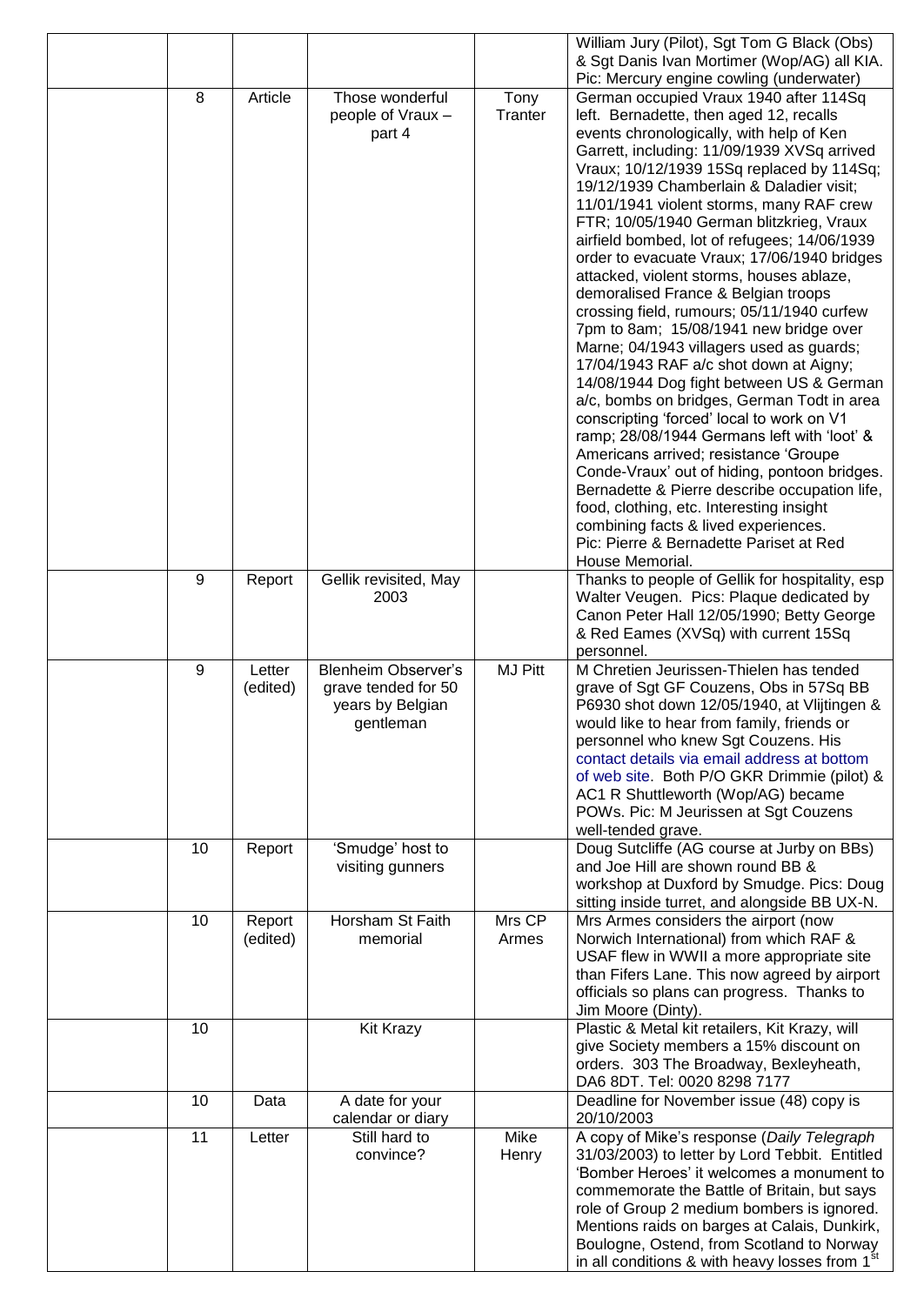|       |         |                                                |                           | day of WWII (5 of 10 BBs lost 04/09/1939                                                                                                                                                                                                                                                                                                                                                                                                                                                                                                                                                                                                                                                                                                                                                                                                                                                                                                                                                                                                                                                                                       |
|-------|---------|------------------------------------------------|---------------------------|--------------------------------------------------------------------------------------------------------------------------------------------------------------------------------------------------------------------------------------------------------------------------------------------------------------------------------------------------------------------------------------------------------------------------------------------------------------------------------------------------------------------------------------------------------------------------------------------------------------------------------------------------------------------------------------------------------------------------------------------------------------------------------------------------------------------------------------------------------------------------------------------------------------------------------------------------------------------------------------------------------------------------------------------------------------------------------------------------------------------------------|
| 11    | Data    | Presidential<br>coincidences                   |                           | Wilhelmshaven raid); all deserve recognition.<br>Lists six similarities between the data on US<br>President Lincoln and, a century later,                                                                                                                                                                                                                                                                                                                                                                                                                                                                                                                                                                                                                                                                                                                                                                                                                                                                                                                                                                                      |
| 11    | Report  | We shall remember<br>them                      |                           | President Kennedy.<br>RIP to following members: Mrs EB Sopwith<br>(Hadleigh, Suffolk); Mr MJ Underwood<br>(Banstead, Surrey); Mr KV Thompsett                                                                                                                                                                                                                                                                                                                                                                                                                                                                                                                                                                                                                                                                                                                                                                                                                                                                                                                                                                                  |
|       |         |                                                |                           | (Fakenham, Norfolk); W/Cdr WJL Sheehan<br>(Brentford, Middlesex, died 02/02/2002); F/Lt<br>WH Hewlett ('Wilf' from Ricksmansworth,                                                                                                                                                                                                                                                                                                                                                                                                                                                                                                                                                                                                                                                                                                                                                                                                                                                                                                                                                                                             |
|       |         |                                                |                           | Herts, joined RAF Cranwell 1937, later XVSq<br>Abingdon, flew over France in Fairey Battles<br>& BBs; active in society with wife Betsy).                                                                                                                                                                                                                                                                                                                                                                                                                                                                                                                                                                                                                                                                                                                                                                                                                                                                                                                                                                                      |
| 11    |         | <b>Blenheim Chatter</b>                        | Mike<br>Henry             | Many non-op BB crashes during pilot<br>$\bullet$<br>transition to BBs from bi-planes; several<br>common causes are detailed. Many<br>resulted in casualties.<br>Collisions of a/c on air & ground, esp<br>when formatting at OTUs, often resulted<br>in a/c write-offs - examples given.<br>Any memories of near-misses?                                                                                                                                                                                                                                                                                                                                                                                                                                                                                                                                                                                                                                                                                                                                                                                                       |
| 12/13 | Report  | From the engineering<br>side of 'our' Blenheim | John<br>'Smudge'<br>Smith | Part 1: Mk I BB nose rescued by Ralph<br>Nelson (electrical engineer) at end WWII<br>from scrap yard at Filton & converted into<br>electric car with Austin 7 chassis. Remains<br>of this & 'cut off bits' given to Duxford team.<br>Stage of nose rebuild reported; hope to join<br>to Canadian-built fuselage. Time & money<br>limit progress (works with Debs Perrott).<br>From manufacturers plate identified as nose<br>as Avro built L6739, delivered to 23Sq<br>02/09/1939 (Ed: damaged 14/09/1939 by<br>F/O MJ Louden, struck off 31/12/1940).<br>Night fighter in Battle of Britain. On BB<br>concern about oil burn rate of port engine;<br>Ron Scott helped with cleaning! General<br>maintenance.<br>Part 2: Cause of oil leak found. In 2002 the<br>18 cylinder of the 2 Mercury XX engines<br>ceramic coated to restore bore size, 10 with<br>'Nu-Chrome' & 8 with 'Channel-Chrome'; the<br>latter leaked oil. These re-honed & given<br>new rings. Maintenance/checks on<br>magnetos, ignition harness, propellers, flaps,<br>etc & test flight 28/05/2003 & to Coventry &<br>Shuttleworth airshows 30/05/2003. |
| 13/14 | Article | 600 Squadron in<br>1940                        | Richard<br>Haine          | Prior to Battle of Britain six 600Sq BBs led<br>by CO flew to Walhaven airport, Rotterdam<br>in vain attempt to prevent Ju 52s landing;<br>only 1 a/c returned. Author's L1514 (ZK-N)<br>shot down at Overflakki; to UK in frigate with<br>AG & Queen Wilhelmena! 600Sq to Northolt<br>then returned to share Manston with Spitfire<br>& Hurricane squadrons, who flew in day<br>while BBs bombed at night. Vividly contrasts<br>the different lives & experiences of fighter &<br>bomber crews; the long dark flights, un-<br>reliable radar & radios, target searching,<br>fatigue & frustration, avoiding balloon<br>barrage & friendly fire to find way home to<br>blacked out airport, the sleepless days due<br>to raids by Dornier & Heinkel a/c, the<br>distress of watching BB crash in sea off<br>Broadstairs, avoiding runway bomb-craters<br>in the dark. Move west to Hornchurch was<br>little better, then to grass airfield at Redhill.<br>BBs slowly replaced by Beaufighters with<br>better radar & armaments. Then to Highland                                                                               |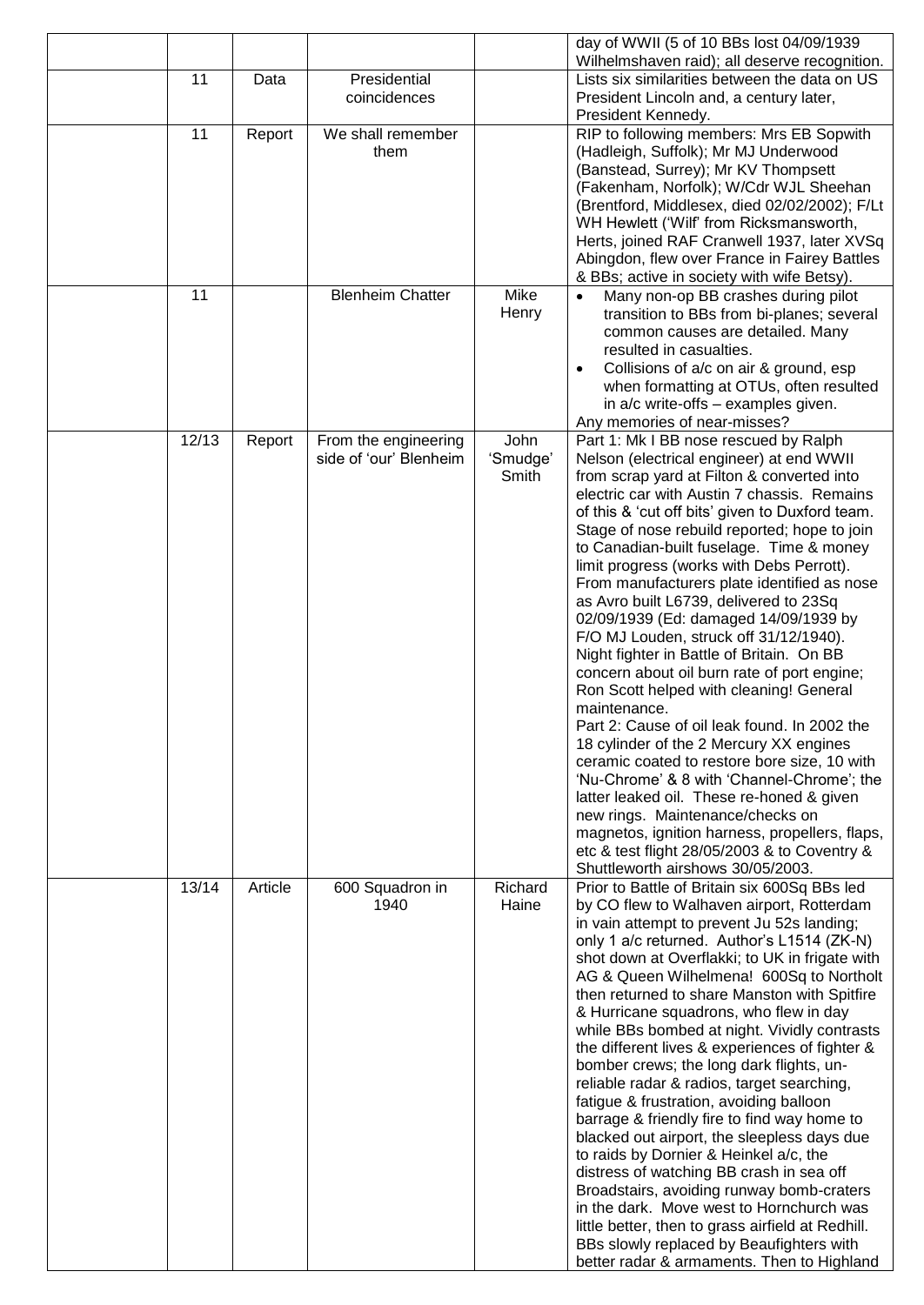|                  |           |        |                                                     |            | for rest. Well written article. Obit. see 63/2                           |
|------------------|-----------|--------|-----------------------------------------------------|------------|--------------------------------------------------------------------------|
|                  | 14        |        | The debt to our                                     |            | 'Manchester Guardian' extract 21/08/1940                                 |
|                  |           |        | airmen                                              |            | about courage & skills of RAF day-time                                   |
|                  |           |        |                                                     |            | bomber crew & importance of their task in                                |
|                  |           |        |                                                     |            | defeating Nazis (who might appear                                        |
|                  |           |        |                                                     |            | victorious in Caspian, Black Sea & approach                              |
|                  |           |        |                                                     |            | to India) by destroying German infrastructure                            |
|                  | 15        | Report | The final accolade                                  | Richard    | Report on service of thanksgiving to AM Sir                              |
|                  |           |        |                                                     | Rook       | Ivor Broom KCB, CBE, DSO, DFC, AFC at                                    |
|                  |           |        |                                                     | ('Dickie') | St Clement Danes Church, 28/05/2003 at                                   |
|                  |           |        |                                                     |            | which ACM Sir Michael Stear gave address                                 |
|                  |           |        |                                                     |            | covering Sir Ivor's life and incl pre-WWII, his                          |
|                  |           |        |                                                     |            | Blenheim & Mosquito days, suite named                                    |
|                  |           |        |                                                     |            | after him at Gatwick. Author had known Sir                               |
|                  |           |        |                                                     |            | Ivor over 60 years. Several ex-Blenheim                                  |
|                  |           |        |                                                     |            | aircrew & society members present at over-                               |
|                  |           |        |                                                     |            | flowing church, incl Graham & Shirley                                    |
|                  |           |        |                                                     |            | Warner. Sir Ivor was Blenheim Society                                    |
|                  |           |        |                                                     |            | President, with active support of Lady Jess,                             |
|                  |           |        |                                                     |            | to whom sincere condolences sent.                                        |
| <b>BB</b> potted | $15 - 16$ | Data   | <b>Blenheim MkI serials</b><br>and brief histories. | Graham     | BB Mk 1: K7033 (prototype MkI), K7034,                                   |
| histories        |           |        |                                                     | Warner     | K7035, K7036, K7037, K7038, K7039,                                       |
|                  |           |        |                                                     |            | K7040, K7041, K7042, K7043, K7044,<br>K7045, K7046, K7047, K7048, K7049, |
|                  |           |        |                                                     |            |                                                                          |
|                  |           |        |                                                     |            | K7050, K7051, K7052, K7053, K7054,<br>K7055, K7056, K7057, K7058, K7059, |
|                  |           |        |                                                     |            | K7060, K7061 (crashed with N6144), K7062,                                |
|                  |           |        |                                                     |            | K7063, K7064, K7065, K7066, K7067                                        |
|                  |           |        |                                                     |            |                                                                          |

| <b>Issue 46: March 2003</b> |                |             |                                                                                    |                  |                                                                                                                                                                                                                                                                                                                                                                |
|-----------------------------|----------------|-------------|------------------------------------------------------------------------------------|------------------|----------------------------------------------------------------------------------------------------------------------------------------------------------------------------------------------------------------------------------------------------------------------------------------------------------------------------------------------------------------|
| <b>Topic</b>                | Page           | Type        | <b>Title</b>                                                                       | <b>Author</b>    | <b>Notes &amp; Search Words</b>                                                                                                                                                                                                                                                                                                                                |
| AM Sir Ivor<br><b>Broom</b> |                | Obit        | Air Marshal Sir Ivor<br>Broom KCB, CBE,<br>DSO, DFC**, AFC                         |                  | Sir Ivor Broom died 24/01/2003. Pic: Sir Ivor<br>in Malta 2001, 60 years after serving there.                                                                                                                                                                                                                                                                  |
|                             | $\overline{2}$ | Report      | Chairman's<br>Comments                                                             | Andrew<br>Pierce | Condolences to Sir Ivor's family. AGM on<br>05/04/2003. Graham Warner's 'The Bristol<br>Blenheim' having $2^{nd}$ print run. Grand draw<br>star prize is de Havilland Vampire flight.                                                                                                                                                                          |
|                             | $\overline{2}$ |             | Sir Ivor's funeral                                                                 |                  | Donations, if wished, to The Peace Hospice<br>at Watford or RAFA. John 'Smudge' Smith<br>apologises that BB flypast 'missed' the<br>funeral in spite of John Romain's readings<br>from Bovington VOR; slight engine problem.                                                                                                                                   |
|                             | $\overline{2}$ | Wanted      | A missing letter -<br>please help!                                                 |                  | Andrew Rae painting of 107Sq & 110Sq BBs<br>attack on German fleet, Wilhelmshaven<br>04/09/1939, esp N6189 (pilot F/O H<br>Lightoller). Has Sq letter, OM, but needs a/c<br>letter (see 42/7). Help to Mr Rae: Contact<br>details via email address at bottom of web<br>site. Lightoller son of 2 <sup>nd</sup> officer on Titanic.<br>See completed pic 48/3. |
|                             | 2              | Data        | <b>Future Events</b>                                                               |                  | Lists 8 forthcoming events involving the<br>Society.                                                                                                                                                                                                                                                                                                           |
|                             | 3              | <b>Pics</b> | Illustrating the grand<br>finale of a memorable<br>Blenheim Day,<br>September 2002 |                  | Three pics from 2002 Blenheim Day:<br>Gift of Vraux champagne<br>$\bullet$<br>'our' Blenheim before low-level display<br><b>Blenheim landing</b><br>$\bullet$                                                                                                                                                                                                  |
|                             | 3              | Data        | Reminders 1 & 2                                                                    |                  | Blenheim VC Commemoration at<br>$\bullet$<br>National Arboretum on 07/06/2003<br>Issue 47 copy closing date 20/06/2003<br>$\bullet$                                                                                                                                                                                                                            |
|                             | 3              | Data        | Glad I stayed on<br>Mk IVs                                                         | Editor           | Bill Burberry sent copy of BB Mk V pilot<br>notes; loaded a/c unstable under 150mph so<br>Navigator to stay in nose! (cg 47" aft)                                                                                                                                                                                                                              |
|                             | $\overline{4}$ |             | Wartime press<br>snippets                                                          |                  | 'Italy's Abyssinia air link threatened by RAF',<br>Daily Mirror 30/08/1940. RAF in Cairo report                                                                                                                                                                                                                                                                |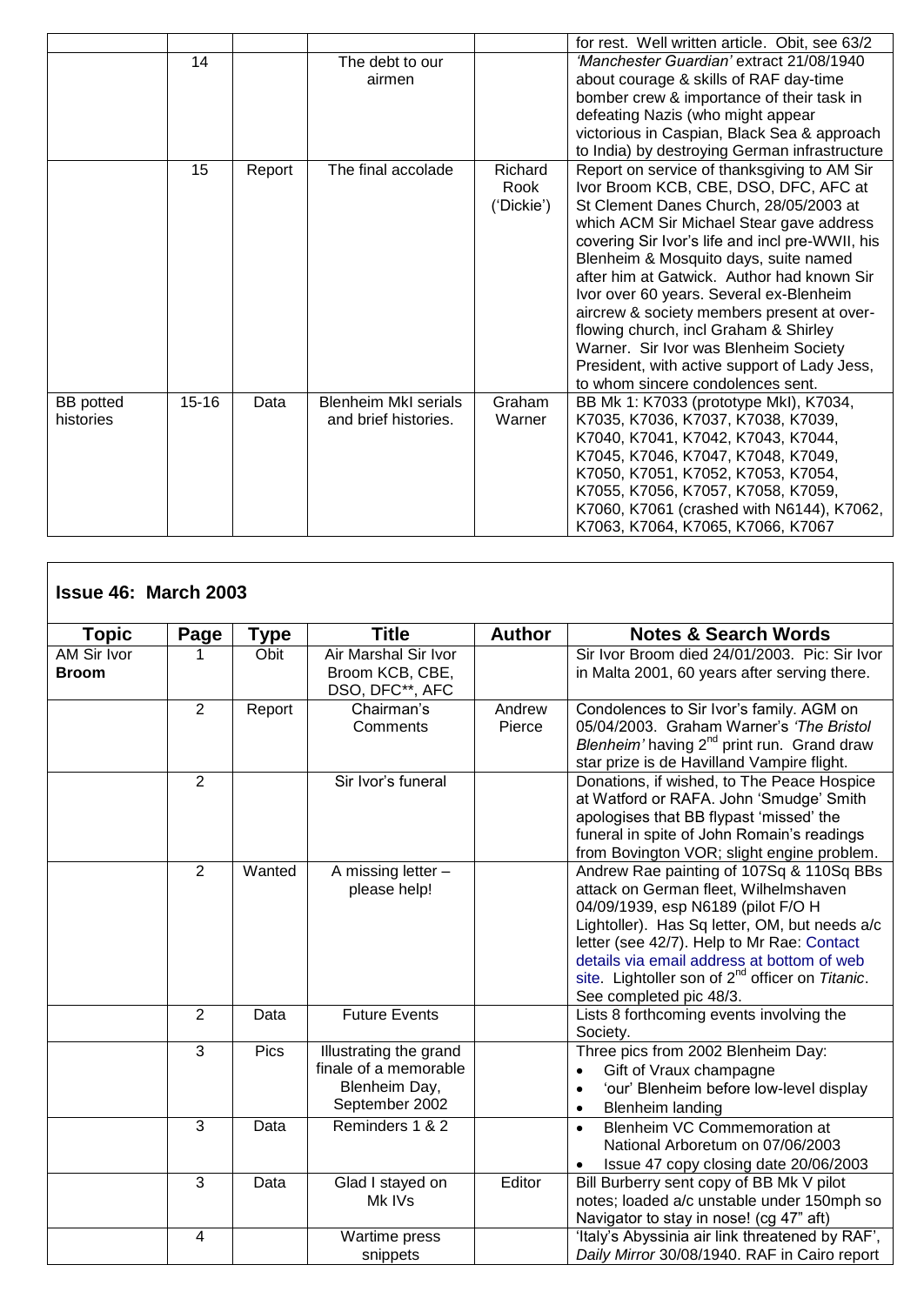|                                                   |                |         |                                                      |                            | reccos over Kufra (landmark for Italian a/c) &<br>raids on shipping in Derna Harbour, Nocra<br>Island & Harrar (Italian East Africa) by BBs.<br>Raid also on Dessie (Abyssinia).                                                                                                                                                                                                                                                                                                                                                                                                                                                                                                                                                                                                                                                                                                                                                                                                                                                                                                                                                                                                                                                                                                                                                    |
|---------------------------------------------------|----------------|---------|------------------------------------------------------|----------------------------|-------------------------------------------------------------------------------------------------------------------------------------------------------------------------------------------------------------------------------------------------------------------------------------------------------------------------------------------------------------------------------------------------------------------------------------------------------------------------------------------------------------------------------------------------------------------------------------------------------------------------------------------------------------------------------------------------------------------------------------------------------------------------------------------------------------------------------------------------------------------------------------------------------------------------------------------------------------------------------------------------------------------------------------------------------------------------------------------------------------------------------------------------------------------------------------------------------------------------------------------------------------------------------------------------------------------------------------|
|                                                   | 4              |         | Blenheims in Libya                                   | Ron<br>Bramley &<br>editor | Pic: 'British bombers swoop from desert<br>skies', 'The War Illustrated' 24/01/1941.<br>Relentless raids on Marshal Graziani's<br>forces, Italian aerodromes, etc. RAF credit<br>for fall of Bardia.                                                                                                                                                                                                                                                                                                                                                                                                                                                                                                                                                                                                                                                                                                                                                                                                                                                                                                                                                                                                                                                                                                                                |
| Bill McGrath &<br>lan <b>Blair</b>                | $4 - 5$        | Article | Two among many<br>remarkable Blenheim<br><b>Boys</b> | Graham<br>Warner           | In 1940, aged 20, Bill McGrath joined 82Sq<br>at RAF Watton as Obs on BBs, posted there<br>after 82Sq lost 11 BBs on 17/05/1940 attack<br>on Panzer column near Gembloux (& last BB<br>DBR). With heavy Luftwaffe damage on RAF<br>Driffield from Jutland, on 13/08/1940 82Sq<br>attacked (German held) Aalborg airfield with<br>12 BBs led by W/Cdr EC de V Lart DSO;<br>heavy flak & ME 109s. Bill's pilot bombed<br>the airfield, but hit & crashed landed; Bill lost<br>eye & damaged hip. 20 aircrew KIA & buried<br>Vadum cemetery, 10 + Bills crew became<br>POWs. Danes still tend graves. Bill escaped<br>from hospital, walked across Europe to<br>Barcelona & returned to UK via Gibraltar;<br>awarded Military Medal. Always had limp.<br>In mid-30s lan Blair joined RAF as boy-<br>entrant armourer then volunteered & trained<br>as Wop/AG & flew with 113Sq in ME. Later<br>trained as obs/navigator & sat next to pilot in<br>BB MkI when Italian bullet killed pilot. Ian<br>took over control; Wop/AG pulled body into<br>'well' & they flew BB 300mls over desert &<br>landed safely. Awarded DFM & later trained<br>as pilot. Both Ian & Bill were interviewed for<br>TV programme 'Spirit of Britain First'. Pic:<br>604Sq Wop/AGs 'Laccy' Miller & 'Pip' Pierce<br>by BB at North Weald (thanks Ron Bramley) |
| 107 Squadron                                      | 6              | Article | <b>Blenheim Squadron</b><br>adopted 60 years ago     | Mike<br>Henry              | 107Sq formed at Lake Down, Salisbury,<br>05/1918 under Major JR Howett with DH9s.<br>Reformed 08/1936 at Andover, moved to<br>Sarum 02/1937, then Harwell & Wattisham.<br>On 1 <sup>st</sup> day WWII (04/09/1939) 107Sq<br>followed 110Sq on raid on German fleet off<br>Wilhelmshaven. 4 BBs shot down, one FTR<br>& 1 <sup>st</sup> POW captured. 04/1940 107Sq at<br>Lossiemouth from where W/Cdr Embry led<br>12 BBs on raid to Stavanger airfield Norway.<br>Quotes from letter by AC1 DM Merrett ref<br>armourers work. At Wattisham 107Sq<br>involved in Dunkirk & Basil Embry shot down<br>(see 'Wingless Victory' by Anthony<br>Richardson, ex-107Sq Adjutant). In 1946 CO<br>W/Cdr Paddy Maher KIA in Mosquito. The<br>rewards to 107Sq aircrew are listed. In<br>04/1943 107Sq adopted by Lowesoft; Mike's<br>son interested editor of local paper in 60 <sup>th</sup><br>anniversary of this. Mike in 107Sq on BBs in<br>Malta & Bostons in UK. Pic: 107Sq emblem.                                                                                                                                                                                                                                                                                                                                                     |
| F/Lt Arthur<br><b>Adrian Percy</b><br>Weller, DFC | $\overline{7}$ | Review  | "Desert Wings" by<br>Peter Holloway                  | Mike<br>Henry              | Subtitled 'A Hurricane Pilot in the Western<br>Desert' book's focus on F/Lt Arthur Weller's<br>(DFC) experiences in 80Sq & 274Sq 1939-<br>1941 flying Hawker's Hart & Audax, Gloster<br>Gladiators & Hurricane Mkls. 'Sam' Weller<br>met & married Nellie in Alexandria & owned<br>an Isotta Fraschini open tourer. Benina<br>airfield (near Benghazi) supplying Rommel.<br>274Sq's CO, Sq/Ldr Hawkins asked F/O<br>Arthur Weller (aged 23) to pilot a lone<br>Hurricane & fly over 400mls to attack a/c at                                                                                                                                                                                                                                                                                                                                                                                                                                                                                                                                                                                                                                                                                                                                                                                                                         |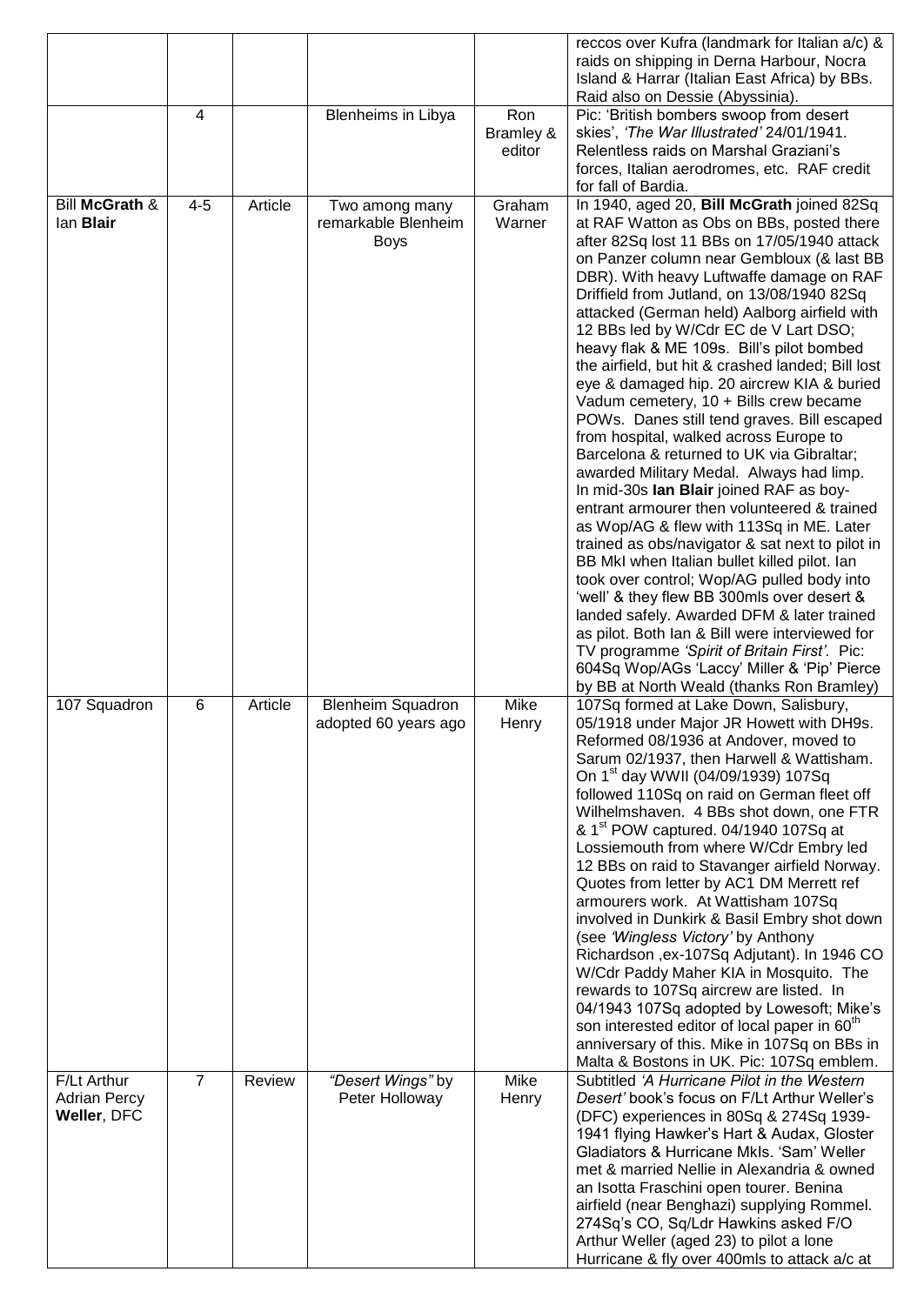|                                              |                |        |                                                |                 | Benina on 27/04/1941. Chapter 11 details<br>the attack in which 7 JU 52s destroyed &<br>880mls flown; F/O Weller awarded DFC.<br>'Sam' also with 15 <sup>th</sup> /19 <sup>th</sup> Royal Hussars. Well<br>illustrated A5 paperback costs £15 from<br>Melverley Publishing, Bryn Mair, Alexandra<br>Park, LL34 6YH (melverleypub@aol.com),<br>01492 622 347. A few copies at £18 signed<br>by W/Cdr EH Dean ('Dixie') & W/Cdr RF<br>Martin ('Dicky') OBE, DFC, AFC (£3 to RAF<br>Benevolent Fund). Highly recommended. |
|----------------------------------------------|----------------|--------|------------------------------------------------|-----------------|------------------------------------------------------------------------------------------------------------------------------------------------------------------------------------------------------------------------------------------------------------------------------------------------------------------------------------------------------------------------------------------------------------------------------------------------------------------------------------------------------------------------|
|                                              | $\overline{7}$ | Review | 'No Hero, Just a<br>Survivor'<br>by Bob Willis | Mike<br>Henry   | Extract from review by Eric Atkins, Editor of<br>'The Mossie' (Mosquito Aircrew Assn). Bob<br>joined RAFVR in 04/1941 &, teamed with<br>Tommy Thompson, they were 'most efficient<br>fighting unit' 11/1943 to 06/1945 with 47Sq<br>in flying Beaufighters & Mosquitos, first in<br>Libya then in India & Burma. Describes<br>horrendous condition in FE. Price £18+p&p<br>from Robert Willis Associates Ltd, 19<br>Rectory Lane, Emley, Huddersfield HD8<br>9RR (mail@robertwillis.co.uk)                             |
|                                              | 8              | Report |                                                |                 | Pics from Christmas Luncheon at Leefe<br>Robinson Beefeater, Stanmore, 07/12/2002.<br>Sir Ivor hands over cheque for £10,750<br>to Graham Warner (from 2002 Draw)<br>Fred Atton, aged 90, holding picture of<br>BB as prize for winning competition.<br>Card of Steve Foster 'Aircraft Glass Profiles'<br>who produced above picture. Ex RAF Steve<br>will produce glass paintings of any a/c &<br>Squadron crests. Order from: Contact details<br>via email address at bottom of web site                             |
|                                              | $8 - 9$        |        | Mast-high over<br>Rotterdam                    |                 | Narration by a BB Wop/AG from Salford<br>which printed in 'We speak from the air:<br>broadcasts by the RAF', pub in 1942 by<br>Ministry of Information (hence no names,<br>dates, squadrons, etc). Article describes<br>very low flying over flat Dutch countryside to<br>bomb shipping in Rotterdam harbour at<br>4.55pm & viewing the results. Also quote<br>from Air Ministry Communique about<br>'successful daylight raid' on Rotterdam<br>docks by several Blenheim Squadrons of<br>Bomber Command.              |
|                                              | 9              |        | Still forgotten?                               | Editor          | After looking through RG Grant's massive<br>book 'Flight, hundred years of aviation'<br>(2002), Editor finds only one BB picture (of<br>QY-C), and very little mention of BBs or their<br>Squadrons; eg section on Battle of France<br>says Fairey Battle 'took the stick'; loss of 300<br>of 500 BBs lost in 10 days not mentioned.<br>Says BBs entered RAF 1938, however<br>Sq44, Sq90, Sq110, Sq114, Sq139 & Sq144<br>were Flying Blenheim in 1937.                                                                 |
| <b>Sgt Edward</b><br>George Dean<br>(403153) | 9              | Wanted | Information required-<br>139 & 14 Squadrons    | <b>Tim Dean</b> | Tim's father, Edward George Dean, joined<br>RAAF 06/1940 under Empire Air Training<br>Scheme in Calgary, Canada. Then to 139Sq<br>in UK & 14Sq in Western Desert flying BBs<br>& Mosquitos. Can anyone help clarify dates,<br>missions, a/c he flew in, etc? Also has<br>photos of RAAF airmen in 14Sq. Any help,<br>contact Tim: contact details via email<br>address at bottom of web site.                                                                                                                          |
|                                              | 10             | Report | <b>New Members</b>                             | Editor          | Lists 10 new Members & one new Life<br>Member, Alan Ballands from Jersey. Alan<br>had crashed Z6271 on Kent cliffs returning<br>from 'circus' after attack by Me 109 in which                                                                                                                                                                                                                                                                                                                                          |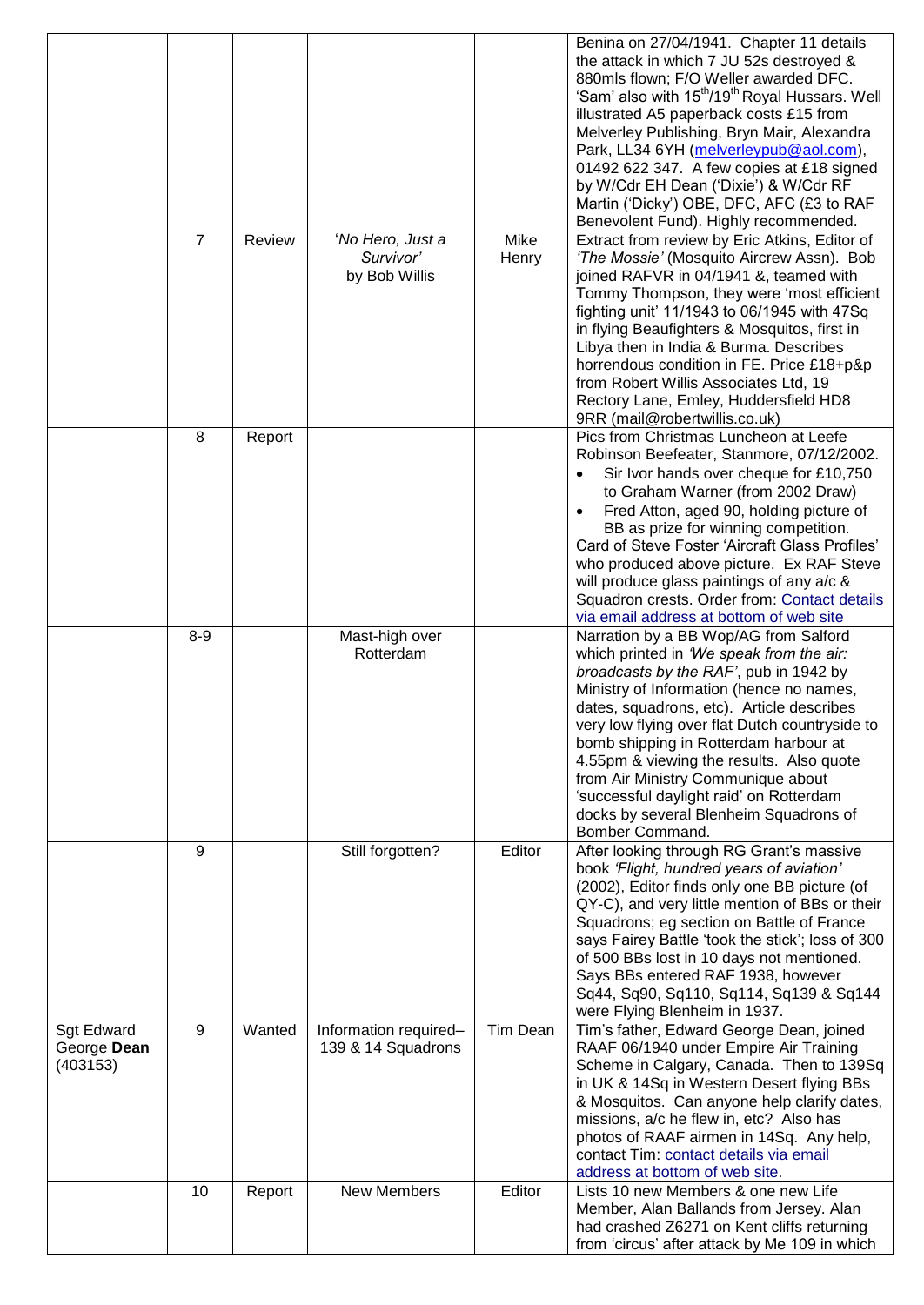|           |                    |                                                |                           | AG/Wop Sgt K Sanders was killed. Editor<br>flew 2 sorties with Alan from Malta 09/1941.<br>Thanks to Mick Henry for donation.                                                                                                                                                                                                                                                                                                                                                                                                                                                                                                                                                                                                                                                                                                                                                |
|-----------|--------------------|------------------------------------------------|---------------------------|------------------------------------------------------------------------------------------------------------------------------------------------------------------------------------------------------------------------------------------------------------------------------------------------------------------------------------------------------------------------------------------------------------------------------------------------------------------------------------------------------------------------------------------------------------------------------------------------------------------------------------------------------------------------------------------------------------------------------------------------------------------------------------------------------------------------------------------------------------------------------|
| 10        | Pic                |                                                |                           | Spooky pic of Treasurer, Ron Scott taken by<br>Andrew Pierce, Shuttleworth 09/2002                                                                                                                                                                                                                                                                                                                                                                                                                                                                                                                                                                                                                                                                                                                                                                                           |
| $10 - 11$ | Report             | The Engineering side<br>of 'our' Blenheim      | John<br>'Smudge'<br>Smith | On a trip to make contacts & find spares on<br>31/10/2002 Smudge & Colin Swann flew to<br>the Canadian Warplane Heritage Museum<br>(based at Commonwealth Air Training Plan<br>Airfield, Mount Hope, Hamilton) where an<br>enthusiastic volunteer team are restoring a<br>Bolingbroke. They plan to use Pratt & Witney<br>1530 Wasp Junior engine (15 of 620<br>Bolingbrokes built with these) rather than<br>Bristol Mercury engines. Some Mercury<br>engines in 'open' storage have spares<br>potential. On to Assiniboia, Saskatchenwan<br>to see a Lysander & Hurricane, then to<br>Brandon, Manitoba (where Bolingbroke<br>airframes already gutted). To MacDonald<br>Airfield, Manitoba where met Charlie Collins<br>who has a complete Bolingbroke in his back<br>yard. Useful contacts made.                                                                         |
| 11        | Article            | Those wonderful<br>people of Vraux -<br>Part 3 | Tony<br>Tranter           | Tony introduces us to Bernard Pauzie & his<br>wife Mado. After studying at Chalons sur<br>Marne & Radio School in Paris, Bernard got<br>his Radio Ops certificate in 1949 &, after<br>military service, joined Air France flying in<br>Super Constellations, Viscounts, then (in<br>Algeria) DC3s, DC4s & Breguet 763s,<br>returning to Vraux 1986 for reunion of<br>British, French & US servicemen. In mid-<br>1980s he'd helped Gerard Faux & Denis<br>Rigollet collect wartime material for the<br>Museum of the Association Maison Rouge,<br>establish 1994. In 1987 Bernard & Gerard<br>had visited Hugh George at founding of<br>Blenheim Society. Bernard then retrained as<br>a flight engineer & flew on 747 Jumbos,<br>Caravelles & Boeing 707s as flight engineer.<br>Now retired, he is treasurer of Maison Rouge<br>Assn in Vraux. Pic: Bernard & Mado Pauzie. |
| 12        | Letter<br>(edited) | From Blenheims to<br>Liberators                | Graham<br><b>Burrell</b>  | Graham served as aircrew with 114Sq, West<br>Raynham 08/1941 to 03/1942, then posted<br>to 17 OTU Upwood. He than took the place<br>of a newly married colleague & posted to FE<br>on dive bombers at Peshwar. Later to 215Sq<br>on Liberators at Dhubalia, near Calcutta with<br>131/2 hr bombing raid to Bangkok on<br>24/03/1945. To Indonesia flying Dakotas<br>before returning to UK, peacetime RAF &<br>marriage. 1949: badly injured in crash at<br>Tangmere & time at East Grinstead.                                                                                                                                                                                                                                                                                                                                                                               |
| 12        |                    | Something to think<br>about                    |                           | Humorous advice.                                                                                                                                                                                                                                                                                                                                                                                                                                                                                                                                                                                                                                                                                                                                                                                                                                                             |
| 12        |                    | To absent friends                              |                           | Informed by solicitors that Leonard Hunt<br>(member No 67) died on 17/09/2002. No<br>further detail. Condolences to family.                                                                                                                                                                                                                                                                                                                                                                                                                                                                                                                                                                                                                                                                                                                                                  |
| 12        | Pic                |                                                |                           | Cartoon with BB by 'Holly': 'And would we<br>have a visiting card, Sir" (undated)                                                                                                                                                                                                                                                                                                                                                                                                                                                                                                                                                                                                                                                                                                                                                                                            |

| <b>Issue 45: November 2002</b> |      |        |                     |            |                                                                                    |  |
|--------------------------------|------|--------|---------------------|------------|------------------------------------------------------------------------------------|--|
| Topic                          | Page | vpe:   | Title               | Author     | <b>Notes &amp; Search Words</b>                                                    |  |
|                                |      | Report | President's Message | Ivor Broom | Thanks to Graham Warner not just for the<br>only flying Blenheim, but also for his |  |

٦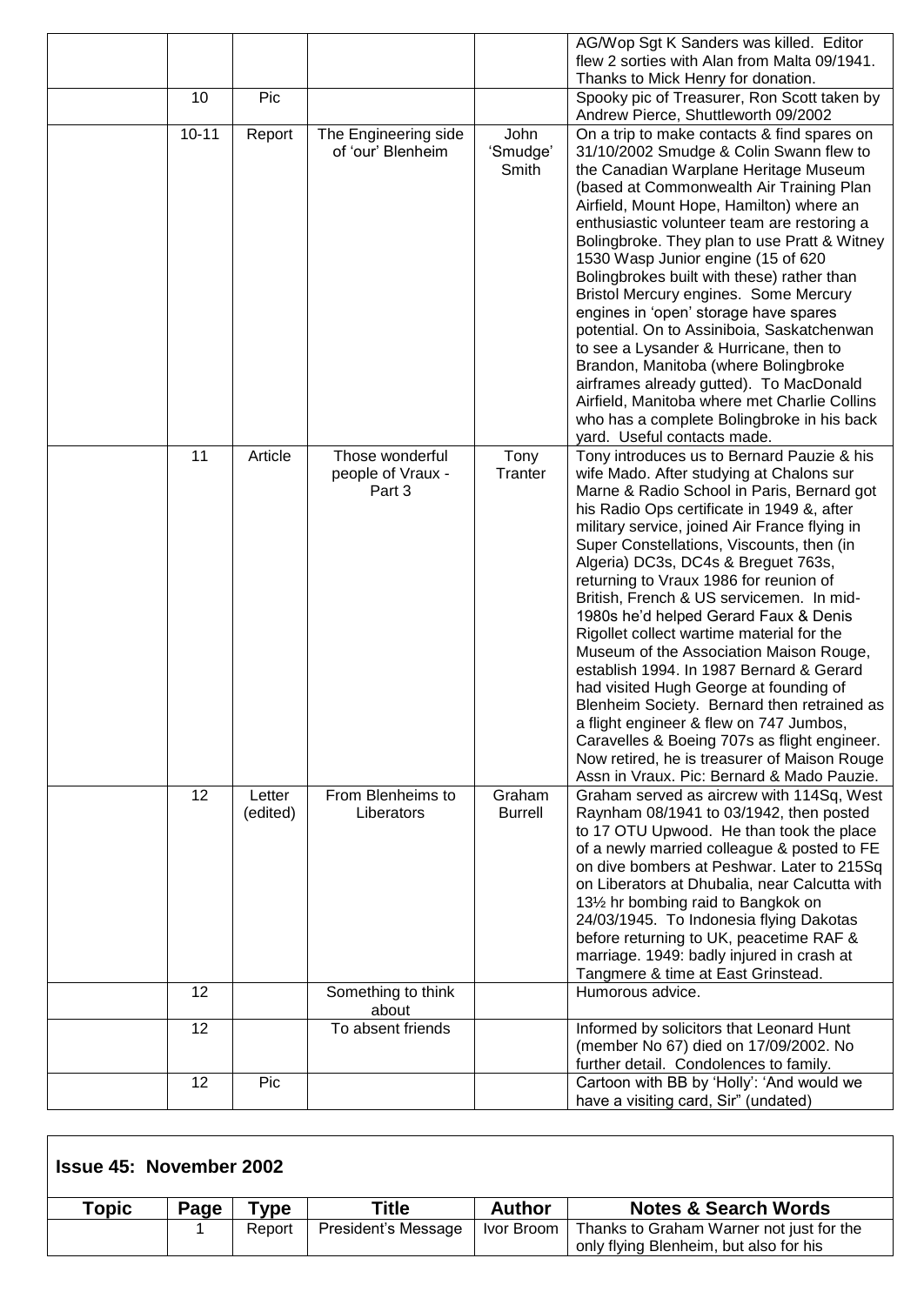|              |                |                    |                                                       |                         | 'complete' history too. For 1 <sup>st</sup> time over 100<br>attended annual lunch at Duxford. Thanks to                                                                                                                                                                                                                                                                                                                                                                                                                                                                                                                                                               |
|--------------|----------------|--------------------|-------------------------------------------------------|-------------------------|------------------------------------------------------------------------------------------------------------------------------------------------------------------------------------------------------------------------------------------------------------------------------------------------------------------------------------------------------------------------------------------------------------------------------------------------------------------------------------------------------------------------------------------------------------------------------------------------------------------------------------------------------------------------|
|              |                |                    |                                                       |                         | all & best wishes for 2003                                                                                                                                                                                                                                                                                                                                                                                                                                                                                                                                                                                                                                             |
|              | 1              | Report             | Chairman's<br>Comments                                | Andrew<br>Pierce        | Highlight of year is publication of Graham<br>Warner's 'The Bristol Blenheim' after many<br>year of work; it furthers Society's aims of<br>preserving memories of aircrew & gets more<br>recognition for BB. Good to see President<br>looking so well again at Blenheim Day lunch.                                                                                                                                                                                                                                                                                                                                                                                     |
| Frank Warren | $\overline{2}$ | Wanted             | Info required re Frank<br>Warren                      | <b>Dick</b><br>Froggatt | Email asking info about Frank Warren, a<br>pilot in 59Sq who took part in shipping raid<br>from Thorney Island 22/06/1940 (? year).<br>One ship said to carry 120 Luftwaffe pilots                                                                                                                                                                                                                                                                                                                                                                                                                                                                                     |
|              | $\overline{2}$ | Wanted             | 23 Squadron and 25<br>Squadron                        | PJ Mason                | Info about P/O E Orgias of 23Sq & Sgt<br>Friend of 25Sq for names to be inscribed on<br>Battle of Britain Monument. Info to PJ Mason<br>(contact details via email address at bottom<br>of web site).                                                                                                                                                                                                                                                                                                                                                                                                                                                                  |
|              | 2              |                    | The National<br>Arboretum                             |                         | Fourth tree to honour all 'other' Blenheim<br>squadron, air and ground crew.                                                                                                                                                                                                                                                                                                                                                                                                                                                                                                                                                                                           |
|              | $\overline{2}$ |                    | Please be patient<br>when calling                     |                         | If phoning Society Secretary Betty George,<br>please leave phone to ring plenty of time                                                                                                                                                                                                                                                                                                                                                                                                                                                                                                                                                                                |
|              | $\overline{2}$ |                    | Praise indeed                                         |                         | 39Sq 'Marauder Assn' Newsletter describes<br>the BB as underpowered & under-gunned,<br>but excellent & highly regarded!                                                                                                                                                                                                                                                                                                                                                                                                                                                                                                                                                |
|              | $\overline{2}$ | Wanted             | Appeal for<br>photographs                             | Sean<br>Morrison        | Compiling list of BB crews who served in<br>Malta in WWII, esp 107Sq (lists 17 aircrew<br>names), 18Sq (8 names), 82Sq (14 names).<br>Contact Sean: contact details via email<br>address at bottom of web site. Thanks for<br>help already given.                                                                                                                                                                                                                                                                                                                                                                                                                      |
|              | 3              |                    | Question and answer                                   | Fred<br>Newby           | Daily Mail question: was RAF Sgt Booth<br>really the first POW of WWII? Who was first<br>German? Fred's reply: 04/09/1939 107Sq &<br>110Sq of 2 Group Bomber Command raided<br>Wilhelmhaven. BB N6240 (from Wattisham)<br>shot down; Sgt AS Prince (pilot) KIA, Sgt GF<br>Booth (Obs) & AC1 LJ Slattery (Wop/AG)<br>captured so first POWs. Three other BB from<br>107Sq & one from 110Sq also shot down<br>with all 12 crew killed. On 26/09/1939 three<br>Luftwaffe Dornier 18D flying boats downed<br>off Great Fisher bank, one by Skuas of<br>803Sq, FFA on Ark Royal. Leutnants von<br>Reitenstein & Korner, plus 2 other rescued<br>by HMS Somali & imprisoned. |
|              | 3              | Report             | Another satisfied<br>winner                           | Evie Haine              | Evie, a 2001 draw winner, wrote to Ron<br>Scott thanking him for voucher & helicopter<br>flight details. Evie (aged 84) gives a lovely<br>description of the flight over London.                                                                                                                                                                                                                                                                                                                                                                                                                                                                                       |
|              | 3              | Data               | Grand flying draw<br>2002 results                     |                         | Lists the 6 winners & 2 reserve of the 2002<br>draw.                                                                                                                                                                                                                                                                                                                                                                                                                                                                                                                                                                                                                   |
|              | 3              |                    | Who has lost a copy<br>of Graham's book?              | Editor                  | Found, The Bristol Blenheim signed 'To<br>Sarah Jane' by author & now with Crecy<br>publishers awaiting collection by owner.                                                                                                                                                                                                                                                                                                                                                                                                                                                                                                                                           |
|              | 4              | Report             | Draw winner Dave<br>Lowe gets airborne in<br>a Yak 52 | Mike<br>Henry           | On 20/07/2002 John De Quincey took draw<br>winner & ex-WWII navigator Dave Lowe in<br>Yak 52 from Sywell to Silverstone; with Dave<br>at control some of the hour-long flight. Pic:<br>John & Dave beside Yak 52 G-BWOD.                                                                                                                                                                                                                                                                                                                                                                                                                                               |
|              | 4              | Letter<br>(edited) | Follow-up from Bill<br>Dauncy                         | Bill<br>Dauncy          | In response to his earlier letter (43/6) Bill had<br>a letter from AG Rhodes ('Dusty') who<br>billeted with Varmier family in Vraux & had<br>similar experiences after 11/05/1940,<br>travelling via Orlens, Loire & Liseur to<br>Nantes, then Cherborg, Southampton,<br>Wattisham (for eggs & bacon!) to Horsham<br>St Faith, Norwich. Dusty joined XVSq at                                                                                                                                                                                                                                                                                                           |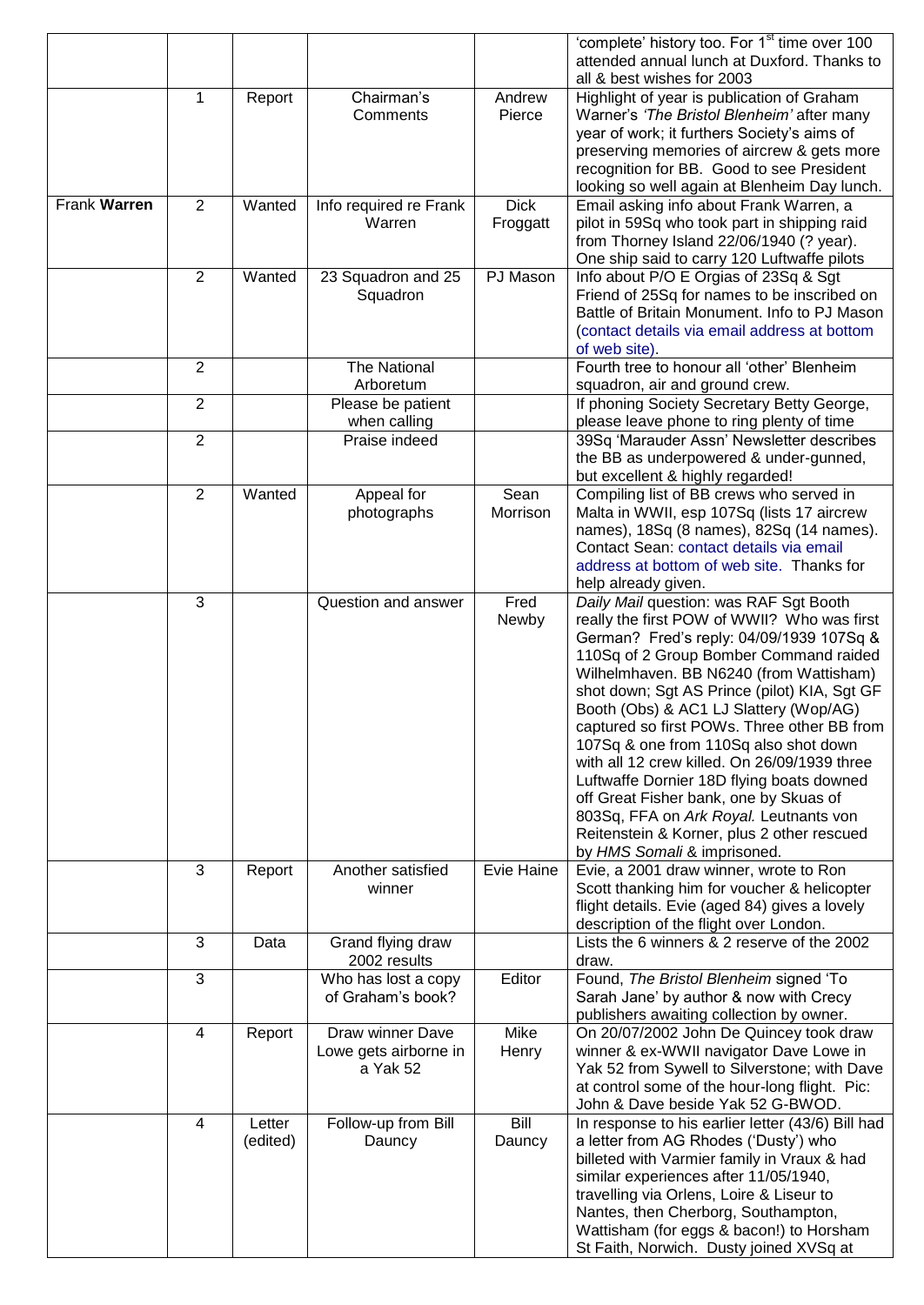|                                             |                |         |                                                                                             |                               | Abingdon in 1939 & to France on 03/09/1939<br>as squadron photographer. When15Sq to<br>UK, Dusty posted to 114Sq & 'lived rough'<br>but has original photos of Vraux after<br>bombing & destruction of 114Sq. Also photo<br>of aircrew & Simon Maude at Horsham. AG<br>Rhodes' contact details via email address at<br>bottom of web site                                                                                                                                                                                                                                                                                                                                                               |
|---------------------------------------------|----------------|---------|---------------------------------------------------------------------------------------------|-------------------------------|---------------------------------------------------------------------------------------------------------------------------------------------------------------------------------------------------------------------------------------------------------------------------------------------------------------------------------------------------------------------------------------------------------------------------------------------------------------------------------------------------------------------------------------------------------------------------------------------------------------------------------------------------------------------------------------------------------|
| LAC AG<br><b>Rhodes</b>                     | 5              | Article | Introduction to active<br>service                                                           | Tony<br>Rhodes<br>('Dusty')   | An amusing description of the journey from<br>Abingdon to France, via Southampton & an<br>overcrowded Channel ferry, of LAC AG<br>Rhodes & rest of XVSq on 02/09/1939 with<br>the focus on (lack of) rations. He transferred<br>to 114Sq in 12/1939, again as photographer,<br>& then to Bicester 03/11/1941.                                                                                                                                                                                                                                                                                                                                                                                           |
| G/Cpt Duncan<br><b>McGill</b>               | 5              |         | Not a Blenheim but a<br>Mosquito                                                            |                               | 'Llancarfan Newsletter 104' (05/2001) claims<br>Duncan McGill, RAF & test pilot for Bristol<br>Aeroplane Company was first to land a/c on<br>a carrier. Untrue; Guiness Book of Aircraft<br>Records states 1 <sup>st</sup> twin engine landing on<br>carrier was Sea Mosquito, pilot Lt Cdr EM<br>Brown in 1944. Also report of McGill flying<br>Tiger Moth from Tremorfa (Cardiff) airport<br>low up Ford Valley.                                                                                                                                                                                                                                                                                      |
| F/Lt Douglas<br>Attenborough<br>('Douggie') | 6              | Obit    | Tribute to a Blenheim<br>pilot                                                              |                               | Pic: BB flying over Manuden Church as a<br>tribute to Douglas Attenborough, with his son<br>Ron watching. Attenborough joined the RAF<br>in 1939 at Debden, then Wop/AG at Bodney<br>Norfolk & flew in BBs. He died aged 92 &<br>buried St Mary the Virgin Church, Manuden.                                                                                                                                                                                                                                                                                                                                                                                                                             |
|                                             | 6              |         | Honouring airmen<br>who served at RAF<br>Horsham St Faith                                   | James W<br>Moore<br>('Dinty') | 'Intercom' (ACA's journal) write that Mrs<br>Christine P Armes is organising a plaque for<br>airmen serving at Horsham St Faith; 2 Group<br>before 09/1942 (incl 114Sq, 139Sq, 18Sq<br>with BBs), then Americans.                                                                                                                                                                                                                                                                                                                                                                                                                                                                                       |
| P/O Wylie<br><b>Baser</b> (87459)           | 6              | Wanted  | 139 Squadron - info<br>wanted                                                               | Richard<br>Moore              | Richard would like photos of P/O Wylie<br>Baser with crew & a/c, or group pic of 139Sq<br>early 1941. P/O Baser was KIA over De<br>Kooy airfield on 04/06/1941 in BB R3903<br>(XD-R). Richard address: Contact details via<br>email address at bottom of web site                                                                                                                                                                                                                                                                                                                                                                                                                                       |
|                                             | 6              | Report  | An even better<br>attendance than last<br>year - Duxford 22 <sup>nd</sup><br>September 2002 | Mike<br>Henry                 | 105 attended annual luncheon at Officers<br>Mess, Duxford 22/09/2002. Graham Warner<br>& book 'The Bristol Blenheim' there, also<br>Evie Saunders, Sir Ivor Broom & wife, & Ole<br>Ronnest. Flying display by the Blenheim.                                                                                                                                                                                                                                                                                                                                                                                                                                                                             |
|                                             | $\overline{7}$ | Pic     | Air and ground make<br>contact in the desert                                                |                               | Pic: from 'The War Illustrated', 04/1940<br>shows BB passing low over MT. Sent in by<br>Ron Bramley.                                                                                                                                                                                                                                                                                                                                                                                                                                                                                                                                                                                                    |
|                                             | $\overline{7}$ | Letter  | 110 Squadron - latter<br>days                                                               | Charles <sub>T</sub><br>Payne | Ref 'Hairy moments with 110Sq' (44/4)<br>Payne write that, as Wop/AG crewed with<br>P/O Topley (pilot) & P/O Cox (Obs) coming<br>from 13Sq Army Co-operation Unit to 110Sq<br>at Wattisham, they took part in last 110Sq op<br>from UK searching for 'Scharnhorst' &<br>'Gneisenau'. He describes the 'chaotic' op.<br>Remembers NZ pilot W/O Dave McIlroy, CO<br>W/Cdr Cree (ed: retired to Australia), S/Ldr<br>Smith & S/Ldr Waiters. 110Sq to India &<br>Paynes last BB flight was Karachi to Lahore,<br>then on Vultee Vengeances (ed: mentions<br>Bill Gatling). Would like to see other ex-<br>110Sq at reunions. Charles address:<br>Contact details via email address at bottom<br>of web site |
|                                             | $\overline{7}$ |         | A donation from<br>down under                                                               | Editor                        | Cheque to Society from Monica Brodie<br>(daughter of Bill Evans from 110Sq & 101Sq<br>early WWII) & Mike in New Zealand.                                                                                                                                                                                                                                                                                                                                                                                                                                                                                                                                                                                |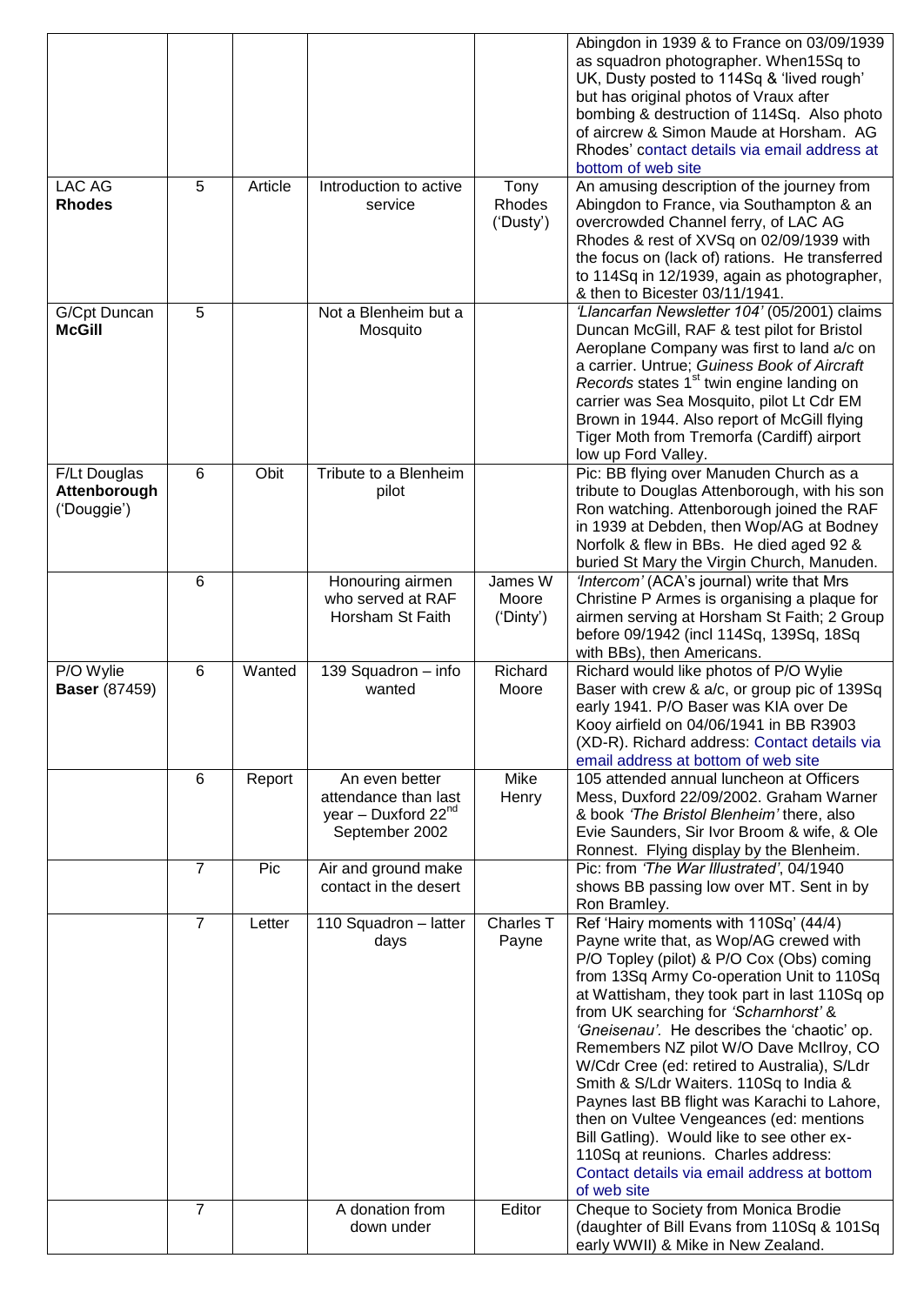|                                                  | $8 - 9$ | Report<br>& Pics | Vraux 2002 - small<br>party, big show             | Andrew<br>Pierce              | 7 Society members met at Plough Inn,<br>Dover, took ferry to Ypres, saw Mennen<br>Gate ceremony, drove to Lille &, next day, to<br>Rheims were met 4 XVSq delegates. Arrived<br>Vraux day early so to Bethenville to lay<br>wreaths (civilian & RAF aircrew). Sunday -<br>wreath-laying at Red House (side of WWII<br>airfield) with 15Sq: bugler from RAF Central<br>Band & Betty George spoke. Then shown<br>round XVSq's two Tornados. Pics taken by<br>Andrew (AP) & Philip Maclagan (PM).<br>W/Cdr Bill Gibson, CO 15Sq with Garry<br>(bugler) (PM)<br>Betty George with Stewart (driver) Serge<br>Maigrot & his wife Marie-France (PM).<br>Andrew Pierce by MH1521 Broussard<br>cowling, Serge & Marie-France Maigrot<br>& Stewart (PM).<br>Close up of BB propeller Memorial (AP)<br>Andrew placing wreath at Memorial (PM)                                                                                                              |
|--------------------------------------------------|---------|------------------|---------------------------------------------------|-------------------------------|-------------------------------------------------------------------------------------------------------------------------------------------------------------------------------------------------------------------------------------------------------------------------------------------------------------------------------------------------------------------------------------------------------------------------------------------------------------------------------------------------------------------------------------------------------------------------------------------------------------------------------------------------------------------------------------------------------------------------------------------------------------------------------------------------------------------------------------------------------------------------------------------------------------------------------------------------|
|                                                  | 10      | Article          | Those wonderful<br>people of Vraux -<br>part 2    | Tony<br>Tranter               | Tony introduces Gerard Faux, co-founder<br>Association Maison Rouge in early 1993.<br>From early 1980s he & Denis Rogollet<br>researched Conde-Vraux's airfield history,<br>purchased local farm & set up museum &<br>the assn. Born 1949 Reutlingen, Germany,<br>to engineering family, after military service<br>Gerard was helicopter mechanic & now<br>quality control engineer at Reims Aviation<br>Co & has just gained pilots licence from their<br>Aero Club. Denis Rigollet, born Vraux<br>1950, qualified as pilot aged 17 & had long<br>interest in former Vraux airfield's WWII<br>history, & collected WWII photos from locals<br>for 1984 feature. These showed lot of British<br>servicemen at Vraux from 09/1939 to<br>05/1940 & led to 'Red House' Assn.<br>Pics: Gerard Faux by plaque to S/Lt Jean<br>Marseille, S/Lt Julien Jaquet & Sgt Roger<br>Pinatel; Denis Rogollet, wife Evelyne with<br>Antoine, Geoffrey & Gaelle. |
| G/Cpt John<br>Cunningham<br>CBE, DSO,<br>DFC, AE | 11      | Obit             | G/Cpt John<br>Cunningham                          | Edited<br>(from The<br>Times) | Born 27/07/1917, G/Cpt Cunningham joined<br>RAF 08/1938 as night fighter pilot on BBs<br>patrolling over North Sea. After Battle of<br>Britain with 604Sq flew first ops with AI radar<br>& using this shot down JU 88 on 20/11/1940<br>over Sussex. Died 21/07/2002. (As press,<br>Editor flew with Cunningham 30/08/1962 in<br>Trident G-ARDB test flight from Hatfield.)                                                                                                                                                                                                                                                                                                                                                                                                                                                                                                                                                                     |
| <b>AVM Edward</b><br><b>Crew</b>                 | 11      | Obit             | Air Vice-Marshall<br>Edward Crew, CB,<br>DSO, DFC | Mike<br>Henry                 | While in 604Sq Edward Crew destroyed 21<br>V-1 flying bombs. The BBs had early<br>airborne radar, operated by his Wop/AG Sgt<br>Gus Guthrie. See also letter (44/11) from<br>AVM Crew asking about his brother William.<br>Edward Crew's death, aged 84, announced<br>in Daily Telegraph 22/08/2002.                                                                                                                                                                                                                                                                                                                                                                                                                                                                                                                                                                                                                                            |
| Trevor<br><b>Mellowes</b>                        | 11      | Obit             | <b>Trevor Mellowes</b>                            | Mike<br>Henry                 | Born in Blackpool, on leaving Bolton<br>Grammar School in 1935 Trevor joined RAF<br>School of Technical Training at Halton. He<br>was posted to 62Sq in Singapore 1939,<br>captured in Java 1942 & sent to Ambon<br>POW camp, Moluccas, for 31/2 horrendous<br>yrs. On return to UK lived in Horwich,<br>married Margaret Whittle in 1951, had one<br>daughter (Jane) & worked as aerospace<br>engineer inspector at de Havillands. Keen<br>jazz fan. Died 06/2002, aged 83                                                                                                                                                                                                                                                                                                                                                                                                                                                                     |
| V Proctor                                        | 11      | Obit             | W/O V Proctor ('Bill')                            | James W                       | From Long Oreston, N Yorkshire, Bill joined                                                                                                                                                                                                                                                                                                                                                                                                                                                                                                                                                                                                                                                                                                                                                                                                                                                                                                     |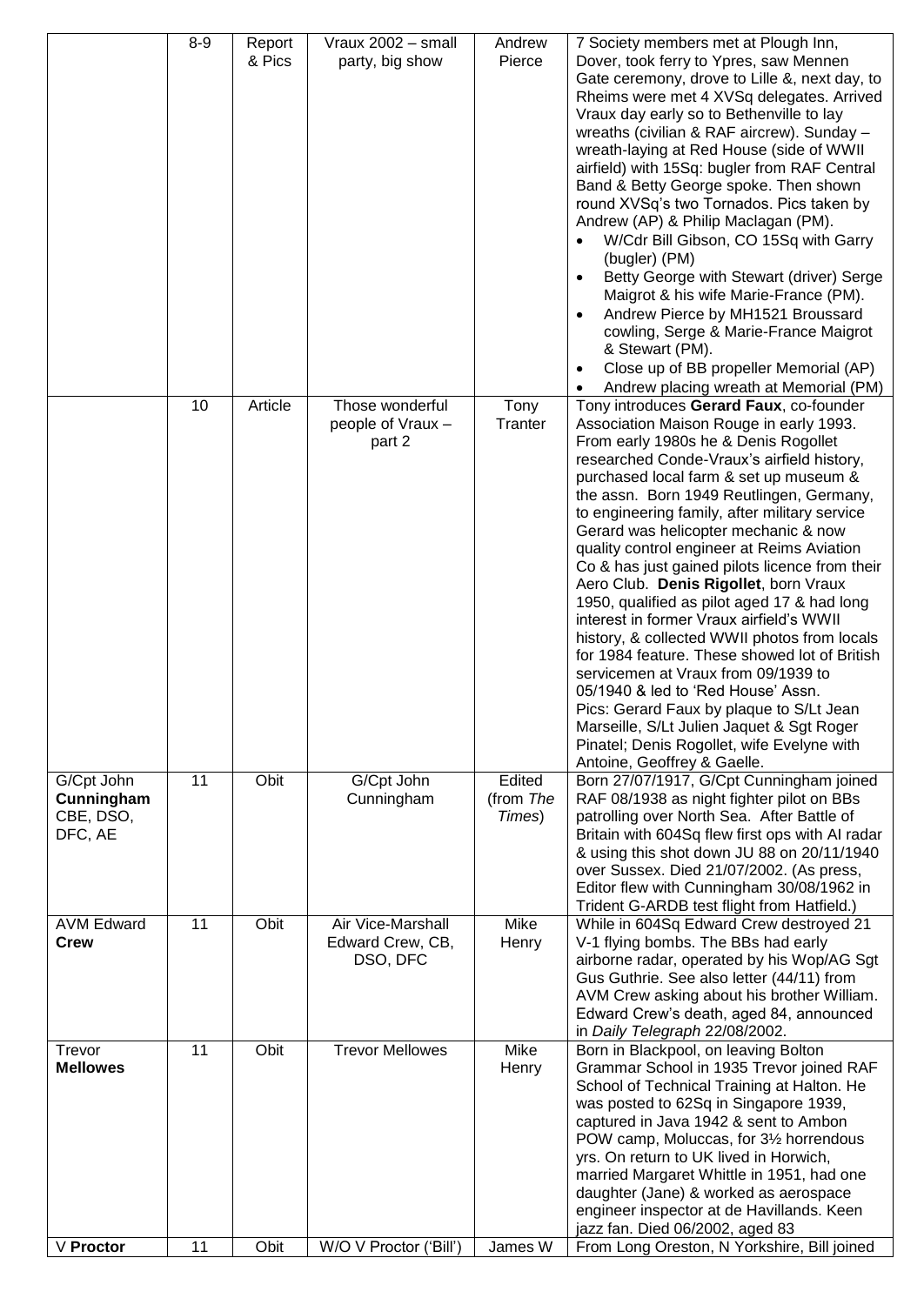| ('Bill')             |           |                |                                                                               | Moore<br>('Dinty')          | RAF at start of WWII & qualified as Wop/AG.<br>Early 1941 to 18Sq at Great Massington,<br>then Oulton flying in BBs. 06/1941, with<br>crew, joined 84Sq at Monsul, Iraq (ME<br>Command), & later 8 <sup>th</sup> Army support in<br>Desert. Late 1941 to Sumatra & Java where                                                                                                                                                                                                                                                                                                                                                                                                                                                                                                                                                                                                                                                                                                                                                            |
|----------------------|-----------|----------------|-------------------------------------------------------------------------------|-----------------------------|------------------------------------------------------------------------------------------------------------------------------------------------------------------------------------------------------------------------------------------------------------------------------------------------------------------------------------------------------------------------------------------------------------------------------------------------------------------------------------------------------------------------------------------------------------------------------------------------------------------------------------------------------------------------------------------------------------------------------------------------------------------------------------------------------------------------------------------------------------------------------------------------------------------------------------------------------------------------------------------------------------------------------------------|
|                      |           |                |                                                                               |                             | airfield overrun by Japanese & survivors<br>escaped south to Tjilatjap (only 12 of 64<br>airmen reached Australia). Bill captured by<br>Japanese & POW for 31/2 yrs, ending up in<br>copper mine. Died 27/07/2002, aged 85.                                                                                                                                                                                                                                                                                                                                                                                                                                                                                                                                                                                                                                                                                                                                                                                                              |
|                      | 12        | Pic            | Bungee for<br><b>Blenheims</b>                                                |                             | Warning cartoon for armourers by Charles<br>Hall ('Holly'). Details of 'open' bombs doors<br>requested for painting. John Romain of ARC<br>explained these were held closed by bungee<br>cord, opened by weight of bombs & then<br>snapped shut.                                                                                                                                                                                                                                                                                                                                                                                                                                                                                                                                                                                                                                                                                                                                                                                         |
| G/Cpt Geoff<br>Wyatt | 12<br>13  | Letter<br>Data | A new member writes<br>.<br>New Members                                       | G/Cpt Geoff<br>Wyatt        | G Wyatt writes of his Blenheim days. From 5<br>FTS joined 57Sq at Upper Heyford 06/1936<br>flying Hinds. 04/1938 re-equipped with<br>defenceless BBs & minimal training. On<br>30/09/1939 57Sq flew to Arny, France for<br>long-distance photo reconnaissance over<br>Germany. No 'phoney war' as lot of crew KIA<br>or POWs, incl CO, W/Cdr Day ('Happy')<br>DSO. Got Mk IV BBs & moved to Rosieres-<br>en-Santerre. After 10/05/1941, a lot of<br>casualties, including author. Recommends<br>'Valiant Wings' by Norman Franks (1988;<br>William Kimber Ltd)* for good account of<br>BBs & Battle squadrons in that campaign.<br>Briefly in ME (09/1941) in 211Sq (which<br>briefly an OTU), then Sudan (where ill). *Ed:<br>Geoff Wyatt & Hugh George contributed.<br>Names of 22 new members, including JE                                                                                                                                                                                                                           |
|                      |           |                |                                                                               |                             | Cumber ('Johnny'), Ex-59Sq Wop/AG 1940-<br>1941.                                                                                                                                                                                                                                                                                                                                                                                                                                                                                                                                                                                                                                                                                                                                                                                                                                                                                                                                                                                         |
|                      | 13        | Report         | The engineering side<br>of 'our' Blenheim                                     | John<br>Smith<br>('Smudge') | At Dieppe on 31/08/2002 the Blenheim had<br>problems to left engine. After obtaining<br>details from crew, Smudge & Colin Swann<br>got spare cylinder ready &, next morning,<br>Derek Gunning flew them from Fowlmere to<br>Dieppe. Removing post studs from cylinder<br>head difficult (Percy Verence managed it!) &<br>it took another 2hrs to change cylinder 5 &<br>get engines running.                                                                                                                                                                                                                                                                                                                                                                                                                                                                                                                                                                                                                                             |
|                      | $14 - 15$ | Review         | 'The Bristol Blenheim<br>- a complete history'<br>by<br>Graham Warner,<br>MBE | Mike<br>Henry               | This 637-page history/reference book,<br>published by Crecy is chronologically<br>organised with losses (operational & non-<br>operational) in appendices at each chapter's<br>end. Each chapter covers a particular period<br>of BBs history & are divided into 4 parts. Part<br>1 covers BBs 'Genesis' (Frank Barnwell, the<br>designer; engine designer Roy Feddon<br>efforts to get variable pitch propellers; export<br>of BBs to many countries, etc). Part 2:<br>Wartime Service (with separate chapters for<br>various phases/years of war in Northern<br>Europe). Part 3: Blenheims in the ME & FE<br>theatres of war (incl Desert, East Africa,<br>Greece & Balkans, Iraq, Malta, Ceylon,<br>India, Malaya, Burma etc). Part 4: Blenheim<br>in the Background (support & training). As<br>well as the facts & figures, the people who<br>made, maintained, flew in (& too often died<br>in) this aircraft are given due credit.<br>Pics:<br>06/09/2002; Graham Warner & Vyvyan<br>$\bullet$<br>Harmsworth with book at Duxford |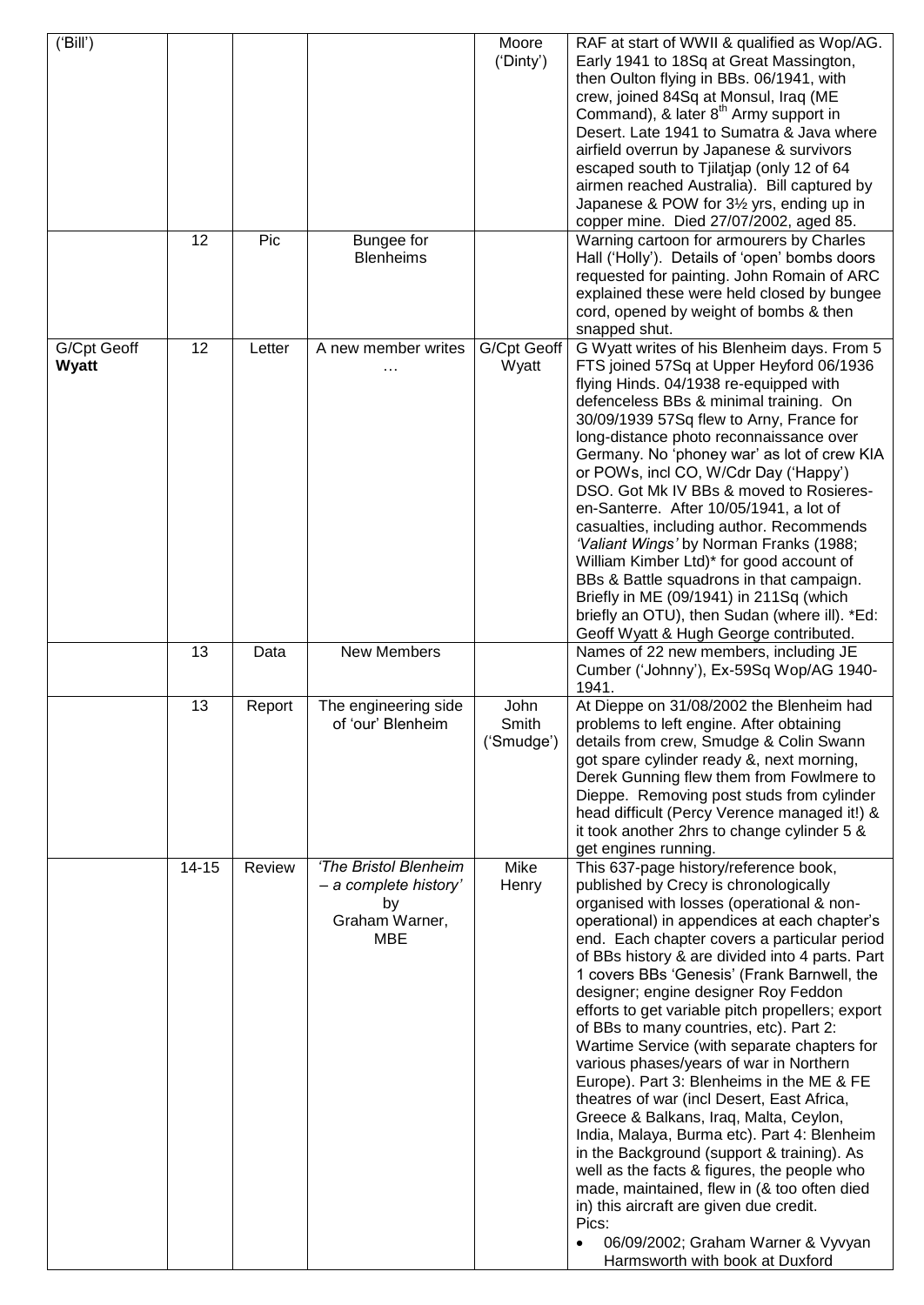|    |                             |                                 | Some 24 ex-Blenheim crews with BB at<br>celebration of 'The Bristol Blenheim'<br>publication, 06/09/2002, Vyvyan<br>Harmworth centre, Duxford<br>Post-presentation flying display by Battle<br>of Britain trio; Blenheim, Spitfire &<br>Hurricane (not forgetting Fairey Battles) |
|----|-----------------------------|---------------------------------|-----------------------------------------------------------------------------------------------------------------------------------------------------------------------------------------------------------------------------------------------------------------------------------|
| 16 | How to fly a Jenny<br>(JN4) | Percy<br>Hampton<br>(WWI pilot) | Sent in, via Joe Hill, from Don Morrison<br>(President RCAF POW Assn), this amusing<br>piece given a frightening idea of what pilots<br>faced in flying early aircraft.                                                                                                           |
| 16 | Why I want to be a<br>pilot |                                 | Amusing extract from a schoolboy's essay<br>sent in by S/Ldr Taylor (RAF retired). Only<br>downside: chasing away the girls!                                                                                                                                                      |

| <b>Issue 44: July 2002</b>           |                |                    |                                                                  |                                    |                                                                                                                                                                                                                                                                                                                                                                                     |
|--------------------------------------|----------------|--------------------|------------------------------------------------------------------|------------------------------------|-------------------------------------------------------------------------------------------------------------------------------------------------------------------------------------------------------------------------------------------------------------------------------------------------------------------------------------------------------------------------------------|
| <b>Topic</b>                         | Page           | <b>Type</b>        | <b>Title</b>                                                     | <b>Author</b>                      | <b>Notes &amp; Search Words</b>                                                                                                                                                                                                                                                                                                                                                     |
|                                      | 1              | Report             | Chairman's<br>Comments                                           | Andrew<br>Pierce                   | AGM in April: 10% of members attended<br>with Ted Sismore as speaker. Committee<br>agreed donation to work on Blenheim & to<br>plant 4 trees at National Arboretum in<br>Shropshire. Thanks to Betty & Stewart for<br>organising Vraux trip.                                                                                                                                        |
|                                      | 1              |                    | Les and Jeanne<br>Gibbs lose their son                           | Editor                             | Condolences to Les, Jeanne, daughter in<br>law Trudie & John's daughters                                                                                                                                                                                                                                                                                                            |
|                                      | 1              |                    | A plea to those in the<br>enclosure                              | Editor                             | Request for those in front row not to stand to<br>take photos as blocks view of others.                                                                                                                                                                                                                                                                                             |
|                                      | $\overline{2}$ |                    | Surprise, surprise!                                              | Editor                             | In 'Bomber Command Newsletter' No 43 (ed<br>Nigel J Parker) is item from 'Airlife' about<br>82Sq by P/O Frank Metcalfe (pilot) & his<br>crew Sgt George Martin (Obs) & Sgt Sidney<br>Merrett (Wop/AG). Includes 11/11/1940 pic<br>of above crew with BB T2280, R-UX.                                                                                                                |
|                                      | $\overline{2}$ | Wanted             | 59 Squadron,<br>Thorney Island,<br>September 1940 to<br>May 1941 | F/Lt John<br>Cumber<br>(RAF ret'd) | Ex-59Sq Sgt Johnny Cumber asks for any<br>news of his crew 09/1940 to 05/1941; P/O<br>Knill (pilot) & Sgt Bill Bailey (Obs). Any info<br>to John (contact details via email address at<br>bottom of web site)                                                                                                                                                                       |
| Sgt John<br>Edward<br><b>Pearson</b> | $\overline{2}$ | Wanted             | Info re Sgt 'Jack'<br>Pearson, 18<br>Squadron                    | Liz Watts                          | Sgt 'Jack' Pearson flew with Jack Nickleson<br>(pilot) from Ontario & Walter Meadows (Obs)<br>from Yorkshire in 18Sq. Crew in 1 <sup>st</sup> daylight<br>raid on Cologne & 'Jack' threw Douglas<br>Bader's spare legs from BB hatch! On<br>20/09/1941 crew KIA off Zanvoort, Holland.<br>Any info about 'Jack' to Liz (contact details<br>via email address at bottom of web site) |
|                                      | $\overline{2}$ |                    | Wop/AG school,<br>West Raynham,<br>1939/40                       |                                    | In WWII 101Sq (2 Group Training Squadron)<br>had own Wop/AG school at RAF West<br>Raynham, which disbanded when Sq went<br>operational. Were you one of 5 electricians<br>at School 1939-1940? If so contact Member-<br>ship Sec, G/Cpt John Rees. Contact details<br>via email address at bottom of web site.                                                                      |
|                                      | 2              | Letter<br>(edited) | Blenheim production<br>at Speke                                  | Mrs Bone                           | Following DH Suttcliffe's letter (43/14) Mrs<br>Bone writes that, aged 25, her late husband<br>(previously an apprentice tool-maker) 'head-<br>hunter' people to set up shadow factories in<br>Speke. Post-war he set up his own business<br>with to-scale 3-D factory layout models then<br>precision engineering work for a/c industry.                                           |
|                                      | 2              |                    | Erratum corner                                                   | Editor                             | 'Meeting with the old enemy' (43/3)<br>author S/Ldr DH Cooper & Sir Ivor Broom<br>both agreed that 1988 (line 3) should be<br>1998 & (last para) President's name is<br>Allan Vial (not Vial Allen)                                                                                                                                                                                 |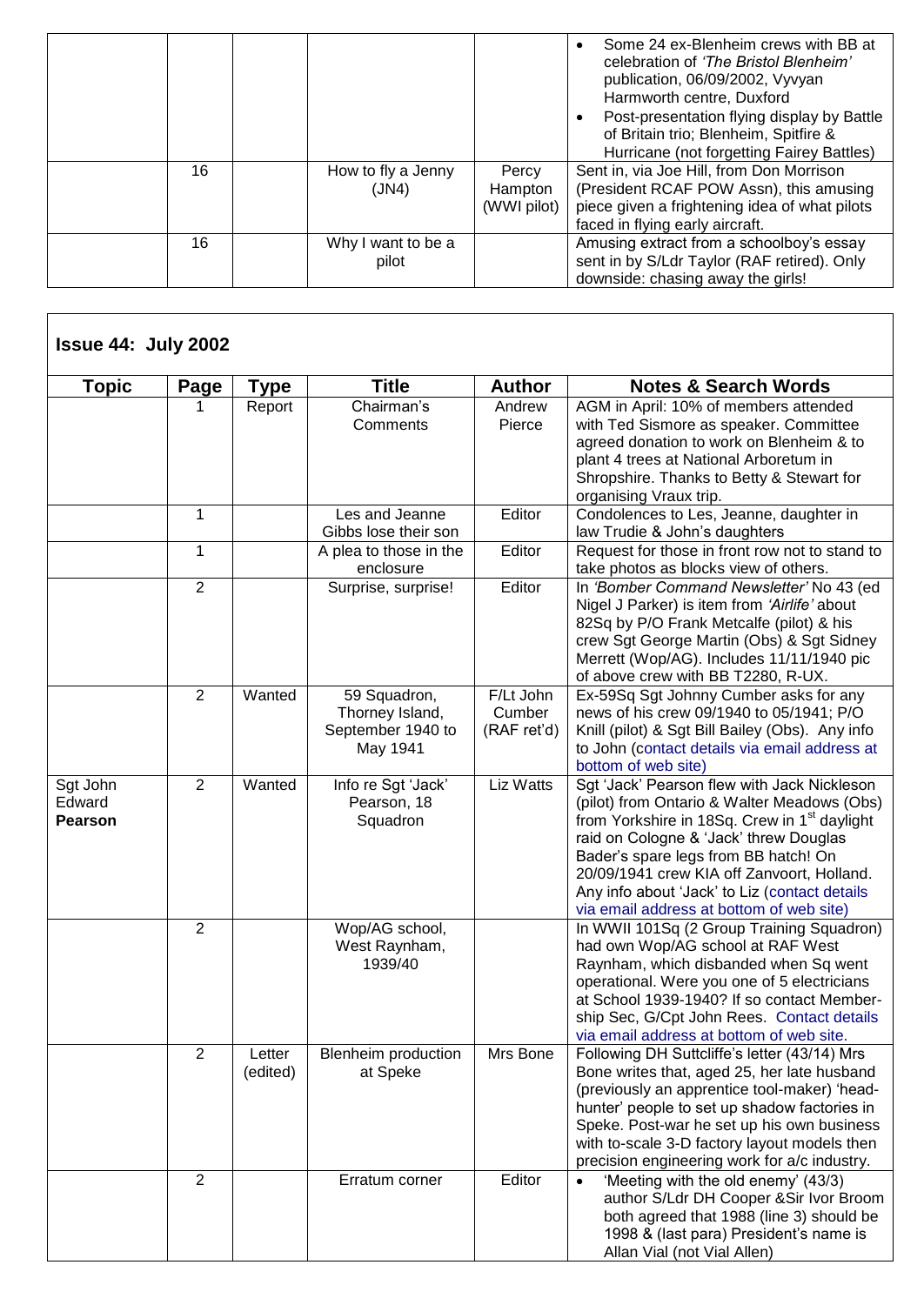|                          |         |          |                                      |                                | 43/16 Don McFarlane corrects his<br>German; 'Jagdgeschwader 54' (not<br>'Jagdgschaffer')<br>Mr Wray points out misspelt names<br>$\bullet$<br>(43/12 '114Sq error'): 114Sq's W/Cdr W<br>Nicol (not Nichol) & 18Sq's W/Cdr<br>Kercher (not Kircher). Same misspelling<br>are in Theo Boiten's 'Blenheim Strike'                                                                                                                                                                                                                                                                                |
|--------------------------|---------|----------|--------------------------------------|--------------------------------|-----------------------------------------------------------------------------------------------------------------------------------------------------------------------------------------------------------------------------------------------------------------------------------------------------------------------------------------------------------------------------------------------------------------------------------------------------------------------------------------------------------------------------------------------------------------------------------------------|
| Bill<br><b>Brandwood</b> | 2       | Wanted   | 13 OTU Bicester and<br>17 OTU Upwood | David<br>Brandwood-<br>Spencer | David request info about his father Bill<br>Brandwood who was at 13 OTU 16/03/1941<br>to 01/07/1941 when joined 82Sq. Then at 17<br>OTU Upwood 1941 to 1944. Any info to<br>David (contact details via email address at<br>bottom of web site)                                                                                                                                                                                                                                                                                                                                                |
|                          | 3       | Letter   | Aborted take-off                     | RG<br>Dawson                   | On 20/10/1942 a 14Sq BB was taking off<br>from landing ground near El Alamein when<br>both engines cut. With 4X250lb bomb load it<br>belly-landed. No serious injuries. Soon after<br>14Sq re-equipped with Martin B26<br>Marauders. Pic: The above MkIV BB.<br>Thanks to Daily Mail.                                                                                                                                                                                                                                                                                                         |
|                          | 3       | Article  | From Malta to the<br>Wirral          | Ron<br>Scholefield             | Having arrived at Gourock (Clyde) via<br>Gibraltar on HMS Kenya Ron describes the<br>train journey south, destination unknown, via<br>Shap & Carlisle. Passengers were: aircrew<br>survivors from Malta, RAF ground-crew from<br>Gibraltar, but most were escapees who had<br>made their way via France to Spain.<br>Detrained at Upton & in awaiting RAF truck<br>to West Kirby & welcome meal. Next am.<br>given £3 advance pay. Vividly described<br>short piece. Ed adds: he got sixpence &<br>railway warrant to Norfolk. Aircrew posted<br>abroad only had 12lb personal kit allowance. |
|                          | 3       | Review   | 'The Blenheim at war<br>and peace'   | Mike<br>Henry                  | Review of this video of archive footage &<br>modern reconstruction, including Aalborg<br>raid, with contributions by Bill McGrath & Sqt<br>Greenwood. Recommended. Available from<br>'DD Video', Unit 1, Pool Bank Business<br>Park, Chester CH3 8JH. Tel: 01829 741 490.                                                                                                                                                                                                                                                                                                                     |
|                          | 4       | Pics     | More POW Pictures                    |                                | S/Ldr HDH Cooper, MBE, DFC sent 2<br>photos of RAF POWs taken in 1942 at<br>Schubin, Poland. 1943: all to Stalag Luft III.<br>Pics: Ulster RAF at Oflag XXI B, Poland: P/O<br>M'Connell (Omagh), F/Lt Kenneth<br>Mackenzie DFC (Enniskillen), S/Ldr DH<br>Cooper DFC (Strabane), P/O Brown<br>(Belfast), P/O Thallen (Holywood), P/O RS<br>Ayton (Derry), P/O Buckley & P/O Hanna<br>(both Belfast). 110Sq 'Blenheim boys': F/Lt<br>Stevens, F/Lt Gericke, S/Ldr DH Cooper,<br>S/Ldr Ken Doran (1 <sup>st</sup> WWII pilot awarded<br>DFC), F/Lt Wright (one unnamed)                         |
|                          | 4       |          | Please note                          | Editor                         | Final copy Nov (No. 45) issue: 14/10/2002                                                                                                                                                                                                                                                                                                                                                                                                                                                                                                                                                     |
|                          | $4 - 5$ | Article  | Hairy moments with                   | F/Lt                           | Author recalls that, on 10/01/1940, 9 110Sq                                                                                                                                                                                                                                                                                                                                                                                                                                                                                                                                                   |
|                          |         | (edited) | 110 Squadron                         | Douglas<br>Cooper              | BBs left RAF Wattisham for recce of German<br>shipping in North Sea, led by S/Ldr Ken<br>Doran (DFC after Wilhelmshaven raid 1 <sup>st</sup> day<br>WWII). Describes attack by Me110s in<br>which one BB shot down, another badly shot<br>up & crash-landed at Wattisham (Sgt Bill<br>Evans one of crew). Cooper's crew was P/O<br>Arderne & LAC Tippett. BB of Sgts Hanne &<br>Williams & AC1 Vick went into sea. One BB<br>(probably N6203 VE) flown by P/O<br>Pemberton crash-landed at Manby, Lincs.<br>Sgt Hannes BB exploded; Hauptmann Falck<br>had downed 5 BBs. Parts extracted from |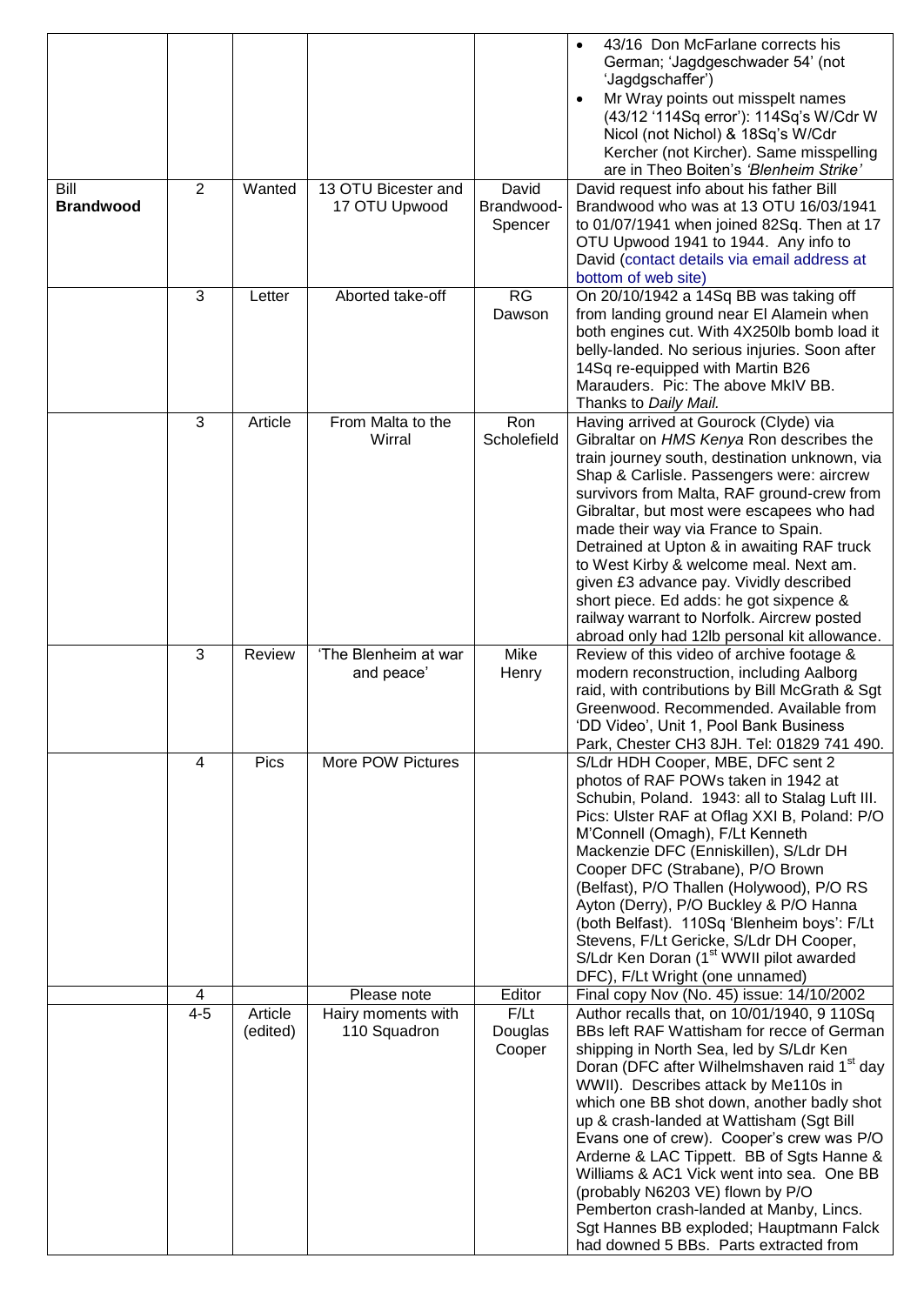|         |          |                       |                  | 'Night Fighters' by David P Williams, pubs                                                        |
|---------|----------|-----------------------|------------------|---------------------------------------------------------------------------------------------------|
|         |          |                       |                  | Messrs Tempus Publishing; discount to                                                             |
|         |          |                       |                  | members if ordered direct from: Publishing                                                        |
|         |          |                       |                  | Manager, The Mill, Brimscombe Part,                                                               |
|         |          |                       |                  | Stroud, GL5 2QG (ie £17.99 not £19.99)                                                            |
| 5       | Letter   | The other Dunkirk     | <b>W</b> Telford | Fallon flew BBs MkI, MkIV & MkV variously                                                         |
|         | (edited) |                       | Fallon           | from Hinton-in-the-Hedge: 13 OTU Bicester,                                                        |
|         |          |                       |                  | 2 Group; El Bullah, MERC; Suez area; No 2                                                         |
|         |          |                       |                  | Ferry Control; Wadi Seidna; Asmara, Aden,                                                         |
|         |          |                       |                  | Yemen, Baluchistan, Karachi; No 3                                                                 |
|         |          |                       |                  | Intercontinental ADU; India with 113Sq. To                                                        |
|         |          |                       |                  |                                                                                                   |
|         |          |                       |                  | escape Japanese Ord Wingate & Chindits,<br>Big Bill Hemard of 14 <sup>th</sup> Army (incl Charlie |
|         |          |                       |                  | Bingham) & remains 1 <sup>st</sup> Ghurka Regiment                                                |
|         |          |                       |                  |                                                                                                   |
|         |          |                       |                  | had to cross River Naf, where it enters Bay                                                       |
|         |          |                       |                  | of Bengal at Maung Dam, to get to India.                                                          |
|         |          |                       |                  | Royal Indian Navy, under Sir Geoffrey Miles,                                                      |
|         |          |                       |                  | got destroyers into river with all boat over                                                      |
|         |          |                       |                  | side to help them cross, with air cover by                                                        |
|         |          |                       |                  | 113Sq, 60Sq & 45Sq. They did it!                                                                  |
| $5 - 7$ |          | A short history of 53 | S/Ldr            | Follow up from 43/5 Richard writes that                                                           |
|         |          | squadron              | Richard          | 53Sq reformed 1937 at Farnborough with                                                            |
|         |          | January 1938 -        | Muspratt         | Major P Hannay, MC (from Cameron                                                                  |
|         |          | December 1940         | <b>DFC</b>       | Highlanders) as CO & flying Hawker Hectors                                                        |
|         |          |                       |                  | crewed by pilot & AG. Early 1938 53Sq                                                             |
|         |          |                       |                  | moved to new airfield at RAF Odiham to join                                                       |
|         |          |                       |                  | 4Sq & 13Sq Army Co-operation squadrons                                                            |
|         |          |                       |                  | flying Westland Lysanders. On 26/08/1938                                                          |
|         |          |                       |                  | 9 Hectors took off on annual long-distance                                                        |
|         |          |                       |                  | flight via Sealand, Abbotsinch, Montrose,                                                         |
|         |          |                       |                  | Evanton to Kirkwall (Orkney) retuning via                                                         |
|         |          |                       |                  | Montrose, Driffield & Mildenhall. At end                                                          |
|         |          |                       |                  | 1938 53Sq first equipped with BB MkIVs &                                                          |
|         |          |                       |                  | by 06/1939 most crew had completed                                                                |
|         |          |                       |                  | conversion & night flying at RAF Harwell &                                                        |
|         |          |                       |                  | Brize Norton, with armament practice at                                                           |
|         |          |                       |                  | Leuchars; P/O Hyde put 6 bullets through                                                          |
|         |          |                       |                  | Fairey Gordon towing the taget! Major                                                             |
|         |          |                       |                  | Hannay given silver model Hawker Hector                                                           |
|         |          |                       |                  | when replaced with S/Ldr W Murray.                                                                |
|         |          |                       |                  | 18/09/1939, under command of Capt Daly                                                            |
|         |          |                       |                  | (from Lancashire Fusiliers), 53Sq left                                                            |
|         |          |                       |                  | Odiham, via Cherbourg, to Plivot (near                                                            |
|         |          |                       |                  | Epernay, Marne valley) arriving 25/09/1939.<br>First visitor to Mess was Ms Pol Roget, local      |
|         |          |                       |                  |                                                                                                   |
|         |          |                       |                  | vine-yard owner! 8 raids over Germany from                                                        |
|         |          |                       |                  | Plivot (route: Metz, Ruhr, Osnabruck,<br>Borkum, Mildenhall) taking vertical air photos           |
|         |          |                       |                  | of enemy airfields. On 14/09/1939 author                                                          |
|         |          |                       |                  | carried out daylight reconnaissance of                                                            |
|         |          |                       |                  | Flushing & River Scheldt with lot of flak (AG                                                     |
|         |          |                       |                  | was Sgt Nisbett). Joe Mahoney repeated trip                                                       |
|         |          |                       |                  | next day but FTR. Tactics of night bombing                                                        |
|         |          |                       |                  | raid on Channel ports are described.                                                              |
|         |          |                       |                  | 09/1940 W/Cdr Edwards & crew KIA over                                                             |
|         |          |                       |                  | Rotterdam (info mths later via International                                                      |
|         |          |                       |                  | Red Cross to Air Ministry) & replaced by                                                          |
|         |          |                       |                  | W/Cdr Bill Murray. 11/1940 most a/c on                                                            |
|         |          |                       |                  | detachment to Thorney Island to bomb U-                                                           |
|         |          |                       |                  | boat base at Lorient & French airfields.                                                          |
|         |          |                       |                  | Relates story of Brian Daly who, on return to                                                     |
|         |          |                       |                  | 53Sq after crash & serious burns, refused                                                         |
|         |          |                       |                  | 'safe' posts with School of Army Cooperation                                                      |
|         |          |                       |                  | & Flight Commander post, but FTR after                                                            |
|         |          |                       |                  | Cherbourg raid; a courageous man.                                                                 |
| 6       | Data     | Aalborg 1940          | Mike             | Further to article in 43/7 a map of Aalborg                                                       |
|         |          |                       | Henry            | shows sites of 11 82Sq Blenheim crashes:                                                          |
|         |          |                       |                  | T1933, R3800, R2772, R3821, R3829,                                                                |
|         |          |                       |                  | R3904, T1827, R3802, R3913, T1934,                                                                |
|         |          |                       |                  |                                                                                                   |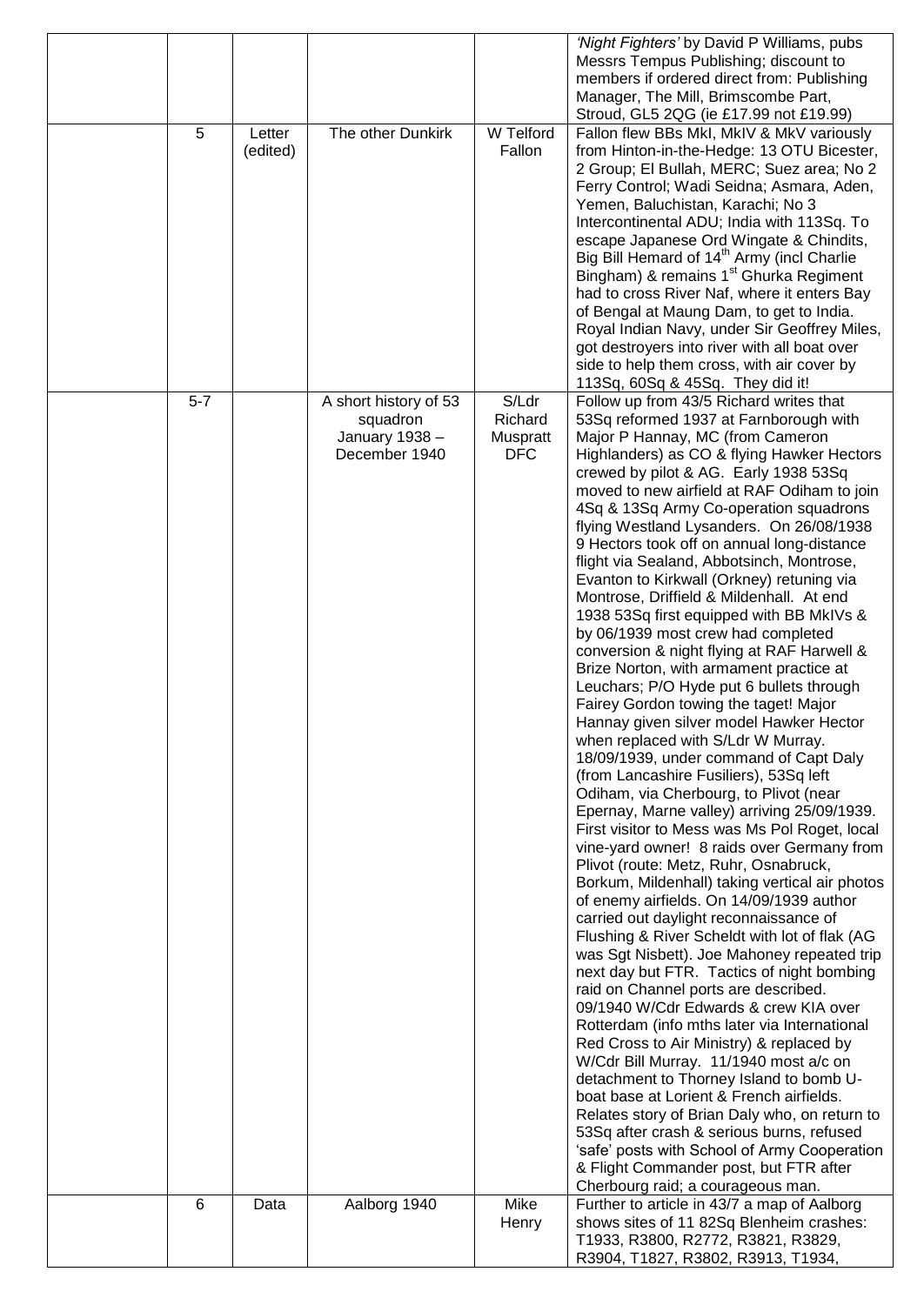|                                                  |                |                    |                                                                      |                            | T1889. For each the exact site is named.                                                                                                                                                                                                                                                                                                                                                                                                                                                                                                                                                                                                                                                                                                                                                                        |
|--------------------------------------------------|----------------|--------------------|----------------------------------------------------------------------|----------------------------|-----------------------------------------------------------------------------------------------------------------------------------------------------------------------------------------------------------------------------------------------------------------------------------------------------------------------------------------------------------------------------------------------------------------------------------------------------------------------------------------------------------------------------------------------------------------------------------------------------------------------------------------------------------------------------------------------------------------------------------------------------------------------------------------------------------------|
|                                                  | $\overline{7}$ | Pic                | Please come again                                                    | Mike                       | Pic of 2001 Society luncheon attended by 93                                                                                                                                                                                                                                                                                                                                                                                                                                                                                                                                                                                                                                                                                                                                                                     |
|                                                  | $\overline{7}$ |                    |                                                                      | Henry                      | members<br>Amusing advice                                                                                                                                                                                                                                                                                                                                                                                                                                                                                                                                                                                                                                                                                                                                                                                       |
|                                                  | $\overline{7}$ |                    | A friendly hint<br>How to keep a health                              |                            | More amusing advice                                                                                                                                                                                                                                                                                                                                                                                                                                                                                                                                                                                                                                                                                                                                                                                             |
|                                                  |                |                    | level of insanity                                                    |                            |                                                                                                                                                                                                                                                                                                                                                                                                                                                                                                                                                                                                                                                                                                                                                                                                                 |
|                                                  | 8              | Pic                | A well-named<br>hostelry                                             |                            | Pic of 'The Blenheim' pub, High Street,<br>Ventor, Isle of Wight.                                                                                                                                                                                                                                                                                                                                                                                                                                                                                                                                                                                                                                                                                                                                               |
| <b>F/Sgt Stanley</b><br>William Lee,<br>AFC, DFM | 8              | Letter             | Seeking news of<br><b>Stanley William Lee</b>                        | Peter M<br>Backshall       | Peter bought a box of docs from charity shop<br>relating to F/Sgt SW Lee's (904238), incl his<br>flying logbook, UK CAA Flight Navigators<br>Licence, Radio Telegraphy Ops Licence,<br>South Rhodesia Navigators Cert & Licence,<br>& Rhodesian Nyasaland Flight Crew<br>Licence. F/Sgt Lee enlisted in RAF 09/1939<br>at Uxbridge, flew in BBs in 18Sq & 113Sq,<br>Wellingtons in 148Sq, Hudsons in 24Sq,<br>Dakotas in 512Sq & Stirlings in 46Sq. He<br>was in Operation Market Garden at Arnheim.<br>Letter 10/01/1991 from JW Siepermann (of<br>Dutch Airwar Research Assn) refers to RAF<br>men setting up radar station Arnhem area<br>18/09/1944. If have more info about SW<br>Lee, contact PM Backshall (contact details<br>via email address at bottom of web site). Ed<br>sent letter to Theo Boiten |
| <b>AVM Alfred</b><br>Mulock<br><b>Bentley</b>    | 8              | Wanted             | Alfred M Bentley<br>Ex-113 Squadron                                  | George H<br><b>Bentley</b> | GH Bentley (Cpt, United Airlines) sent email<br>about relative, AM Bentley who, in 1940,<br>posted 113Sq to command 'B' flight in Egypt<br>where wounded. End of WWII returned to<br>Rhodesia were served as AVM in Rhodesian<br>Air Force. Any info to George (a society<br>member) via current editor (contact details<br>via email address at bottom of web site)                                                                                                                                                                                                                                                                                                                                                                                                                                            |
|                                                  | 8              |                    | Ex-ground crew<br>member of XV<br>Squadron looks back                | Victor<br>Bingham          | Victor recall summer 1940 when XVSq<br>(15Sq) ground crew on call 24/7, falling<br>asleep under a/c & long wait for 'his kite' &<br>crew who FTR. Later defending Iceland with<br>Hurricanes & Battles, a Hudson Squadron,<br>Northrop N-3PB (Norwegian floatplane)<br>Squadron & Catalinas, without radar & no<br>warning of FW Condor attack. Preferred<br>team-work on BBs etc to work on larger<br>Wellingtons, Stirlings & Lancasters. Looks at<br>photos of 'Hugh' & Ron Clarke aged 18<br>(taken Wyton & France 1939) & reflects how<br>these events led him to become aircrew.                                                                                                                                                                                                                          |
| Edward<br>George Dean<br>(40353)                 | 9              | Wanted             | Info wanted -<br>Sgt E G Dean,<br>ex-139 and 14<br>Squadrons         | Tim Dean                   | Tim's wants info about his father, ex-39Sq &<br>14Sq. This item virtually identical to same<br>info & request summarised in 46/9. Contact<br>details via email address at bottom of web<br>site.                                                                                                                                                                                                                                                                                                                                                                                                                                                                                                                                                                                                                |
| 'Terry'<br><b>Frawley</b>                        | 9              | Wanted             | Tim Frawley seeks<br>information about his<br>father 'Terry' Frawley | Tim<br>Frawley             | Tim writes that his father (an Obs & trained<br>Wop/AG) flew in BBs with 113Sq in East<br>Africa & Burma. His 'unofficial' logbook<br>covers 11/1942 to 06/1943, details raids in<br>Burma against Japanese & names some<br>113Sq personnel. Tim recalls his father<br>meeting ex-RAF colleague, Ron Lockwood<br>in ~1967 at Charmouth, Dorest; Ron was<br>connected with radar installation on<br>Stonebarrow Hill. Any info about 'Terry'<br>Frawley to Tim (contact details via email<br>address at bottom of web site)                                                                                                                                                                                                                                                                                      |
|                                                  | 9              | Letter<br>(edited) | 14 Squadron<br><b>Western Desert</b>                                 | Ray Ball                   | Ref Ray's article (13/3-4), as 14Sq cook/<br>butcher in desert 1941-1942, Ray reminds<br>readers that aircrew had same rations as<br>troops. His earlier article mentioned 'Bebe'                                                                                                                                                                                                                                                                                                                                                                                                                                                                                                                                                                                                                               |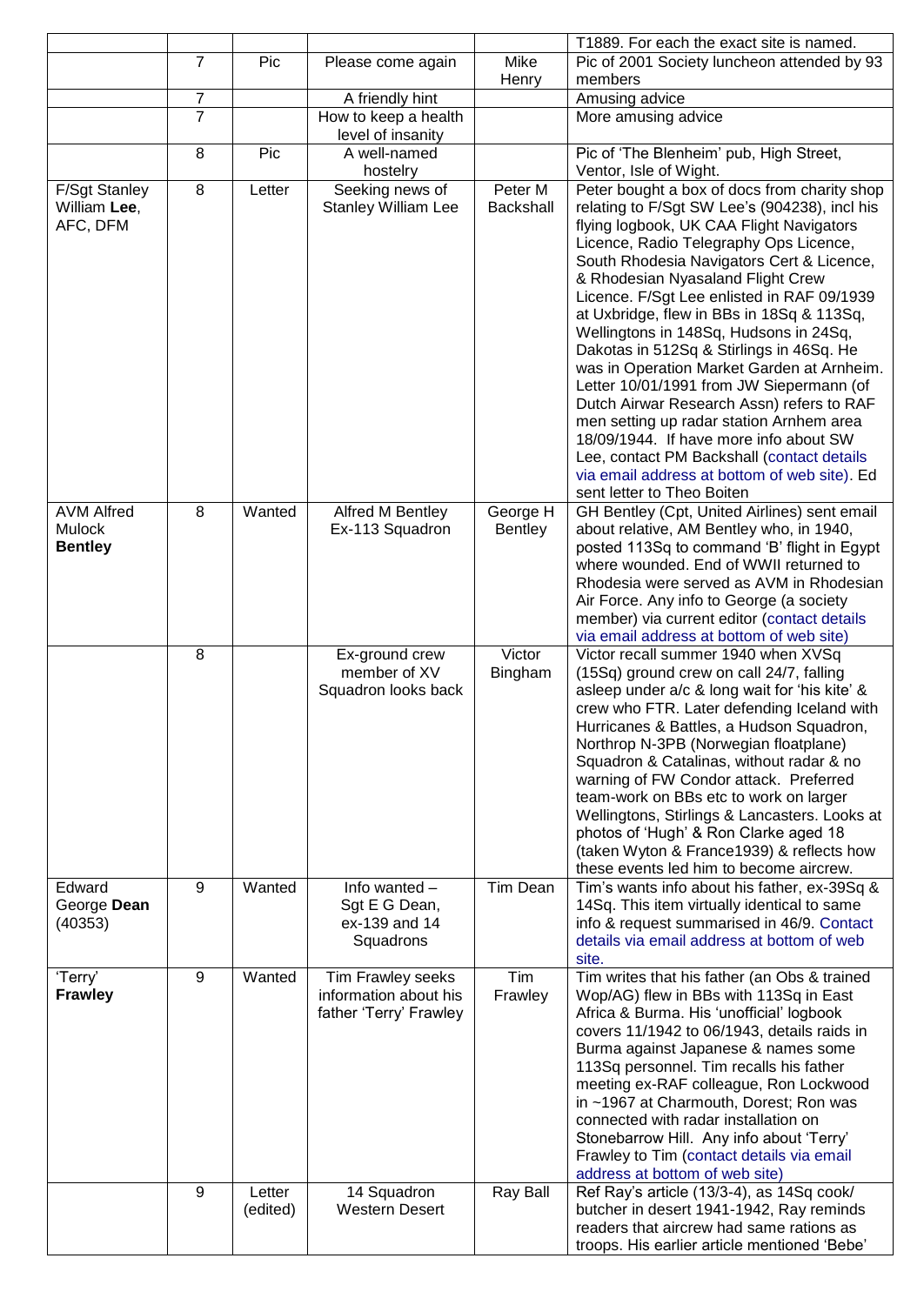|                                    |          |         |                                                 |                | the pig (after Bebe Daniels) & rich Austrian<br>Baron von Manesch living in Egypt. Ed      |
|------------------------------------|----------|---------|-------------------------------------------------|----------------|--------------------------------------------------------------------------------------------|
|                                    |          |         |                                                 |                | comments that (unshown) pic of pyramids &                                                  |
|                                    |          |         |                                                 |                | BB has code 'GB' (105Sq) not CX (for 14Sq)                                                 |
| Kenneth                            | 9        | Obit    | To absent friends:                              |                | As RAFVR at outbreak of WWII Kenneth                                                       |
| Wolstenholme                       |          |         | Kenneth Wolstenholme                            |                | soon called up &, in 1941, posted 107Sq at                                                 |
|                                    |          |         | ex 107 Squadron and<br>voice of football on BBC |                | Great Massingham flying BBs until transfer<br>to 105Sq (Mosquitos) early 1943 & Don        |
|                                    |          |         | has died, aged 81                               |                | Bennett's No 8 (Pathfinder) Group (formerly                                                |
|                                    |          |         |                                                 |                | a 2 Group Squadron). He completed 100                                                      |
|                                    |          |         |                                                 |                | raids over Europe & awarded DFC in 1944.                                                   |
|                                    |          |         |                                                 |                | Also in 107Sq was Norfolk-born cricketer Bill                                              |
|                                    |          |         |                                                 |                | Edrich who received DFC for sinking 5000-                                                  |
|                                    |          |         |                                                 |                | tonne German ship off Norway (& playing at                                                 |
|                                    | $9 - 10$ | Obit    | Another Blenheim                                |                | Lords in pm!)                                                                              |
| W/Cdr George<br><b>Shinnie DFC</b> |          |         | Boy has 'left' us                               | James<br>Moore | On 04/03/2002 George Shinnie ('Jock') died.<br>From Aberdeen, he joined Auxillary Air      |
|                                    |          |         |                                                 | ('Dinty')      | Force pre-WWII & trained as Wop/AG,                                                        |
|                                    |          |         |                                                 |                | posted Upwood then joined 139Sq. After                                                     |
|                                    |          |         |                                                 |                | tour of ops in 1941, posted to Bicester where                                              |
|                                    |          |         |                                                 |                | commissioned. In 1942 he was crewed with                                                   |
|                                    |          |         |                                                 |                | W/Cdr Young AFC, commanding 464Sq                                                          |
|                                    |          |         |                                                 |                | (RAAF) flying Venturas from Feltwell after                                                 |
|                                    |          |         |                                                 |                | which awarded DFC. George then trained<br>as pilot in Canada, remained in RAF post-        |
|                                    |          |         |                                                 |                | war in admin role & retired as W/Cdr in 1975.                                              |
|                                    | 10       | Letter  | A letter from a new                             | William        | William writes that, having re-read Richard                                                |
|                                    |          |         | member                                          | Purser         | Passmore's 'Blenheim Boys' & Max                                                           |
|                                    |          |         |                                                 |                | Hastings' 'Bomber Command' etc, he found                                                   |
|                                    |          |         |                                                 |                | Betty George & Society on Web, joined &                                                    |
|                                    |          |         |                                                 |                | aims to go on Vraux trip. After 4 yrs ATC (&                                               |
|                                    |          |         |                                                 |                | several flights 'hitched' in a/c, incl a Lincoln<br>over North sea, Hastings, Shackletons, |
|                                    |          |         |                                                 |                | Britannias & Canberra; describes 'hitching'                                                |
|                                    |          |         |                                                 |                | tactics! Also piloted an AVM in an Anson),                                                 |
|                                    |          |         |                                                 |                | author failed aircrew medical in 1960, but                                                 |
|                                    |          |         |                                                 |                | retained interest in RAF history; now retired                                              |
|                                    |          |         |                                                 |                | to France this rekindled (esp after reading                                                |
|                                    |          |         |                                                 |                | Mike Henry's book 'Air Gunner'). William's                                                 |
|                                    |          |         |                                                 |                | Dad never spoke of his WWI experiences<br>(incl Dunkirk & Salerno). Important to learn     |
|                                    |          |         |                                                 |                | from/about lesser-known WWII campaigns &                                                   |
|                                    |          |         |                                                 |                | support Society. Anyone like exchange of                                                   |
|                                    |          |         |                                                 |                | historical BB or Group 2 matters? Contact                                                  |
|                                    |          |         |                                                 |                | William Purser (contact details via email                                                  |
|                                    |          |         |                                                 |                | address at bottom of web site).                                                            |
|                                    | 11       | Letter/ | Crashes in the West                             | Frank          | Frank has long researched RAF losses in                                                    |
|                                    |          | Data    | <b>Country 1939-45</b>                          | Harper         | Cornwall, Devon & surrounding area 1939-<br>1945 & has identified 1,583 a/c (77 of which   |
|                                    |          |         |                                                 |                | are BBs) & 3,679 aircrew killed or missing.                                                |
|                                    |          |         |                                                 |                | He gives an example of info collected for                                                  |
|                                    |          |         |                                                 |                | each: 27/03/1941; 53Sq; BBIV V5865, PZ-P;                                                  |
|                                    |          |         |                                                 |                | based St Eval; Op: anti-shipping; Crash site:                                              |
|                                    |          |         |                                                 |                | downed in sea by Bf109s (of II/JG77); Pilot:                                               |
|                                    |          |         |                                                 |                | P/O JM Fothergill MC, 43715, RAF; Obs: Sgt                                                 |
|                                    |          |         |                                                 |                | TPO'kT Coady, 914505, RAFVR; Wop/AG:<br>Sgt PR Parker, 755738, RAFVR; Buried:              |
|                                    |          |         |                                                 |                | MIA Runnymede Memorial, panels 32, 41 &                                                    |
|                                    |          |         |                                                 |                | 50 respectively. This research done as                                                     |
|                                    |          |         |                                                 |                | tribute to those lost. In 2001 Frank & his wife                                            |
|                                    |          |         |                                                 |                | (with support from local newspaper) raised                                                 |
|                                    |          |         |                                                 |                | money for Book of Remembrance of 986                                                       |
|                                    |          |         |                                                 |                | names held in St Eval Church (incl many BB                                                 |
|                                    |          |         |                                                 |                | crew). If any Society members need info on<br>aircrew lost in West Country in WWII, Frank  |
|                                    |          |         |                                                 |                | pleased to help. Contact details via email                                                 |
|                                    |          |         |                                                 |                | address at bottom of web site                                                              |
| F/O William                        | 11       | Letter/ |                                                 | <b>AVM</b>     | Edward Crew sent a photo of his brother,                                                   |
| <b>Crew</b>                        |          | Pic     |                                                 | Edward         | William Crew & 6 colleagues from 82Sq sat                                                  |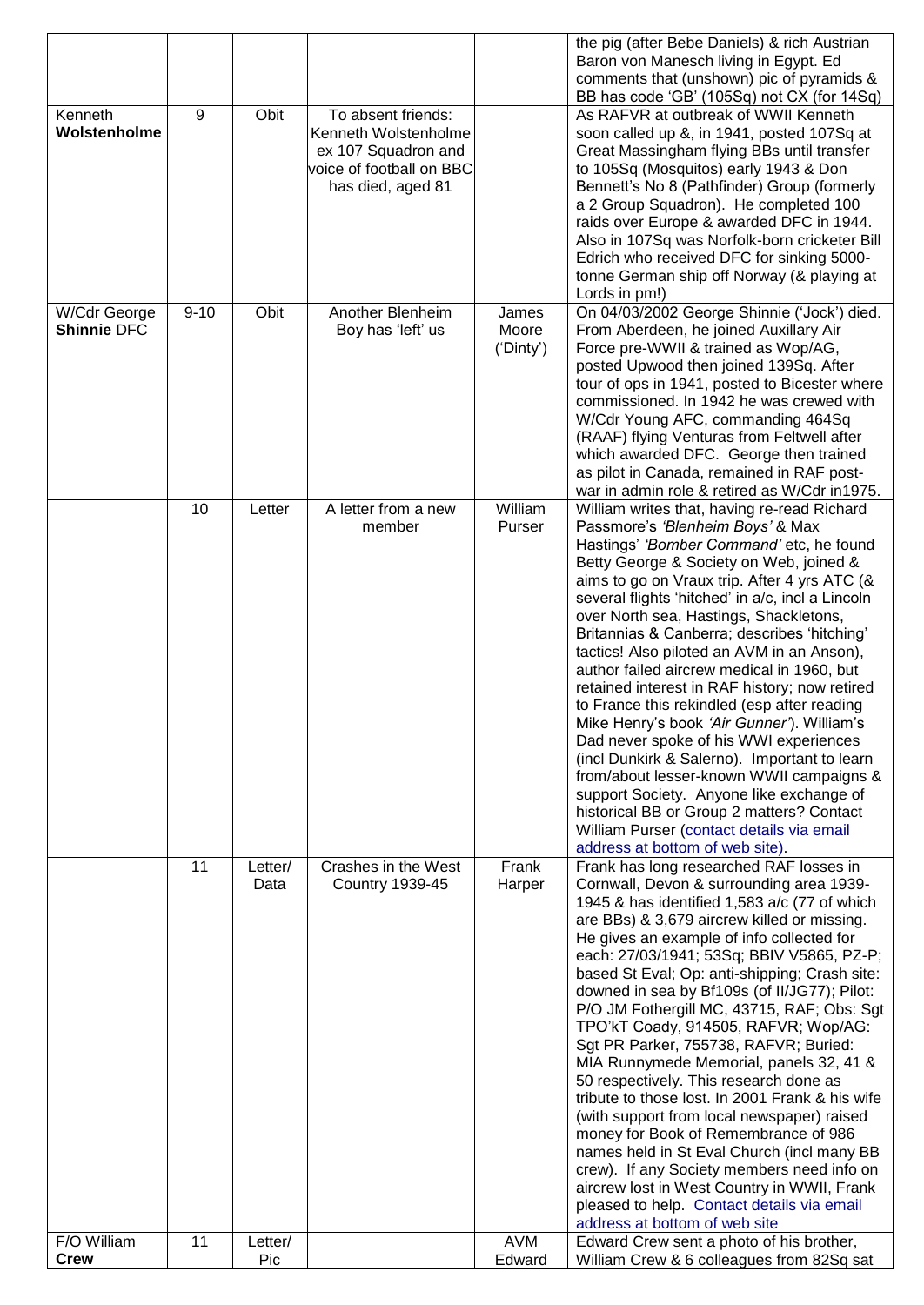|                                            |    |                       |                                               | Crew                    | around a bomb with BB F-UX fuselage<br>behind. They served under Sam Elworthy &<br>'Attie' Atkinson, based at Bodney. After rest<br>at Nakuru, William joined 55Sq flying<br>Baltimores & shot down near Migano. Any<br>info about William or his colleagues to<br>Edward Crew (Contact details via email<br>address at bottom of web site)                                                                                                                                                                                                                                                                                                                                                                                                                                                                                                                                                                                                            |
|--------------------------------------------|----|-----------------------|-----------------------------------------------|-------------------------|--------------------------------------------------------------------------------------------------------------------------------------------------------------------------------------------------------------------------------------------------------------------------------------------------------------------------------------------------------------------------------------------------------------------------------------------------------------------------------------------------------------------------------------------------------------------------------------------------------------------------------------------------------------------------------------------------------------------------------------------------------------------------------------------------------------------------------------------------------------------------------------------------------------------------------------------------------|
|                                            | 11 |                       | Apologies to<br>subscribers                   | Mike<br>Henry           | Apologies that no space for all items<br>contributed. Maybe next issue 16 pages.                                                                                                                                                                                                                                                                                                                                                                                                                                                                                                                                                                                                                                                                                                                                                                                                                                                                       |
|                                            | 11 |                       | <b>Blenheim Odyssey</b><br>for sale           |                         | Edited by late Len Fearnley, only 100 copies<br>of 'Blenheim Odyssey' printed. Copy for sale<br>for £50. Phone number given.                                                                                                                                                                                                                                                                                                                                                                                                                                                                                                                                                                                                                                                                                                                                                                                                                           |
| <b>AVM Sir</b><br>Laurence<br>Sinclair, GC | 12 | Obit                  | <b>AVM Sir Laurence</b><br>Sinclair, GC. dies | Mike<br>Henry           | Quoting from obit to 'Laurie' Sinclair in Daily<br>Telegraph (15/05/2002), incident on night of<br>30/09/1940 detailed. W/Cdr Sinclair was<br>110Sq CO at RAF Wattisham when loaded<br>bomber's engine cut at 150' & it crashed.<br>Although one bomb exploded, Sinclair &<br>station Dr dragged AG free from flames. AG<br>died later; Sincliar cited. Pic: Laurie Sinclair<br>at Duxford airshow. Editor was in 110Sq in<br>1940 when Sinclair CO.                                                                                                                                                                                                                                                                                                                                                                                                                                                                                                   |
|                                            | 12 | Data                  | <b>New Members</b>                            |                         | Lists 19 new members, including 6 new full<br>members & Mrs EM Holman who was WAAF<br>equipment assistant at RAF Watton &<br>remembers the arrival there of first BBs<br>(seen again at 2001 Shoreham Air Show)                                                                                                                                                                                                                                                                                                                                                                                                                                                                                                                                                                                                                                                                                                                                        |
| F/Lt RHA Lee                               | 12 | Letter                | 29 Squadron,<br>Debden,<br>ex-members?        | <b>Miss</b><br>Welsford | Miss Welsford would like any info about F/Lt<br>'Dicky' Lee, 85Sq, served at Debden 1937-<br>1940. 29Sq based Debden same time with<br>BBs. Any info on Dicky Lee to Ms Welsford<br>(contact details via email address at bottom<br>of web site)                                                                                                                                                                                                                                                                                                                                                                                                                                                                                                                                                                                                                                                                                                       |
|                                            | 13 | Report<br>&<br>wanted | Blenheim<br>maintenance update                |                         | Main focus on Bristol Mercury engines, esp<br>cylinders in which ridge forming due to<br>'nodding' pistons. Old bores need 'Channel<br>Croming' with ceramic chrome. As only done<br>in USA, shipping expensive. Also new<br>exhaust valves & guides; new deeper piston<br>rings & new spark plugs fitted. Two 'new'<br>engines are at various stages of preparation.<br>No serious problems with airframe. However<br>the Blenheim's inner tubes are 60yrs old &<br>no spares available in required size. Tyres<br>of Short Skyvan fit, but these tubeless & BB<br>has 12" split-hub wheels (ie not airtight).<br>Need inner tubes to fit 36x13x12 tyre, or<br>(slightly smaller) original 12.25x12, with $4\frac{1}{2}$ "<br>valve at 90°. If can help, contact Ron Scott<br>(via email address at bottom of web site) or<br>Editor. Ed: on 27/04/2002 Society<br>Committee agreed extra donation of £3,000<br>to ARC. Pic: a 'cut' engine cylinder. |
|                                            | 14 | Article               | Those wonderful<br>people of Vraux            | Tony<br>Tranter         | Society regularly visits Vraux, near Rheims,<br>France. Connection stems from 10/05/1940<br>when BBs flying from Vraux against German<br>Blitzkreig suffered heavy losses. The Assn<br>Maison Rouge in Vraux has built museum in<br>HQ/Control Tower (the 'Red House') of the<br>original Vraux airfield & an annual memorial<br>ceremony takes place each Bastille Day<br>(14 <sup>th</sup> July). Serge Maigrot & wife Marie-<br>France own a Tiger Moth & 'fly-past' each<br>event. Serge also flies replica Spitfire MkIX.<br>For their honeymoon in 1983 they flew in (&<br>won) the 1 <sup>st</sup> Aerospatial Toulouse to St Louis<br>(Senegal) & Dakar. While in the France Air<br>Force Serge went to Indo-China (Vietman),                                                                                                                                                                                                                  |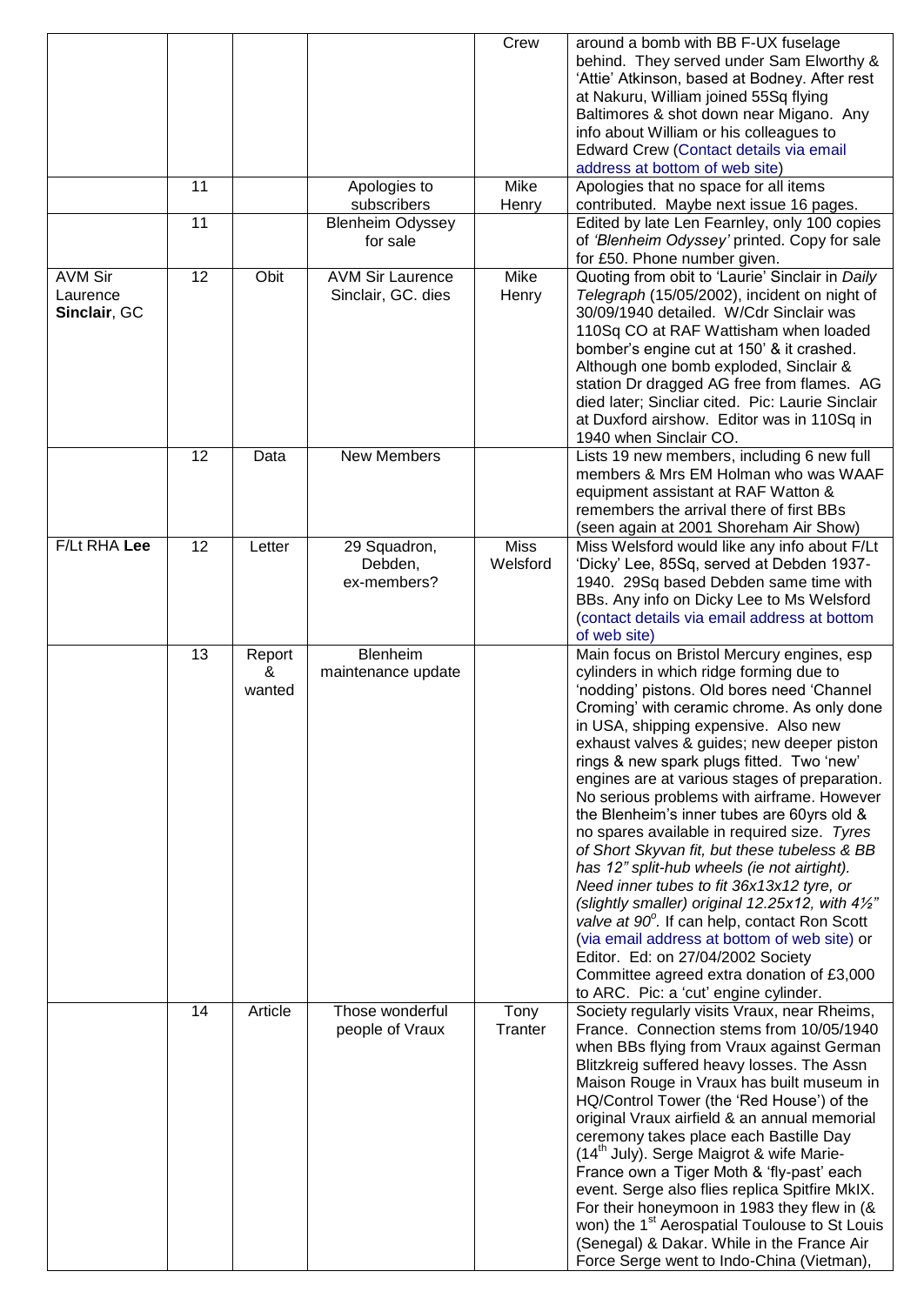|           |        |                                  |           | Morocco, Germany & Italy, some of time as<br>gliding instructor (won gold Insignia when<br>took glider 30,000 ft over St Auban). In<br>civilian life Serge a profession pilot for<br>gliders, a/c & helicopters & qualified in<br>aerobatics, etc. With Reims Aviation Co he<br>delivered F406 jet a/c to Australia, S Africa &<br>Zimbabwe; 15,000 flying hrs. While pilot at<br>Aeroclub de Champagne at Reims-Prunay<br>airport met Marie-France. Pics x 3: Serge &<br>Marie-France Maigrot with their Tiger Moth.                                                                                                                                                                                                                                                                                                                                                                                                                                                                                                                                                                                                                                                                                        |
|-----------|--------|----------------------------------|-----------|--------------------------------------------------------------------------------------------------------------------------------------------------------------------------------------------------------------------------------------------------------------------------------------------------------------------------------------------------------------------------------------------------------------------------------------------------------------------------------------------------------------------------------------------------------------------------------------------------------------------------------------------------------------------------------------------------------------------------------------------------------------------------------------------------------------------------------------------------------------------------------------------------------------------------------------------------------------------------------------------------------------------------------------------------------------------------------------------------------------------------------------------------------------------------------------------------------------|
| $15 - 16$ | Report | Gellick $-$ a<br>memorable visit | Ron Scott | Ron reports on trip to Gellick (Belgium)<br>about 10/05/2002 with Betty George &<br>grandsons James & Tim to join event in<br>memory of French, Belgian & British airmen<br>charged with destroying bridges over Albert<br>canal & river Meuse (at Maastricht) in day-<br>light to stem Germans. Representatives<br>from La Maison Rouge Museum (Vraux),<br>Belgian (gov & air force), Dutch, Canadian<br>Embassy (Canadian aircrew KIA in Halifax),<br>XVSq members, Michael Pitt (12Sq veteran)<br>& relatives of those KIA in area. Rev Peter<br>Hall, whose father killed then, took multi-<br>dominational service before memorial<br>service; local band played RAF march. After<br>food, tombola, drink & disco. Thanks to all,<br>esp Walter Veugen & wife; Walter's research<br>& efforts led to the Gellick memorial. Lovely<br>place & people. Pics x 5: Walter Veugen &<br>Betty George; Floral tributes on Memorial at<br>Gellick; Rev Peter Hall, Bill Gibson (XVSq<br>CO), Michel Knockaert-Hoebus; Betty<br>George with 15Sq members, incl Bill Gibson;<br>Betty George with grandsons James & Tim,<br>Rev Peter Hall (son of Sgt Hall on memorial)<br>& Irene Murphy (brother lost in 1940) |

| <b>Topic</b> | Page | Type   | <b>Title</b>                                                                                                  | <b>Author</b>    | <b>Notes &amp; Search Words</b>                                                                                                                                                                                                                                                                                                                                      |
|--------------|------|--------|---------------------------------------------------------------------------------------------------------------|------------------|----------------------------------------------------------------------------------------------------------------------------------------------------------------------------------------------------------------------------------------------------------------------------------------------------------------------------------------------------------------------|
|              |      | Report | Chairman's<br>Comments                                                                                        | Andrew<br>Pierce | 2001 highlights: trips to Vraux & Malta (with<br>Hawker Hurricane Society) & wet weekends!<br>Members at events up, as is Grand Flying<br>Draw takings (£10,500 to Graham Warner).<br>Work by ARC on BB engines means many<br>more years of flying. AGM/ Business lunch<br>on 06/04/2002. Thanks to all for hard work.                                               |
|              | 1    | Wanted | Royal Aero Club<br>Trust seeks youth air<br>sport adviser                                                     | Editor           | Part-time unsalaried volunteer wanted to<br>help with 'Flying for Youth' programme. If<br>interested contact Fred Marsh with CV at 36<br>Edwardes Square, London W8 6HH or<br>email: chairman@royalaeroclubtrust.org.<br>More info: www.royalaeroclubtrust-org                                                                                                       |
|              | 2    | Pic    | During a visit to<br>Malta, recently, a<br>gravestone caused<br>Betty and Sir Ivor to<br>stop in their tracks |                  | Pic: Betty George & Sir Ivor Broom by grave-<br>stone in Malta to 'G Burns, Shipwright 2 <sup>nd</sup> CI<br>RN M/14047. HMS Blenheim, 27 <sup>th</sup> February<br>1916' (27/02/1916)                                                                                                                                                                               |
|              | 2    | Report | <b>XV Squadron</b><br><b>Tornados and Betty</b>                                                               | Betty<br>George  | In 10/2001 Martyn Ford Jones gave Betty lift<br>to Lossiemouth were XVSq (now XV(R))<br>train Tornado aircrew; 15Sq was Hugh<br>George's squadron. Betty describes the 4<br>days she was 'let loose' in the crew rooms &<br>the experience of sitting at end of runway as<br>Tornados took off in dark. Thanks ex-XVSq<br>people for arranging (naming Simon, Shandy |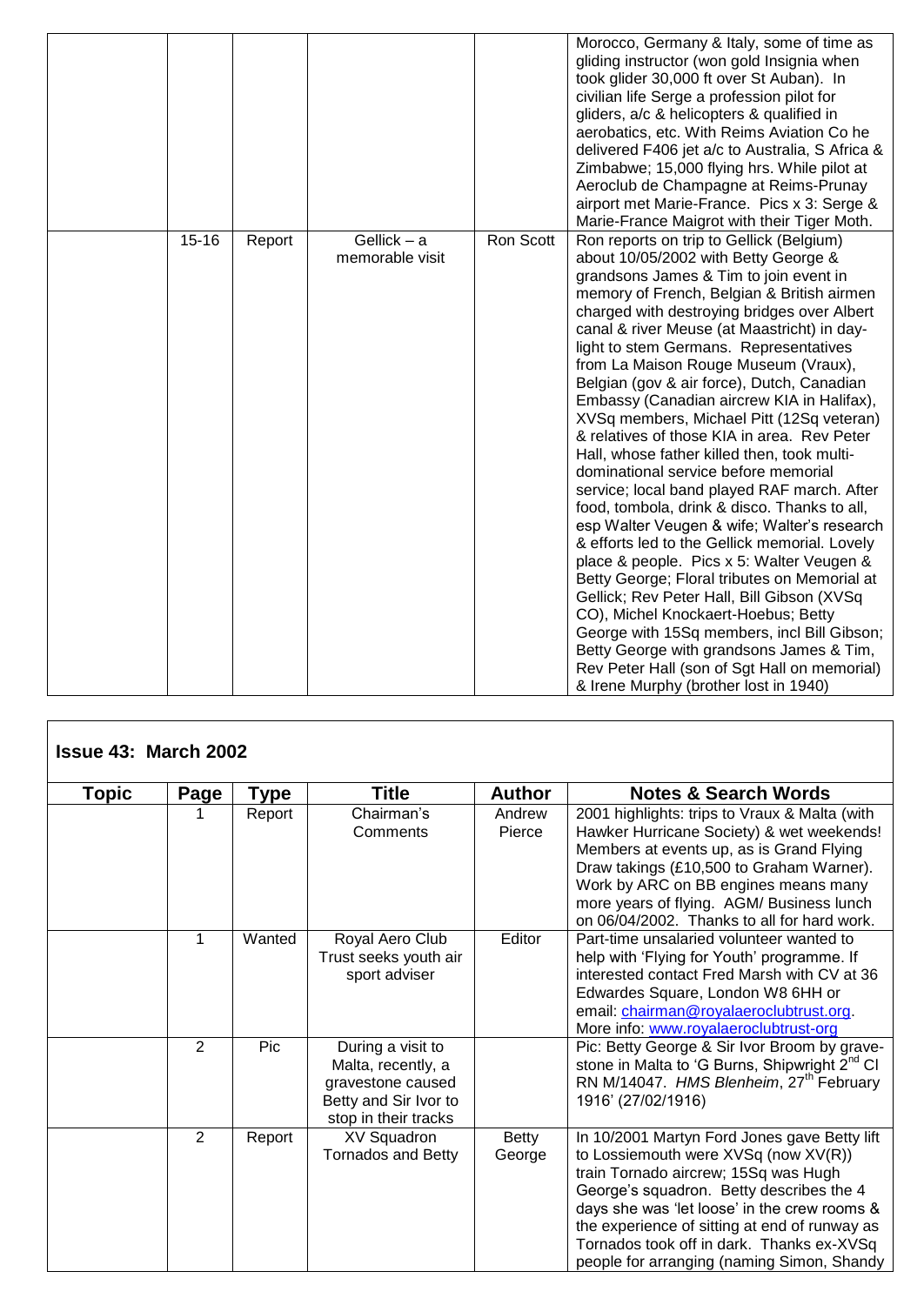|              |                |                    |                                              |                    | & Martyn) & present 15(R)Sq staff.                                                                                                                                                                                                                                                                                                                                                                                                                                                                                                                                                                                                                                                                                                                                                                                               |
|--------------|----------------|--------------------|----------------------------------------------|--------------------|----------------------------------------------------------------------------------------------------------------------------------------------------------------------------------------------------------------------------------------------------------------------------------------------------------------------------------------------------------------------------------------------------------------------------------------------------------------------------------------------------------------------------------------------------------------------------------------------------------------------------------------------------------------------------------------------------------------------------------------------------------------------------------------------------------------------------------|
| 8 Squadron   | $\overline{2}$ | Data               |                                              | Editor             | On Malta, at High Commissioner's reception,<br>Betty George was asked about 8Sq which<br>operated BBs. Articles about 8Sq in journals<br>9/8, 12/7, 22/8, 26/1 & 35/10. Further (short)<br>contributions about 8Sq welcome.                                                                                                                                                                                                                                                                                                                                                                                                                                                                                                                                                                                                      |
|              | 2              | Letter<br>(edited) | Ex-fuel pumper from<br>21 Squadron           | Norman<br>Wight    | Letter to Ron Scott. Norman left Watton on<br>25/12/1941 in Blenheim YH-S as fitter<br>tasked with pumping 100 Octane from extra<br>to main tanks. Pilot was P/O Booth (who<br>survived Malta; 21Sq); Obs was from New<br>Zealand. Norman wants to contact GR<br>Bryden ('Dagwood'), last address at<br>Ravenglass, Cumbria, who trained as pilot<br>with Norman in Rhodesia. From Newcastle<br>upon Tyne, Norman now lives in Dallas,<br>USA. Contact details via email address at<br>bottom of web site                                                                                                                                                                                                                                                                                                                        |
|              | 3              | Letter             | Meeting with the 'old<br>enemy'              | S/Ldr DH<br>Cooper | In 1988 Colonel Wolfgang Falck of Luftwaffe<br>Fighter Pilots' Assn invited DH Cooper &<br>Betty George to reunion at Bischoffsheim,<br>near Strasburg. Wreath laying by various Air<br>Forces very moving*. In 1990 invited to<br>Wolfgang's 90 <sup>th</sup> birthday at Luftwaffe Fighter<br>Group 74 officers mess, near Neuburg<br>Donau. Guests incl Vial Allan (President,<br>Australian Pathfinder Club) & Robert Little<br>(Wolfgang's biographer). After lunch there<br>was a surprise 'Fly Past' of various gliders &<br>a/c incl last flyable Messerschmitt ME109!<br>*See similar event reported by Sir Ivor<br>Broom in 31/5.<br>Pic: Vial Allan, Wolfgang Falck & hosts.                                                                                                                                          |
|              | 3              |                    | Malta VC<br>recommended                      | Mike<br>Henry      | Editor reports phone call from A/Cdr Ted<br>Sismore ref 42/6 saying it was only<br>intervention of W/Cdr Atkinson ('Atty'; CO<br>82Sq) which saved F/Lt Watkins' leg from<br>amputation. Ed: 'Atty' was Freddy Laker's<br>'right hand man'. As Press member editor<br>flew with him on 31/05/1963, Gatwick to<br>Genoa, on inaugural Viscount flight                                                                                                                                                                                                                                                                                                                                                                                                                                                                             |
|              | 3              | Letter<br>(edited) | Another reference to<br>the Malta VC article | Philip<br>Fenton   | Flying on BB Z6422, Sgt Philip Fenton<br>(Obs), S/Ldr John Harrison-Broadley (pilot)<br>& Stewart Thompson (Wop/AG) led first<br>82Sq vic from Malta on 22/06/1941. Philip<br>vividly describes the attack on cargo ship,<br>the crash & being picked up by Italian<br>destroyed & taken as POWs. He has copy<br>of Harrison-Broadley's citation & story of<br>Watkins ('Wattie') in 1964 boys magazine,<br>The Victor.                                                                                                                                                                                                                                                                                                                                                                                                          |
| 244 Squadron | $\overline{4}$ |                    | An unusual Squadron<br>badge                 |                    | Via Ron Scott, Arthur Lesadd (Canvey Island<br>& ex-244Sq) sent '244 Squadron & Kindred<br>Spirits Assn' newsletter 4 with item on Sq<br>badge with picture & description of badge<br>submitted to Air Ministry in 1944 (& refused).<br>Later Don James sent in Newsletter 24 with<br>additional info. 244Sq reformed Shaibah<br>11/1940 with anti-sub & shipping escort role<br>in Persian Gulf flying BB MkVs (Bisleys).<br>244Sq moved to Sharjah 05/1942. On<br>16/10/1943 Sgt Chapman (DFM) & crew<br>sunk German sub (U533) in Gulf of Oman<br>with sole survivor taken to Sharjah by Royal<br>Navy. On that day Wop/AG Ken Igglesden<br>(MBE) was crewed with Sgt David Illenden<br>(pilot) & F/Sgt Lawrie ('Pop Fenwick'; Obs)<br>was on anti-sub sweep & took pics of subs<br>oil slick before returning to Jask. 244Sq |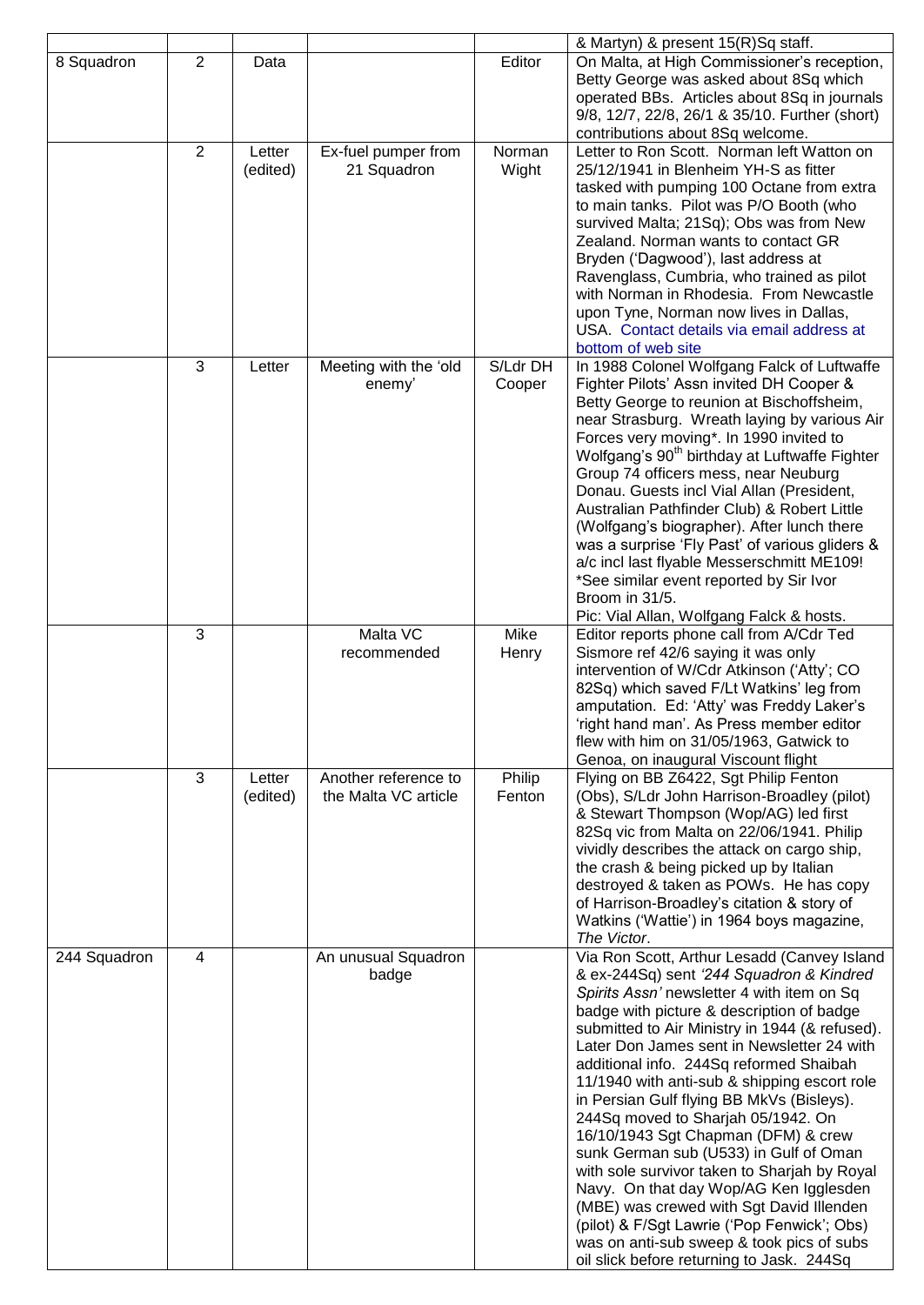|              |   |          |                                    |            | disbanded 05/1945. Pics: of two 244Sq                                                       |
|--------------|---|----------|------------------------------------|------------|---------------------------------------------------------------------------------------------|
|              | 4 | Wanted   |                                    | Allan      | badges with Arabic characters.<br>Allan's brother was Wop/AG flying with P/O                |
|              |   |          | 614 Squadron<br>request from a new | Milner     | David Smyth in 614Sq. There 1 <sup>st</sup> op was to                                       |
|              |   |          | member                             |            | Twente on 30/05/1942; on Dieppe raid on                                                     |
|              |   |          |                                    |            | 19/08/1942 & in 12/1942 to Algeria with Sq                                                  |
|              |   |          |                                    |            | for 22mths & some 50 Ops. P/O Smyth later                                                   |
|              |   |          |                                    |            | KIA over Sicily. Allan brother went on to                                                   |
|              |   |          |                                    |            | work with BOAC & Qantas (died 2000). If                                                     |
|              |   |          |                                    |            | anyone knows of Obs/navigator who flew                                                      |
|              |   |          |                                    |            | with Allan's brother, please contact him                                                    |
|              |   |          |                                    |            | (contact details via email address at bottom                                                |
|              |   |          |                                    |            | of web site)                                                                                |
| 53 Squadron  | 5 | Article  | 53 Squadron pilot                  | S/Ldr      | At FTS, Brize Norton winter 1939 author saw                                                 |
|              |   |          | remembers                          | Richard    | first BB (MkI). Following conversion course                                                 |
|              |   |          |                                    | Muspratt,  | at 6 OTU in early 1940, posted to 53Sq,                                                     |
|              |   |          |                                    | <b>DFC</b> | Detling, Kent as 'replacement crew'. 16                                                     |
|              |   |          |                                    |            | Group Costal Command then moved 53Sq &<br>59Sq to Thorney Island for ops on docks &         |
|              |   |          |                                    |            | submarine pens at Lorient & Brest.                                                          |
|              |   |          |                                    |            | Describes typical 12/1940 joint 53Sq & 59Sq                                                 |
|              |   |          |                                    |            | op in BB MkIV PZ-S1 against Lorient,                                                        |
|              |   |          |                                    |            | crewed with Sgt Doug Smart (Obs; later KIA                                                  |
|              |   |          |                                    |            | on D-Day over Aramanche in Dakota) & Sgt                                                    |
|              |   |          |                                    |            | Reg Cole (Wop/AG). Mentions Portsmouth                                                      |
|              |   |          |                                    |            | blackout, Mercury XV engines, flying over St                                                |
|              |   |          |                                    |            | Albans Head, Anvil Point, parent's home at                                                  |
|              |   |          |                                    |            | Swanage, Bournemouth Bay, the Solent &                                                      |
|              |   |          |                                    |            | Spithead to land at Thorney Island on                                                       |
|              |   |          |                                    |            | Christmas Eve. See 64/14 for expanded                                                       |
|              |   |          |                                    |            | version of article. Pic: S/Ldr Muspratt, Sgt                                                |
|              |   |          |                                    |            | Doug Smart & Sgt Reg Cole (misnamed as<br>Smith & Colt) in front of BB MkIV.                |
| 114 Squadron | 6 | Letter   | He who 'drew' the                  | Bill       | Ref 41/8 (& cobra motif) Bill writes that he                                                |
|              |   | (edited) | Cobra                              | Dauncey    | was posted to 114Sq at Wyton when it re-                                                    |
|              |   |          |                                    |            | formed in 1936. ~1937 the CO, W/Cdr 'Joe'                                                   |
|              |   |          |                                    |            | Vincent asked Henry Austin (a former                                                        |
|              |   |          |                                    |            | commercial artist) to produce a Squadron                                                    |
|              |   |          |                                    |            | crest; this became the official crest with                                                  |
|              |   |          |                                    |            | words 'With Speed I Strike'. Joe Vincent,                                                   |
|              |   |          |                                    |            | who often flew an Avro Tutor, was known for                                                 |
|              |   |          |                                    |            | his erratic approach to landing (? he was                                                   |
|              |   |          |                                    |            | cook in Royal Marines in WWI). At 60 <sup>th</sup>                                          |
|              |   |          |                                    |            | Vraux anniversary met another pre-WWII                                                      |
|              |   |          |                                    |            | 114Sq airman, an Obs who flew with 'Simon'<br>Maude (pilot) known for his sea-level flying. |
|              |   |          |                                    |            | In early 1940, when 114Sq based at St                                                       |
|              |   |          |                                    |            | Laurent de la Salanque (near Perpignan) Bill                                                |
|              |   |          |                                    |            | recounts flying as 'ballast' on a BB MkIV test                                              |
|              |   |          |                                    |            | flight with Maude as pilot & experienced a                                                  |
|              |   |          |                                    |            | terrific bump; year later told by Bernie                                                    |
|              |   |          |                                    |            | Adams (fitter/mechanic on test flight) that                                                 |
|              |   |          |                                    |            | Maude had put wingtip in the sea. Bill left                                                 |
|              |   |          |                                    |            | 114Sq 09/1940 after 'long days & short                                                      |
|              |   |          |                                    |            | nights on Blickling Hall straw'. Commenting                                                 |
|              |   |          |                                    |            | on 41/8, in which Mike Henry writes that                                                    |
|              |   |          |                                    |            | 114Sq returned to UK few days after                                                         |
|              |   |          |                                    |            | 11/05/1940 Conde/Vraux, Bill says that                                                      |
|              |   |          |                                    |            | many 114Sq ground crew were wandering<br>France weeks later. Bill & Jean Dauncey            |
|              |   |          |                                    |            | live in Stroud. Pic: drawing (unattributed) of                                              |
|              |   |          |                                    |            | BB low flying over waves.                                                                   |
|              | 7 |          | Aalborg, August 1940               | Mike       | On 13/08/1940 12 BBs of 82Sq took off from                                                  |
|              |   |          |                                    | Henry      | RAF Watton (A flight) & its satellite Bodney                                                |
|              |   |          |                                    |            | (B flight) to target Luftwaffe-occupied airfield                                            |
|              |   |          |                                    |            | at Aalborg, Jutland. Sgt Baron in R3915                                                     |
|              |   |          |                                    |            | turned back (fuel shortage), but remaining                                                  |
|              |   |          |                                    |            |                                                                                             |
|              |   |          |                                    |            | 11 BBs were shot down with loss of 20 (of<br>33) aircrew; 5 pilots, 8 obs & 7 Wop/AGs.      |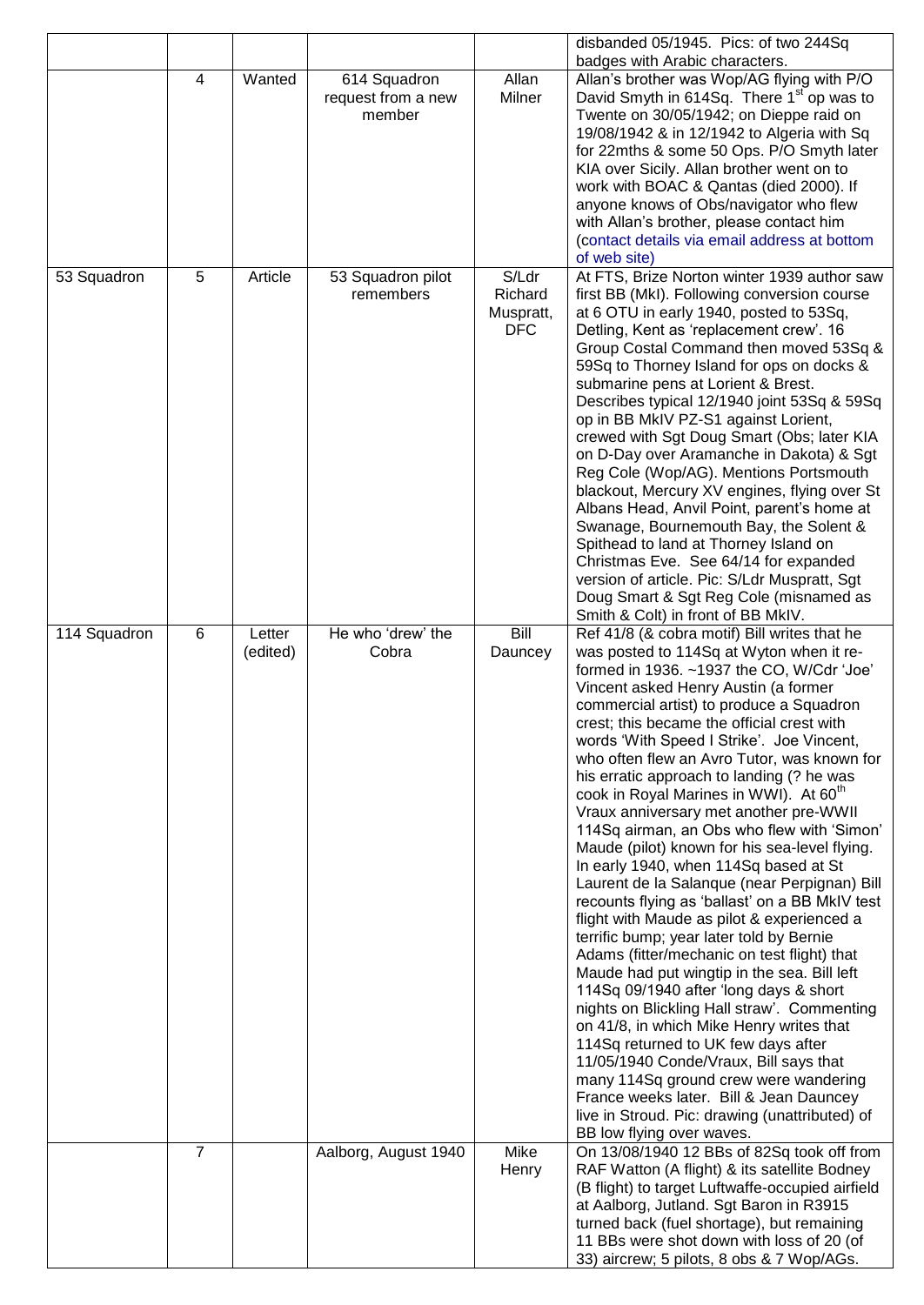|              |         |             |                        |       | Obs Sgt McGrath escaped & made way                                                      |
|--------------|---------|-------------|------------------------|-------|-----------------------------------------------------------------------------------------|
|              |         |             |                        |       | home via Spain (awarded Military Medal).                                                |
|              |         |             |                        |       | Article lists serial numbers, codes &                                                   |
|              |         |             |                        |       | positions of BBs on raid (T1934, T1889,                                                 |
|              |         |             |                        |       | R3913, T1827, R3802, R3904, R3829,                                                      |
|              |         |             |                        |       | R3915, R3821, R3800, R3772, T1933) & the                                                |
|              |         |             |                        |       | names all aircrew. Author was due to fly as                                             |
|              |         |             |                        |       | Wop/AG with P/O Newland in R3904 but                                                    |
|              |         |             |                        |       | replace by Sgt Turner (who KIA). Pics: BB                                               |
|              |         |             |                        |       | R3800 crashing near German seaplane,                                                    |
|              |         |             |                        |       | Limfjord; F/Lt Syms (pilot) & Sgt Wright                                                |
|              |         |             |                        |       | (Obs) survived; body Sgt Turner (Wop/AG)                                                |
|              |         |             |                        |       | found in wreckage by Feldwebel Klein                                                    |
|              |         |             |                        |       | (Luftwaffe armourer). Pics from publishers of                                           |
|              |         |             |                        |       | 'After the Battle' issue 72 (code A072) which                                           |
|              |         |             |                        |       | has 12-page article, lots of photos, maps etc                                           |
|              |         |             |                        |       | of raid. Contact details: After the Battle,                                             |
|              |         |             |                        |       | Church House, Church St, London E15 3JA.                                                |
|              |         |             |                        |       | Tel:020 8534 8833. www.afterthebattle.com                                               |
|              | 8       | Pics        | Duxford, October       |       | Ron Scott (Treasurer), Andrew Pierce<br>$\bullet$                                       |
|              |         |             | 2001                   |       | (Chairman) & Amanda.                                                                    |
|              |         |             |                        |       | Betty George (Hon Sec)                                                                  |
|              |         |             |                        |       | Mike Henry (Editor)                                                                     |
| W/Cdr HC     | $8 - 9$ | <b>Book</b> | 'Moths to Mosquitos:   | Mike  | Hal Randall's ('Tubby') account of 28 years                                             |
| Randall, DFC |         | Review      | the wartime diaries of | Henry | in RAF, which he joined in 1937.                                                        |
|              |         |             | W/Cdr HC Randall,      |       | Commissioned in 1939, he was posted to                                                  |
|              |         |             | DFC' by Hal Randall    |       | 144Sq at Hemswell (flying Hampdens) then                                                |
|              |         |             |                        |       | School of Navigation at Manston (which                                                  |
|              |         |             |                        |       | transferred to South Wales on outbreak                                                  |
|              |         |             |                        |       | WWII). Later to No. 2 CPF at Abottsinch,                                                |
|              |         |             |                        |       | then Brize Norton flying Tiger Moths (last<br>flown 12/1939). Other a/c mentioned: Avro |
|              |         |             |                        |       | Tutor, Hawker Audax & Hawker Furys.                                                     |
|              |         |             |                        |       | 15/01/1940 posted to Bircham Newton                                                     |
|              |         |             |                        |       | where Coastal Command 254Sq arrived with                                                |
|              |         |             |                        |       | BBs to which Hal posted; BBs fitted with                                                |
|              |         |             |                        |       | under-belly 'pod' of 4x.303 Brownings. After                                            |
|              |         |             |                        |       | a brief spell at RN station in Orkneys                                                  |
|              |         |             |                        |       | (Hatston) in 04/1940 returned to Bircham                                                |
|              |         |             |                        |       | Newton. For rest - read the book! Author's                                              |
|              |         |             |                        |       | style chatty & modest & book well-illustrated.                                          |
|              |         |             |                        |       | Author persuaded to publish by friend Martin                                            |
|              |         |             |                        |       | Mace. Book costs £6.99 (+p&p) from Historic                                             |
|              |         |             |                        |       | Military Press, HMP, Freepost Sea 11014,                                                |
|              |         |             |                        |       | Pulborough, RH20 4BA. Pic (from bk): 6                                                  |
|              |         |             |                        |       | 254Sq BB IVs in echelon starboard.                                                      |
| G/Cpt AJM    | 9       | <b>Book</b> | 'Abrupt Sierras' by    | Mike  | Autobiography focusing on Tony Smyth's                                                  |
| Smyth, OBE,  |         | Review      | AJM Smyth              | Henry | first 30 year & his 3 main interests; long-                                             |
| DFC          |         |             |                        |       | distance cycling (London-Athens, Gibraltar-                                             |
|              |         |             |                        |       | Munich), climbing & flying. Joined RAF in                                               |
|              |         |             |                        |       | 01/1937 (aged 21) flying Tiger Moths, Harts,                                            |
|              |         |             |                        |       | Audaxes, Westland Wallaces & Airspeed                                                   |
|              |         |             |                        |       | Envoy a/c & became PA & pilot to AVM Paul                                               |
|              |         |             |                        |       | Maltby, AOC No. 24 (Technical Training                                                  |
|              |         |             |                        |       | Grp) Halton. After start WWII posted<br>Bicester training on BBs, then to West          |
|              |         |             |                        |       | Rayham (101Sq (reserves)) in 01/1940. To                                                |
|              |         |             |                        |       | 214Sq flying Wellingtons then 115Sq at                                                  |
|              |         |             |                        |       | Marham where engine caught fire on take-                                                |
|              |         |             |                        |       | off. On Stavanger raid he & other crew                                                  |
|              |         |             |                        |       | injured & a/c belly-landed at Kinross. Posted                                           |
|              |         |             |                        |       | 101Sq, completed 17 ops, promoted F/Lt &                                                |
|              |         |             |                        |       | on 01/09/1040 in charge of 6 BBs flying to                                              |
|              |         |             |                        |       | ME (Ismailia) via Malta. Posted to Training                                             |
|              |         |             |                        |       | Unit & Reserve Pool ferrying a/c from Delta                                             |
|              |         |             |                        |       | to Habbaniyah & Sudan (mostly BBs). 1941                                                |
|              |         |             |                        |       | to 55Sq at Fuka as Senior Flight                                                        |
|              |         |             |                        |       | Commander supporting Gen Wavell's                                                       |
|              |         |             |                        |       | advance on Cyrenaica. Then to Cyprus as                                                 |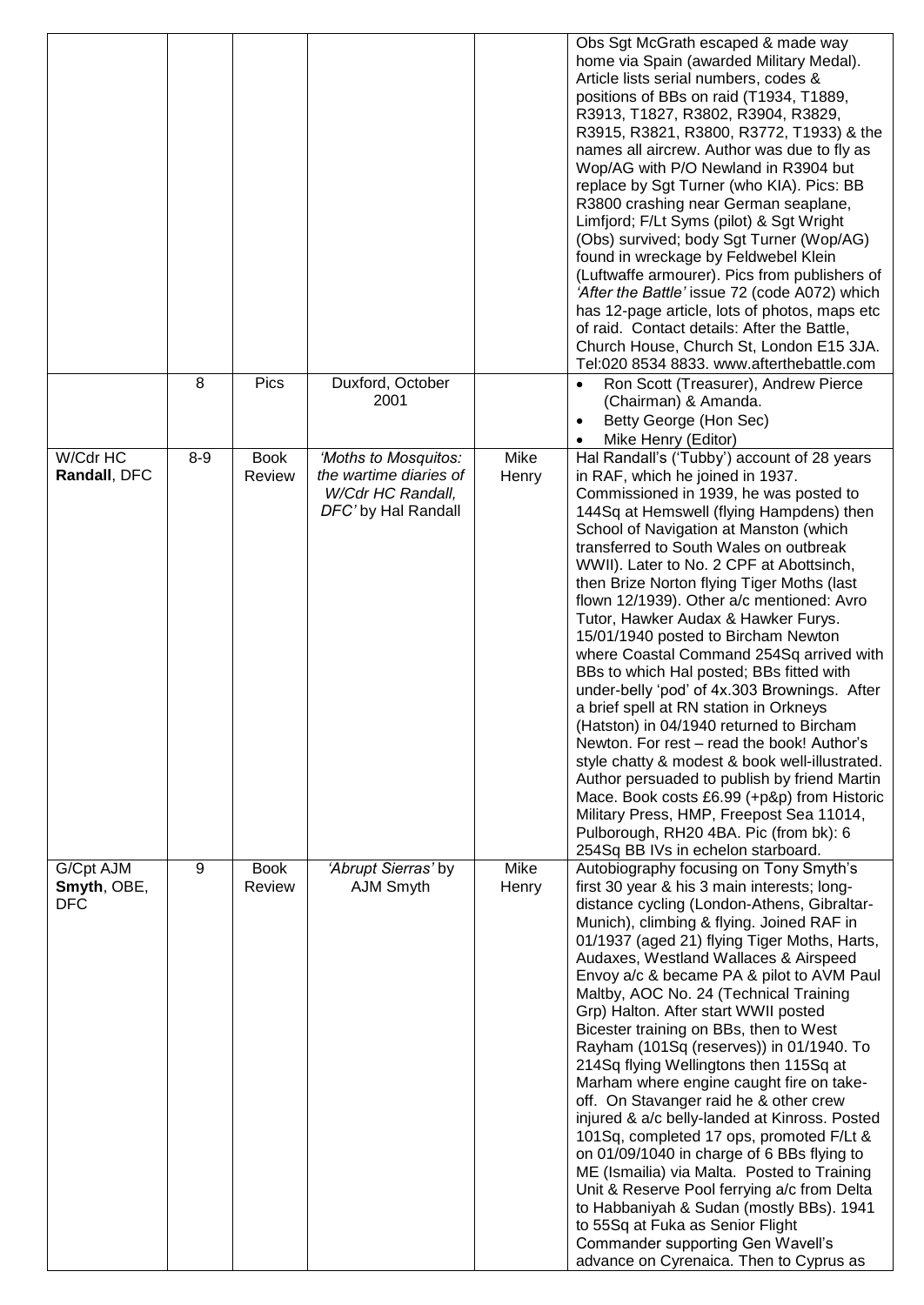|                                    |    |                    |                                           |                    | Sq/Ldr & senior officer (belly-landed a<br>Hurricane!), then to Ops Room at King David<br>Hotle, Jerusalem. 10 ops with 14Sq as<br>Senior Flight Commander then, 12/1941,<br>promoted to W/Cdr & posted as CO 11Sq.<br>03/1942 XISq moved from Helwan to Ceylon<br>(Colombo Racecourse) & in April didn't find<br>the Japanese fleet (see 64/11 for report from<br>pilot who did!). To Bengal & Calcutta as<br>Bomber Operations Officer (& 2 weeks<br>climbing in Himalayas & 19,300ft Lama<br>Anden). 12/1942 attached HQ 15 Indian<br>Corps, Arakan, then Liaison Officer HQ 14<br>Indian Division, Bawli Bazaar with one Tiger<br>Moth running on MT fuel. Book direct from<br>G/Cpt AJM Smyth, OBE, DFC, Bruton BA10<br>0HS, price £15. Pic: Tony Smyth when<br>married in York, 10/12/1949. (Tony died<br>22/11/2007 aged 92) |
|------------------------------------|----|--------------------|-------------------------------------------|--------------------|-------------------------------------------------------------------------------------------------------------------------------------------------------------------------------------------------------------------------------------------------------------------------------------------------------------------------------------------------------------------------------------------------------------------------------------------------------------------------------------------------------------------------------------------------------------------------------------------------------------------------------------------------------------------------------------------------------------------------------------------------------------------------------------------------------------------------------------|
|                                    | 10 |                    | So you wannabe the<br>Chairman            |                    | An amusing moan about the trials &<br>tribulations of chairmanship of a committee<br>of sleepers, nodders & chatterboxes.                                                                                                                                                                                                                                                                                                                                                                                                                                                                                                                                                                                                                                                                                                           |
|                                    | 11 | Data               | New members                               |                    | Lists 20 new members (of whom 6 are Full<br>Members, incl G/Cpt Richard Haine of<br>Shotley). New member Peter Rackliff of<br>Newport Pagnall is co-author of 'Even the<br>Birds were Walking'. The Blenheim Group<br>(formed after RAFA Club closed at Ipswich &<br>closely associated with RAF Wattisham)<br>joined as a Corporate Member. Donation<br>from Peter Rook (Dickie Rook's brother). 45<br>new members in last 12 months.                                                                                                                                                                                                                                                                                                                                                                                              |
|                                    | 11 |                    | Please don't laugh                        | Mike<br>Henry      | Anecdote about age, memory & mixed<br>medicines.                                                                                                                                                                                                                                                                                                                                                                                                                                                                                                                                                                                                                                                                                                                                                                                    |
|                                    | 11 | Data               |                                           | Editor             | Deadline for filing copy for Issue 44 (July<br>2002) is Monday $17th$ June.                                                                                                                                                                                                                                                                                                                                                                                                                                                                                                                                                                                                                                                                                                                                                         |
| <b>Sgt Frank</b><br><b>Burrell</b> | 12 | Letter<br>(edited) | Sgt Frank Burrell,<br>107 Squadron        | Ron<br>Scholefield | Responding to Sydney Burrell's letter about<br>his brother Frank (see 42/2) (KIA Malta) Ron<br>sent a detailed report (forwarded to Sydney).<br>In summary, on 17/09/1941 four a/c located<br>& attacked 2 petrol-laden schooners heading<br>for Tripoli. 107Sq a/c flown by P/O Robinson<br>with Sgt Brooks (Obs) & Frank Burrell<br>(Wop/AG). One schooner attacked by Sq/Ldr<br>Smithers & Sgt Bendall (Bendall & crew hit<br>cable between masts & KIA). Sgt Williams &<br>P/O Robinson attacked $2^{nd}$ schooner;<br>Robinson's a/c (Z7755) 'erupted into a<br>fireball'; this unlikely to be AA fire. Letter<br>proposes possible cause; maybe Wellington<br>bomb with instant fuse loaded by mistake?                                                                                                                       |
|                                    | 12 | Letter             | 'Bush' Kennedy                            | Mr Red<br>Eames    | Responding to Angus Kennedy's request<br>(see 42/10) Red writes that Bush told him<br>that, on Vraux airfield 05/1940, he saw<br>Dorniers approaching & all airmen dispersed<br>rapidly; no human casualties, many a/c hit.                                                                                                                                                                                                                                                                                                                                                                                                                                                                                                                                                                                                         |
| P/O Wylie<br><b>Baser</b>          | 12 | Wanted             | 139 Squadron - info<br>wanted             | Richard<br>Moore   | See identical request 45/6.                                                                                                                                                                                                                                                                                                                                                                                                                                                                                                                                                                                                                                                                                                                                                                                                         |
|                                    | 12 |                    | 114 squadron error                        | Editor             | Ref 41/9: W/Cdr Kircher (18Sq) led raid on<br>Quadrath power station, & W/Cdr W Nicols<br>of 114Sq led Knapsack raid (not W/Cdr<br>Hughie Edwards, who led 105Sq on low-<br>level daylight raid of Bremen with 107Sq &<br>awarded VC).                                                                                                                                                                                                                                                                                                                                                                                                                                                                                                                                                                                              |
|                                    | 12 | Obit               | Obituary - Dennis<br>Mitchell, ex-2 group | Editor             | From Daily Telegraph (17/01/2002), A/Cdr<br>Dennis Mitchell, DFC, AFC died aged 83.<br>Appointed CVO 1961 & KBE 1977, he<br>served with 2 group HQ, BAFO & 84 Group,                                                                                                                                                                                                                                                                                                                                                                                                                                                                                                                                                                                                                                                                |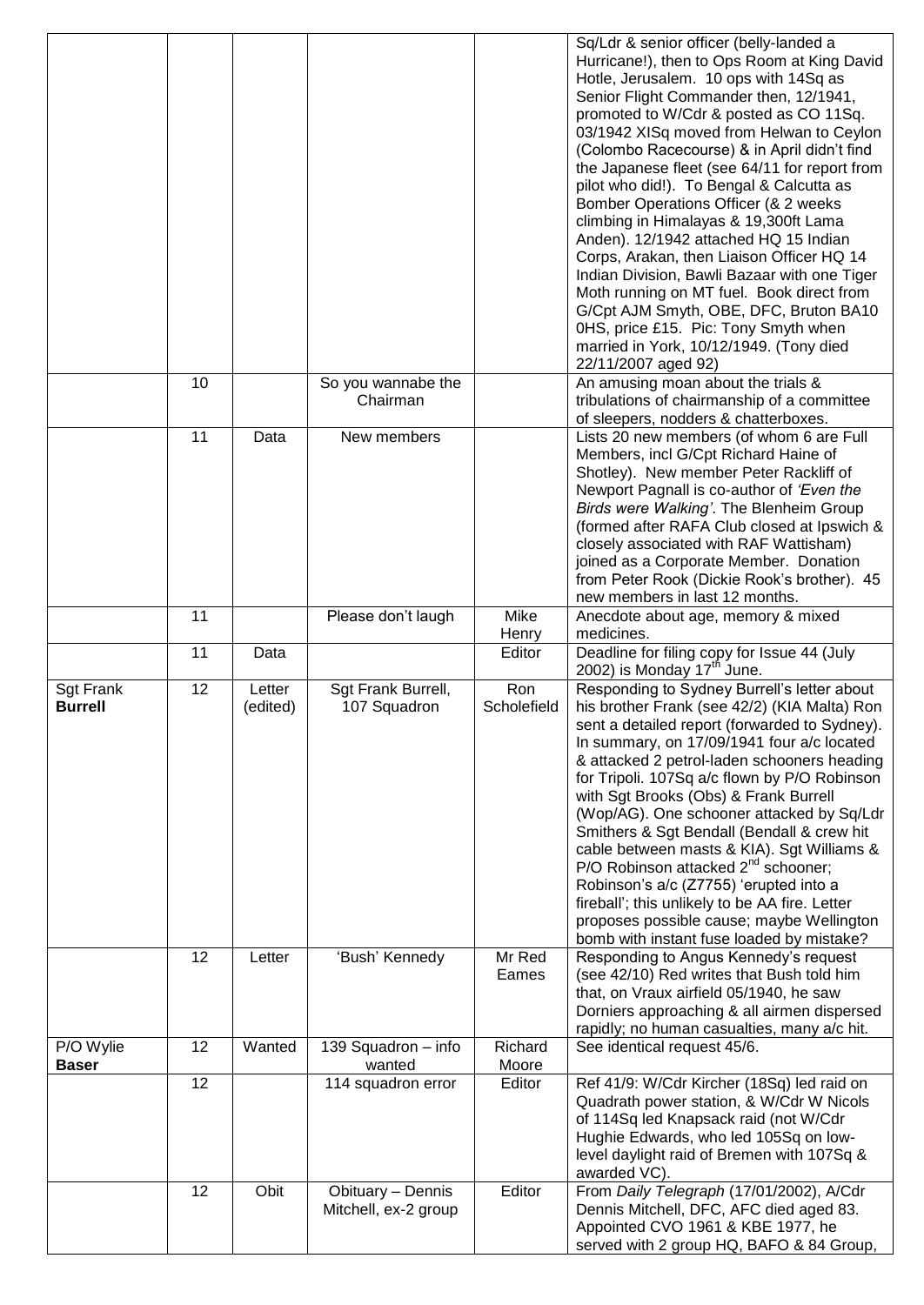|                                   |    |                     |                                    |                                       | was deputy Capt to Queen's flight (1956-9)<br>& ADC to Queen.                                                                                                                                                                                                                                                                                                                                                                                                                                                                                                                                                                                                                                          |
|-----------------------------------|----|---------------------|------------------------------------|---------------------------------------|--------------------------------------------------------------------------------------------------------------------------------------------------------------------------------------------------------------------------------------------------------------------------------------------------------------------------------------------------------------------------------------------------------------------------------------------------------------------------------------------------------------------------------------------------------------------------------------------------------------------------------------------------------------------------------------------------------|
|                                   | 13 | Article<br>(edited) | Blenheim seen in<br>Norfolk again! | James<br>Moore<br>('Dinty')           | Jim recruited to RAF at Bradford, then<br>square-bashing at ITW (Padgate) & trained<br>as wireless operator at West Drayton before<br>posted to Yatesbury where he joined military<br>band as alto-sax player & flew in DH Dragon<br>Rapid. In 04/1940 posted 254Sq at RAF<br>Leconfield as 'accumulator-charger'. 254Sq<br>moved to Drem (nr Edinburgh) 05/1940, but<br>Jim posted to 5 B&GS, Jurby, IoM, &, once<br>qualified, to 17 OTU at Upwood. His first<br>crew were Roger Speedy (pilot) & Bob<br>Weston (Obs). After short time on air firing<br>exercises at Blackpool, joined 18Sq at West<br>Raynham.<br>Pic: model of Jim's 18Sq a/c at his home in<br>North Walsham (made by neighbour) |
|                                   | 13 | Letter              | 244 Squadron badge<br>- postscript | Jim Heslop<br>(244Sq Assn<br>Hon Sec) | Info from Jim sent in via Don James. A 1993<br>application to MoD for 244Sq crest refused<br>(as Sq disbanded 07/05/1945) so 'unofficial'<br>badge designed with crossed Kunja knives<br>over sea (symbolising sea searches in<br>Omani area) with Arabic logo 'Over the Sea'<br>(see 4/43). Request for badge finally granted<br>1998; now registered with College of Heralds<br>& on display in RAF Museum, Hendon.                                                                                                                                                                                                                                                                                  |
|                                   | 13 | Report              | New from<br>Massingham             | Sister<br>Laurence<br>Mary            | Massingham village Roll of Honour remains<br>popular & 3 <sup>rd</sup> edition of book-form sold out,<br>but she continues work with History Society.<br>Now planning a memorial to aircrew.<br>Kenneth Wolstenholme (ex 107Sq) opened<br>redesigned 'Sister Laurence RAF Museum'<br>at Massingham.                                                                                                                                                                                                                                                                                                                                                                                                    |
|                                   | 13 | Obit                | To absent friends                  | Editor                                | Condolences to family of Sq/Ldr DA Taylor,<br>society member who died 30/07/2001.                                                                                                                                                                                                                                                                                                                                                                                                                                                                                                                                                                                                                      |
|                                   | 14 | Pic                 | <b>Blenheim Mkl</b><br>production  |                                       | Pic: Blenheim MkI assembly line at Roote's<br>Speke factory, 04/1939. Sent in by Mr DH<br>Sutcliffe (as photocopy of photo given him by<br>a guest) who would like to hear from others<br>interested in that period. DH Sutcliffe's<br>contact details via email address at bottom<br>of web site. Original must be really excellent<br>photo & gives amazing concept of size of<br>factory & workforce, uncluttered by robots!                                                                                                                                                                                                                                                                        |
|                                   | 14 | Letter<br>(edited)  | From groundcrew<br>eyes            | Victor<br>Bingham                     | Victor served in Bomber, Coastal & Fighter<br>Commands as both ground-crew & aircrew.<br>These extract describe the unique bond<br>between Blenheim air & ground crew in<br>1939-1940 period, the long hours, extra<br>duties, modifications to BB for overseas,<br>how a small Bomber Command struck at<br>Germany's Luftwaffe during Battle of Britain<br>(ignored by media & historians); aerial<br>photos of Germany's modified Rhine & Baltic<br>barges show the 12% damage inflicted. As<br>footnote adds that in ME a 20-mm Breda<br>cannon fitted to BB MkIVs. Pre-war BB<br>aerobatics & flying in clouds forbidden!                                                                          |
| F/Sgt Bill<br><b>Sydney-Smith</b> | 15 | Obit                | Ex-139 Squadron<br>pilot dies      |                                       | Bill was commissioned 11/1940 & in 05/1941<br>was in 138Sq flying BBs from Luqa, Malta.<br>On 03/06/1940 awarded DFC for attack on<br>convoy with escort & JU88 cover; Norman<br>Shepherd (Obs) received DFM. Ron<br>Scholefield flew with Bill at 17 OTU, Upwood<br>& describes F24 pic of Shewsbury station -<br>from 40 feet! In 07/1941 during raid on<br>Rotterdam harbour, a/c hit & crash landed in<br>street to zoo. Crash & injuries to Obs &                                                                                                                                                                                                                                                 |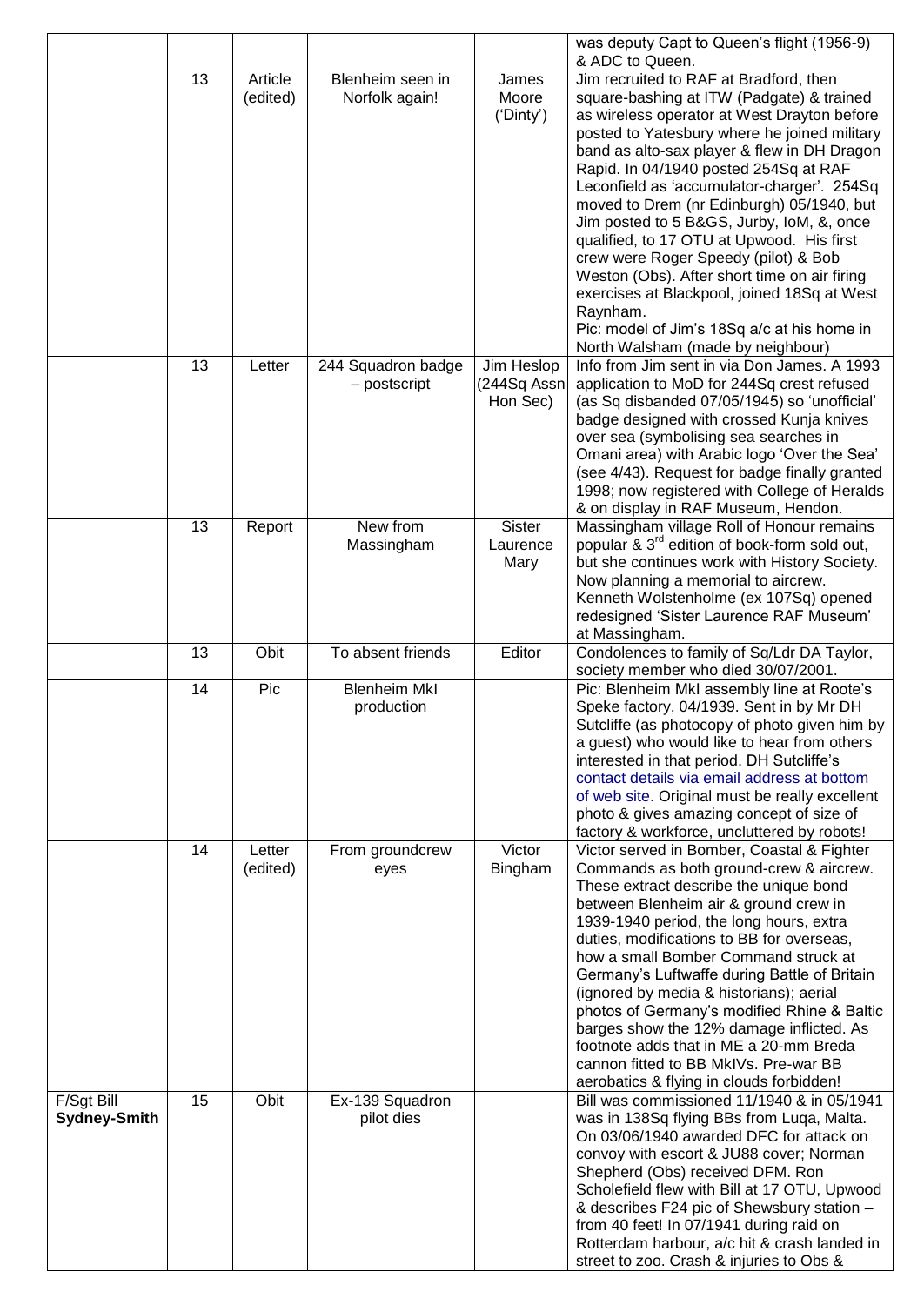|               |    |         |                                      |                | Wop/AG described; rescued by Dutch but                                                             |
|---------------|----|---------|--------------------------------------|----------------|----------------------------------------------------------------------------------------------------|
|               |    |         |                                      |                | imprisoned by Germans. Obit to Bill in Daily<br>Telegraph (06/02/2002) incorrectly names           |
|               |    |         |                                      |                | Bill as 'Sydney Smith'.                                                                            |
|               | 15 | Letter  | 110 Squadron - a<br>mystery resolved | Henry<br>Emden | A 1989 report of Wilhelmshaven raid on<br>04/09/1939 states that P/O Emden crashed                 |
|               |    |         |                                      |                | into German cruiser 'Emden'. Henry (P/O                                                            |
|               |    |         |                                      |                | Emden's son) researched this with help of                                                          |
|               |    |         |                                      |                | Ministry of Defence & Dr Englehardt (from                                                          |
|               |    |         |                                      |                | German County of Gottingen who watched 2                                                           |
|               |    |         |                                      |                | Group BBs attack the warships). He records<br>that of the 15 BBs; 5 from 139Sq didn't              |
|               |    |         |                                      |                | bomb (Nav error); 3 from 110Sq surprise                                                            |
|               |    |         |                                      |                | attacked battleship Admiral von Scheer, one                                                        |
|               |    |         |                                      |                | lost contact & one (piloted by P/O Emden)                                                          |
|               |    |         |                                      |                | was shot down by Scheer's guard ship                                                               |
|               |    |         |                                      |                | Diether von Roeder at 17.57; 4 of 107Sq                                                            |
|               |    |         |                                      |                | BBs were shot down, one crashing into<br>Emden, probably piloted by F/O Lightoller,                |
|               |    |         |                                      |                | with 11 sailors killed & 30 injured. P/O                                                           |
|               |    |         |                                      |                | Emden recovered from sea by minesweeper                                                            |
|               |    |         |                                      |                | Hmar, 05/09/1939. P/O Emden & crew likely                                                          |
|               |    |         |                                      |                | to be first casualties of WWII (not F/Lt Barton                                                    |
|               |    |         |                                      |                | of 107Sq). 14 British aircrew killed & 2 taken<br>POW (one was Sgt Booth, Obs); can identify       |
|               |    |         |                                      |                | each crash site & accounted for all crew but                                                       |
|               |    |         |                                      |                | one. Henry & family visited Wilhelmshaven &                                                        |
|               |    |         |                                      |                | Emden, were subject of German TV film,                                                             |
|               |    |         |                                      |                | entertained on frigate Emden, been to site of<br>father's crash & made many friends.               |
| W/Cdr John    | 16 | Obit    | Coming to the aid of                 |                | W/Cdr John Dunlop, WWII fighter pilot, died                                                        |
| <b>Dunlop</b> |    |         | <b>Blenheim survivors</b>            |                | in Australia, 07/2001. At Montrose, Scotland,                                                      |
|               |    |         |                                      |                | in early 1940 he got a message to say BBs                                                          |
|               |    |         |                                      |                | returning from Skagerrak were low on petrol.<br>He was refused access to station HQ by             |
|               |    |         |                                      |                | station commander so, with several auxillary                                                       |
|               |    |         |                                      |                | airmen, broke into night flying hangar to get                                                      |
|               |    |         |                                      |                | equipment to lay flarepath & BBs landed                                                            |
|               |    |         |                                      |                | safely with wounded. Dunlop threatened with                                                        |
|               |    |         |                                      |                | court martial, but had support of Group. (Obit<br>from 'The Herald' Glasgow). Pic: John            |
|               |    |         |                                      |                | Dunlop.                                                                                            |
|               | 16 | Article | Blenheim UX-N of 82                  | Don            | On 17/05/1940 12 BBs from 82Sq attacked                                                            |
|               |    |         | Squadron                             | McFarlane      | troops at Gembloux, Belgium; 11 were shot                                                          |
|               |    |         |                                      | <b>DFM</b>     | down & 12 <sup>th</sup> DBR; Don not flying that day!<br>R3821 (UX-N), one of replacement a/c, was |
|               |    |         |                                      |                | one of 11 BBs shot down 13/08/1940,                                                                |
|               |    |         |                                      |                | Aalborg aerodrome raid; crew FTR. In 1995                                                          |
|               |    |         |                                      |                | R3821 retrieved from crater & crew remains                                                         |
|               |    |         |                                      |                | buried. Of the 45 hrs R3821 flew, Don was                                                          |
|               |    |         |                                      |                | Obs for 36 hrs with same pilot & Wop/AG,<br>mainly North Sea sweeps, attacks on                    |
|               |    |         |                                      |                | German army, etc. But on 07/08/1940 12                                                             |
|               |    |         |                                      |                | BBs (incl R3821) attacked Haamsteede                                                               |
|               |    |         |                                      |                | aerodrome, Holland. Climbed to 20,000ft,                                                           |
|               |    |         |                                      |                | other a/c broke formation, descended thro<br>cloud & on target so bombed group Me109s              |
|               |    |         |                                      |                | alone. Years later a letter from Dutch author                                                      |
|               |    |         |                                      |                | stated Dutch & German records say single                                                           |
|               |    |         |                                      |                | a/c (on same day, time & place) dropped                                                            |
|               |    |         |                                      |                | bombs on Me 109s of 4 Staffel,<br>Jagdgeschaffer 54 which cause removal of                         |
|               |    |         |                                      |                | Squadron from Battle of Britain role!                                                              |
|               | 16 |         | 2 Group Officers'                    |                | Invitation to 5 <sup>th</sup> Annual Luncheon on                                                   |
|               |    |         | Luncheon Club                        |                | 27/04/2002, 12 noon for 1pm, RAF Club,                                                             |
|               |    |         |                                      |                | Piccadilly, London. All welcome, incl ladies &                                                     |
|               |    |         |                                      |                | guests. Enquiries: Ian Linney, OBE, DL.                                                            |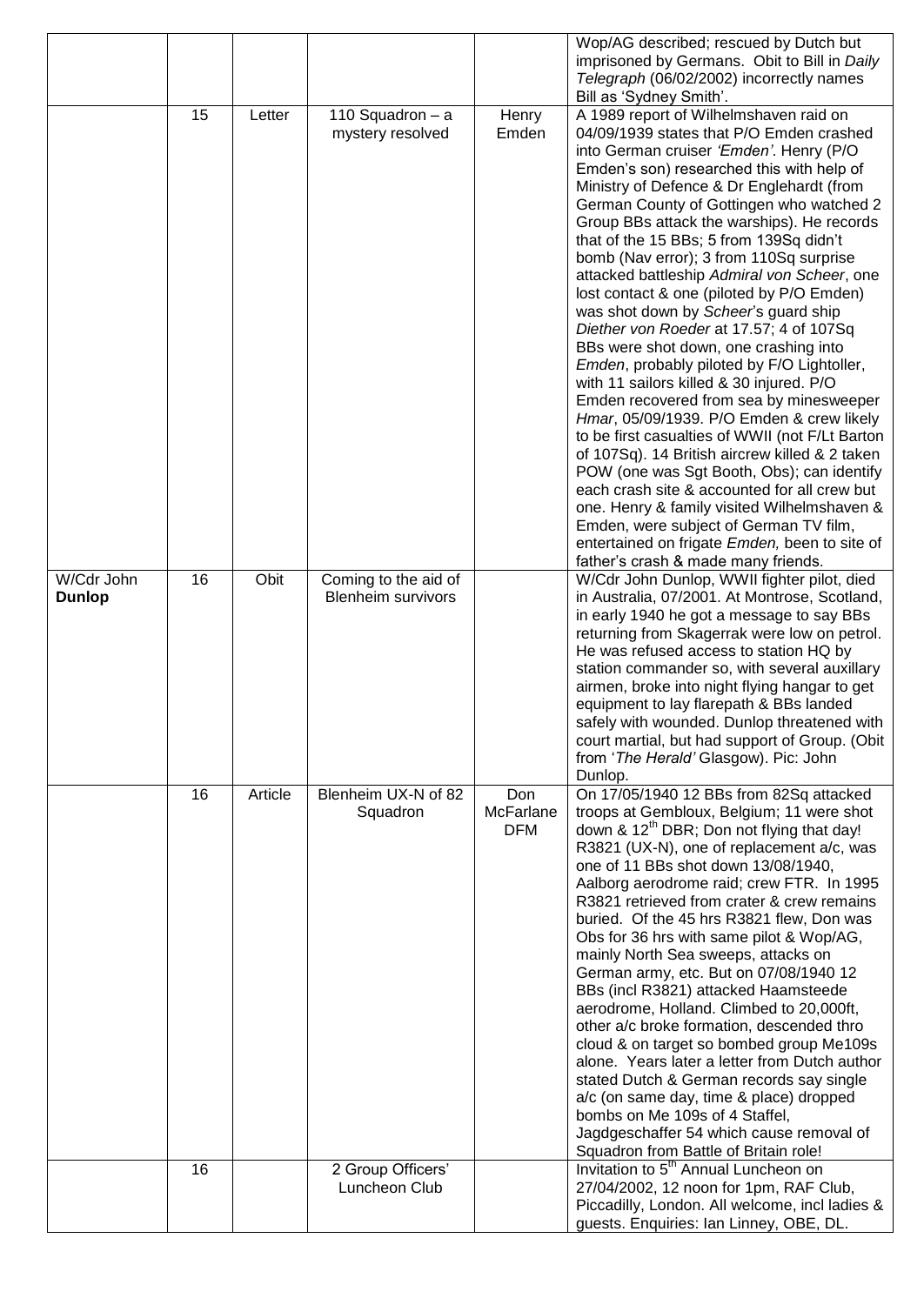| <b>Topic</b>                                   | Page           | <b>Type</b>        | <b>Title</b>                                     | <b>Author</b>            | <b>Notes &amp; Search Words</b>                                                                                                                                                                                                                                                                                                                                                                                                                                                                                                                                                                                                                                                                                                                                                                                                                                                                                                                                                                                                             |
|------------------------------------------------|----------------|--------------------|--------------------------------------------------|--------------------------|---------------------------------------------------------------------------------------------------------------------------------------------------------------------------------------------------------------------------------------------------------------------------------------------------------------------------------------------------------------------------------------------------------------------------------------------------------------------------------------------------------------------------------------------------------------------------------------------------------------------------------------------------------------------------------------------------------------------------------------------------------------------------------------------------------------------------------------------------------------------------------------------------------------------------------------------------------------------------------------------------------------------------------------------|
|                                                |                | Report             | President's Message                              | Ivor Broom               | Over 90 at Blenheim lunch at Oxford, incl<br>younger members & 2 from Australia. Many<br>sat in Blenheim cockpit. Thanks to Andrew<br>Pierce, Ron Scott & others for all work done.                                                                                                                                                                                                                                                                                                                                                                                                                                                                                                                                                                                                                                                                                                                                                                                                                                                         |
|                                                | 1              | Report             | Chairman's<br>Comments                           | Andrew<br>Pierce         | Grand Flying Draw going well; Evie<br>Saunders alone sold 1,400 tickets. Cost of<br>insurance after US 11 <sup>th</sup> Sept event could<br>mean even more veteran a/c unable to fly.                                                                                                                                                                                                                                                                                                                                                                                                                                                                                                                                                                                                                                                                                                                                                                                                                                                       |
| <b>Sgt Frank</b><br><b>Burrell</b><br>(Wop/AG) | 2              | Letter<br>(edited) | Sgt Frank Burrell -<br>his brother seeks<br>news | Sydney<br><b>Burrell</b> | Frank Burrell was crewed with P/O PEC<br>Robinson (pilot) & Sgt BF Brooks (Obs) in<br>107Sq at Great Massingham. 12/08/1941: in<br>Z7288 survived Knapsack (nr Cologne) raid,<br>escorted by Whirlwinds. 14/08/1941: in<br>Z7494 attacked E-Boats, Boulogne Harbour,<br>Spitfire escort, part of 'Circus'. 16/08/1941:<br>in V6395 patrol of coast off Borkum.<br>17/08/1941: in Z7288 shipping sweep off<br>Dutch coast. 19/08/1941: in Z7494 attacked<br>Hazelbruck marshalling yard; flak damage.<br>21/08/1941: in V5726 attacked limuiden<br>steel works, fighter escort. Then dispatched<br>to ME with refuelling at Malta, but retained at<br>Luqa. 17/09/1941 KIA with crew off Malta.<br>Sydney would welcome more info about his<br>brothers last days & can be contacted via<br>email address at bottom of web site                                                                                                                                                                                                              |
| F/Lt Bill Evans                                | 2              | Obit               | Ex-Blenheim boy's<br><b>RAF history</b>          |                          | Bill was Wop 04/1931-05/1932 at Gosport;<br>then Cranwell to 07/1933, Upavon to<br>03/1934. Posted 47Sq Khartoum to 05/1936,<br>then Aboukir, Egypt to 01/1938. To No 1<br>AOS at North Coates on Air Obs course<br>01/1938-05/1938 then posted 101Sq at<br>Bicester to 05/1939 flying BBs & moved with<br>Sq to West Raynham. 10/1939 to 110Sq at<br>Wattisham &, as P/O, 'rested' as instructor at<br>Bicester 08/1940. Flying in BBs from<br>Upwood 10/1940-01/1941 then pilot's course<br>at No 8 EFTS (Woodley) then 17 EFTS<br>(Luffenham) 'til 04/1941, then 06/1941 was<br>F/O & instructor at 6 EFTS (Sywell).<br>Continued as instructor at No 34 EFTS in<br>Canada as F/Lt (08/1942) & by 12/1942<br>instructor at 31 OTU then Woodley, Booker,<br>Northolt before going to 2 <sup>nd</sup> TAF Belguim &<br>Germany in 1945. With Berlin Air Command<br>07/1945-04/1946, then HQ Bomber<br>Command 10/1946 & retired 05/1948. Info<br>from Monica Brodie, Bill daughter who would<br>welcome contact with anyone who knew Bill. |
|                                                | $\overline{2}$ |                    | A wonderful idea!                                | Editor                   | Note on wall of transit hotel, Hawai.                                                                                                                                                                                                                                                                                                                                                                                                                                                                                                                                                                                                                                                                                                                                                                                                                                                                                                                                                                                                       |
| Bob Hale<br>Wop/AG                             | $\overline{3}$ | Letter<br>(edited) | Ex-139 Squadron<br>crew member, Bob<br>Hale      | <b>RD</b><br>Simpson     | Bob Hale, Wop/AG with 139Sq, was shot<br>down 07/05/1941 off Frisian coast & taken<br>as POW to Stalag 357, Kopernikus. His pre-<br>war address was Russell St, Coventry. He<br>was a widower with son (now in 60s). Mr<br>Simpson would like to contact Bob or son.<br>His contact details via email address at<br>bottom of web site.                                                                                                                                                                                                                                                                                                                                                                                                                                                                                                                                                                                                                                                                                                     |
|                                                | 3              | Wanted             | Area Co-ordinators                               | Andrew<br>Pierce         | In early years Society split into regions so<br>members had local contacts. Most events in<br>South, Duxford & Wash areas, but active<br>members in E Midlands, Bristol area & NE<br>England. Committee has discussed<br>reinstating regions. Anyone with time to be                                                                                                                                                                                                                                                                                                                                                                                                                                                                                                                                                                                                                                                                                                                                                                        |

 $\sqrt{ }$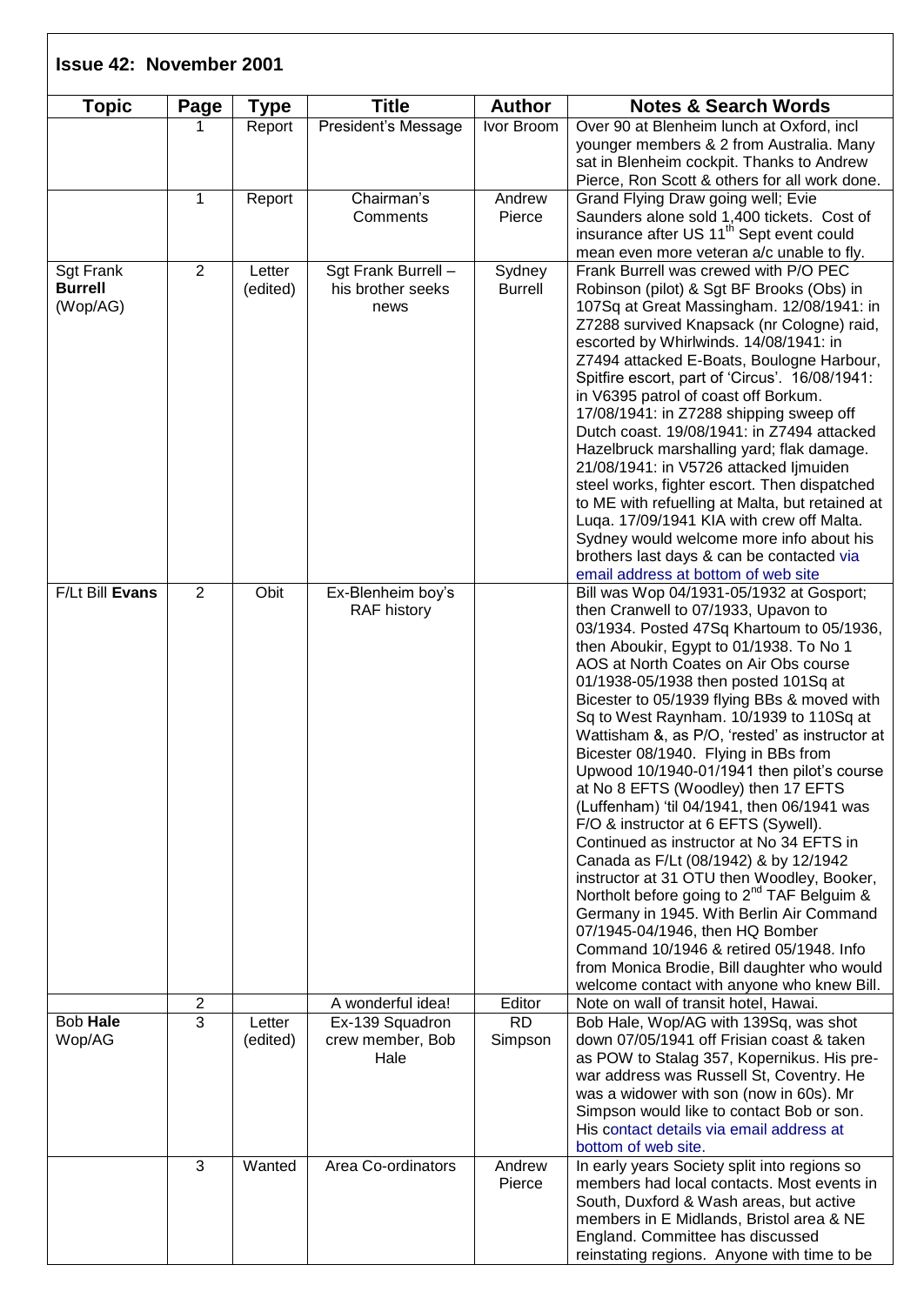|                             |                |                       |                                                             |                            | area co-ordinator locally for Society? If so,<br>contact Andrew via email address at bottom<br>of web site                                                                                                                                                                                                                                                                                                                                                                                                                                                                                                                                                                                                 |
|-----------------------------|----------------|-----------------------|-------------------------------------------------------------|----------------------------|------------------------------------------------------------------------------------------------------------------------------------------------------------------------------------------------------------------------------------------------------------------------------------------------------------------------------------------------------------------------------------------------------------------------------------------------------------------------------------------------------------------------------------------------------------------------------------------------------------------------------------------------------------------------------------------------------------|
|                             | 3              | Poem                  | Do you just belong?                                         |                            | Unattributed poem contrasting active &<br>inactive members of an organisations - &<br>encouraging more involvement. Its good!                                                                                                                                                                                                                                                                                                                                                                                                                                                                                                                                                                              |
|                             | 3              | Pic                   | You know, someday<br>we're going to get too<br>old for this |                            | Pic postcard from Bill Burberry of two elderly<br>walkers on mountain peak.                                                                                                                                                                                                                                                                                                                                                                                                                                                                                                                                                                                                                                |
|                             | $\overline{4}$ | Report                | <b>Blenheim Society's</b><br>annual lunch                   | Mike<br>Henry              | 93 people attended the lunch at the Officer's<br>Mess, Duxford. Each table had special<br>'Conde/Vraux champagne with BBs on (pic<br>of label). Sir Ivor Broom praised Evie<br>Saunder's draw ticket sales (£1,4000).                                                                                                                                                                                                                                                                                                                                                                                                                                                                                      |
| <b>Michael Willis</b>       | 4              | Report/<br>letter     | To repay a debt of<br>honour                                | Mike<br>Henry              | Michael Willis (65), who did his National<br>Service with 2 <sup>nd</sup> Gurka Rifles & has raised<br>£80,000 for Gurka Welfare by marathons<br>and cycling, has now climbed Mont Blanc!<br>His letter informing Betty George mentioned<br>Major Geoffrey Lloyd, Hon Sec Gurka<br>Welfare Trust (East Anglia). Ron Scott to<br>send donation from Blenheim Society.                                                                                                                                                                                                                                                                                                                                       |
| <b>TW Little</b>            | 5              | Letter<br>(edited)    | 114 Squadron -<br>reflections                               | <b>TW Little</b>           | TW Little (age 93) joined RAF as education<br>officer (civilian post) in 09/1935 & to Wyton<br>1936 were 139Sq & 114Sq reformed<br>(03/09/1936 & 01/12/1936 respectively).<br>Recalls some fatal crashes. Received VR<br>commission as Intelligence Officer in 1939.<br>To AASF 12/1939 (replacing XVSq & 40Sq<br>Battles with 139Sq & 114Sq BBs). Mentions<br>11/1938 Officer's list for 114Sq & 139Sq. In<br>1950s re-met Freebody (now A/Cdr) on visit<br>to RAF school at Cosford. Little in Aden<br>1959. His Cambridge address given                                                                                                                                                                 |
| Fred Dolman                 | 5              | Article               | Memories of<br>Blenheims in the<br><b>Desert</b>            | Charles<br>Hall<br>(Holly) | Fred, of No 4 Refuelling & Rearming Party,<br>spend 20 <sup>th</sup> birthday on P&O's Viceroy of<br>India on way to Amiriya (Alexandria). Then<br>drove to Sidi Barrani (LG 05) to service<br>Marylands, Baltimores & Bostons with SAAF<br>and Kittyhawks of 112Sq. As Rommel<br>advanced, they retreated to Gianaclis (Nile<br>Delta) where Wellingtons, Beauforts and<br>BBs based (in 1942). Describes how 250lb<br>bombs loaded on BBs; being small Fred<br>provided the 'back'. Fred living in Ipswich<br>when wrote this to Charles Hall in 1992.<br>Pic by 'Holly' of bomb being loaded on BB.                                                                                                     |
| Brian L Porter              | 5              | Apology               | Flightpath of<br>Friendship                                 | Ed                         | Editor apologises to Brian L Porter (member<br>International Society Poets) for omitting his<br>name from this poem in issue 41/10.                                                                                                                                                                                                                                                                                                                                                                                                                                                                                                                                                                        |
| F/Lt Thomas<br>John Watkins | $6 - 7$        | Report                | Malta 1941:<br>82 Squadron pilot<br>recommended for a<br>VC |                            | Slightly edited reproduction of AIR 2/8858<br>(from TNA) sent in by Shaun Morrison who<br>researching 2 Group BBs in Malta for book.<br>Describes 22/06/1941 82Sq attack on<br>shipping off Lampedusa by 6 BBs. Sq/Ldr<br>Harrison Broadley landed in sea near<br>convoy. Pilot F/Lt Watkins (in Z9545)<br>completed raid, despite severe injury. Sgt<br>Sargent (Obs) took over controls for 90 mile<br>return to Malta, but Watkins managed to<br>land a/c & recommended for VC. Signed<br>W/Cdr LVE Atkinson, CO 82Sq, 03/07/1941.<br>Supported by AVM DP Stevenson, 2 Group<br>Bomber Command (mentions AVM HP<br>Lloyd). F/Lt Watkins awarded DSO & Sgts J<br>Sargent & E Chandler (Wop/AG) got DFMs. |
|                             | $7 - 8$        | <b>Book</b><br>Review | 'Clean Sweep'<br>by Tony Spooner,                           | Mike<br>Henry              | This book tell the life of AM Sir Ivor Broom,<br>born Cardiff 06/1920, to tax work in Banbury                                                                                                                                                                                                                                                                                                                                                                                                                                                                                                                                                                                                              |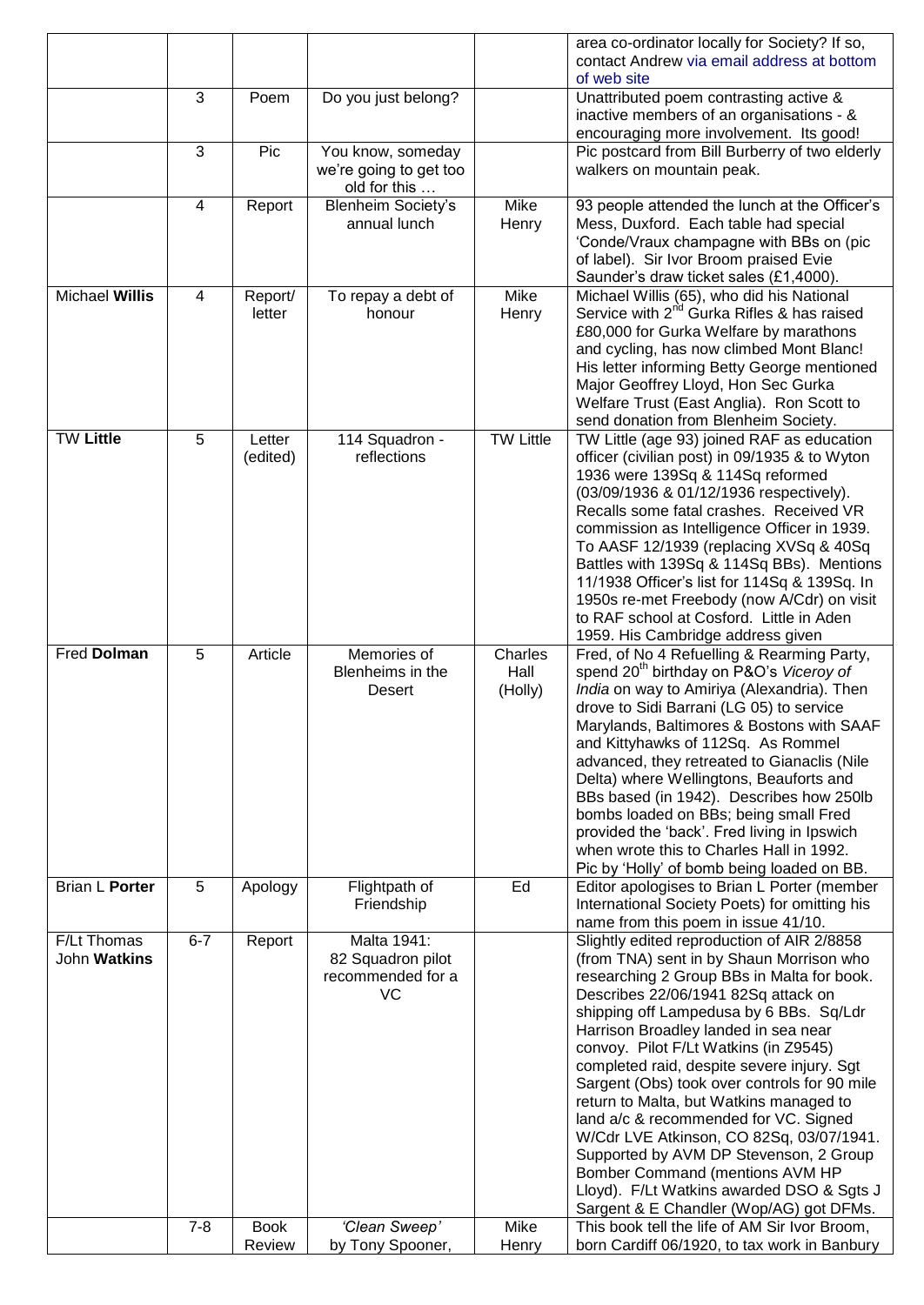|                                                 |          |                       | DSO, DFC                                                                                   |                     | & enlisting in RAF in 10/1940, to 13 OTU<br>05/1941 then 114Sq, operation 'Circus' &<br>12/08/1941 Cologne raids. On 18/09/1941<br>flew BB to Malta, flying with 105Sq, then to<br>ME where 'kidnapped' by AOC Hugh Pughe<br>Lloyd for 107Sq and raid on Tripoli. On<br>09/11/1941 left billet at Marsaxlokk to<br>become officer based at Luqa. Awarded<br>DFC with 107Sq, 'bar' with 571Sq flying<br>Mosquitos, 2 <sup>nd</sup> bar with 128Sq and DSO<br>when W/Cdr with 163Sq and AFC for his<br>work at Flying College, etc. This illustrated<br>book is published by Crecy, Manchester,<br>UK, 2001, price £5.99. ISBN 0907579183                                                                                                                                                                                                       |
|-------------------------------------------------|----------|-----------------------|--------------------------------------------------------------------------------------------|---------------------|-----------------------------------------------------------------------------------------------------------------------------------------------------------------------------------------------------------------------------------------------------------------------------------------------------------------------------------------------------------------------------------------------------------------------------------------------------------------------------------------------------------------------------------------------------------------------------------------------------------------------------------------------------------------------------------------------------------------------------------------------------------------------------------------------------------------------------------------------|
|                                                 | 8        | <b>Book</b><br>Review | 'Blenheim over the<br>Balkans'<br>by James Dunnet                                          | Mike<br>Henry       | This well-written book is a collection of<br>personal experiences (including of his<br>perilous 8h 50m non-stop BB flight to Malta<br>in a storm on 24/09/1940 with pilot 'Herby' &<br>Wop/AG Bill Young); what lead him to<br>research 211Sq & its tragic losses on<br>13/04/1941 & to write the book (credit to lan<br>Carter); impressions of Egypt, Greece,<br>Athens, Tatoi, etc, and a collection of<br>personal accounts from Tommy Wisdom's<br>book 'Wings over Olympus', Obs & ground<br>crew diaries and letters, log books, etc. A<br>'must read' for anyone interested in Greece<br>1940/41. Published 2001, Pentland Books,<br>Durham. ISBN 1-85821-882-9, price £17.50.                                                                                                                                                         |
|                                                 | 9        | Letter                | A pertinent website<br>for members                                                         | Sir George<br>White | In letter to Andrew Pierce, G White (whose<br>grandfather founded of Bristol Aerorplane<br>Company in 1910) writes of website he's<br>launched (www.bristol-aeroplane.com) to<br>record family's achievements & as research<br>resource. Includes colour pic of 'Britain First'<br>a/c (on which BB based) in stained glass<br>window by Jan Juta (~1935) in Co's HQ<br>(New Filton Hse), now abandoned by BAe.<br>Magnificent window & carvings (of 'Britian<br>First' & 'Mercury') in danger of deteriorating.<br>Pic by 'arthur' 1942: Mercury pulls Blenheim                                                                                                                                                                                                                                                                              |
| 114 Squadron                                    | 9        | Report                | Honouring the crew<br>of Z7278,<br>114 Squadron                                            |                     | 114Sq BB Z7278 crashed on exercise on<br>14/10/1941 at Clenchwarton, near King's<br>Lynn, Norfolk with all 3 crew killed (Sgts W<br>Anstey, A Southwood & J Kerrison - not<br>named in this report). Names added to other<br>22 on Clenchwarton village Aircrew<br>Memorial 14/10/2001. Organised by Kings<br>Lynn & District RAFA, Hon Sec Mr Michael<br>Foster.                                                                                                                                                                                                                                                                                                                                                                                                                                                                             |
| Sq/Ldr Melville<br>Neil<br>Macfadyen<br>Kennedy | 10<br>10 | Wanted                | News wanted about<br><b>Melville Neil</b><br>Macfadyen 'Bush'<br>Kennedy<br>Chicago bound? | Angus<br>Kennedy    | Angus wants any info about his father 'Bush'<br>Kennedy, born in Cape town, commisioned<br>RAF 1936, XVSq (15Sq) 07/1936 to 1937<br>then Signals Sq, Cranwell to 12/1939 flying<br>Wallace, Wapiti, Valencia and Harvard a/c.<br>With 104Sq (B), West Raynham flying BBs<br>until posted 114Sq at Vraux 04/1940. Then<br>to Horsham St Faith 05/1940 where flew with<br>Sgt Lamb and White in L9267, L9265,<br>R3809, R3813, N3532 & R3891. 07/1940<br>posted acting Sq/Ldr, B flight. 31/07/1940<br>flying in R3895 with P/O J Hanlan (?Hanlon)<br>& Sgt G Remnant (?Reinhart) in raid on<br>Aalborg hit & crashed in flames at Lemvig,<br>Denmark and taken PoWs; in Stalag Luft III.<br>Any info to Angus (contact details via email<br>address at bottom of web site)<br>Pics: 'Bush' Kennedy & wrecked R3895<br>A 'dumb blonde' anecdote |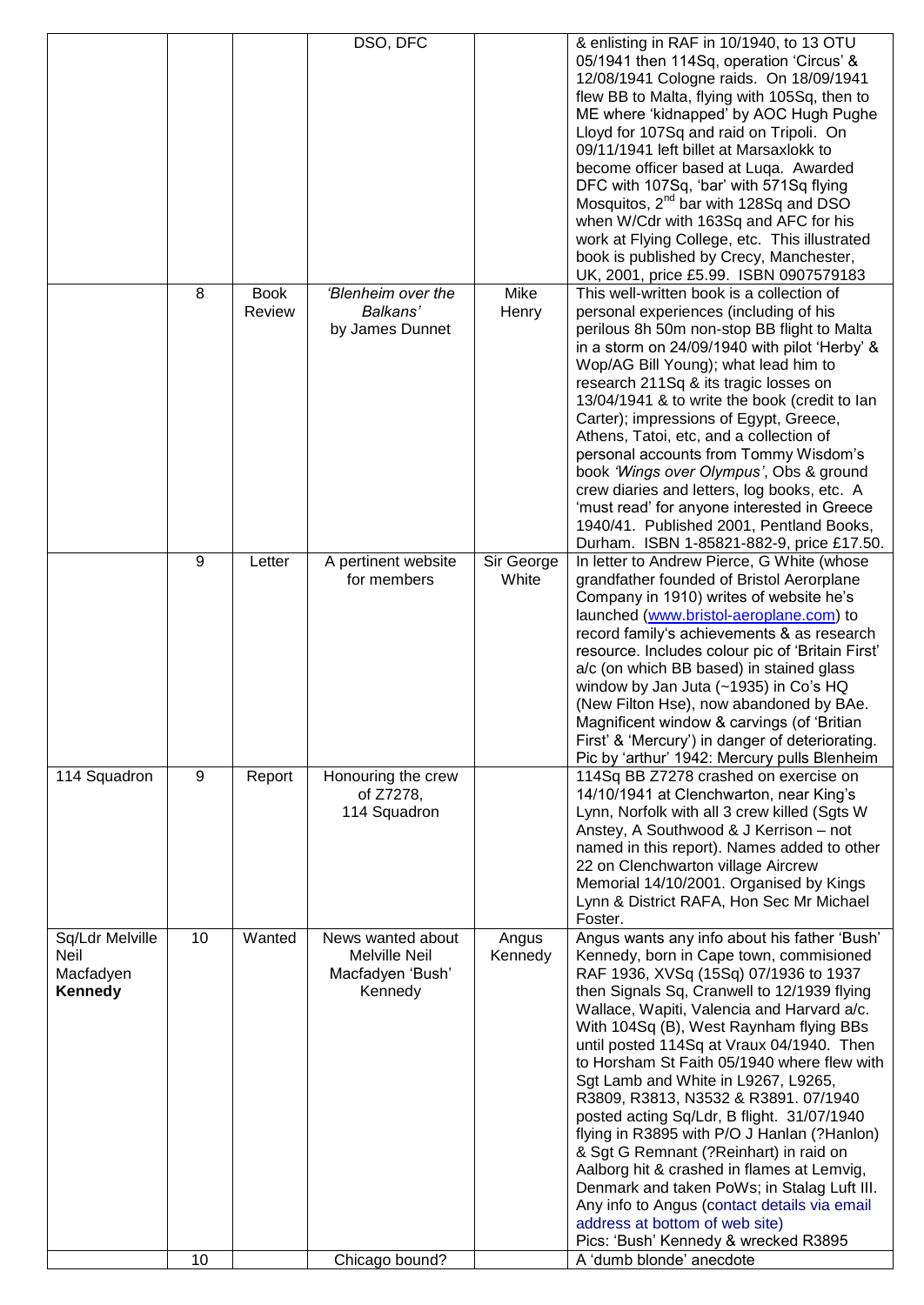|              | 10 | Data            | 113 Squadron                                                                    | Sq/Ldr<br><b>Blair</b>            | In 41/6 article by Pat Woodward about<br>113Sq reference is made to BB Mk I<br>'fighters'. Sq/Ldr Blair points out that BB Mk                                                                                                                                                                                                                                                                                                                                                                                                                                                                                                                                                                                                                                                                                                                                                                                                                                                                                                                   |
|--------------|----|-----------------|---------------------------------------------------------------------------------|-----------------------------------|-------------------------------------------------------------------------------------------------------------------------------------------------------------------------------------------------------------------------------------------------------------------------------------------------------------------------------------------------------------------------------------------------------------------------------------------------------------------------------------------------------------------------------------------------------------------------------------------------------------------------------------------------------------------------------------------------------------------------------------------------------------------------------------------------------------------------------------------------------------------------------------------------------------------------------------------------------------------------------------------------------------------------------------------------|
|              |    |                 |                                                                                 |                                   | Is were bombers, but 113Sq had both Mk I &<br>Mk IV BBs from 06/1940 to 09/1940.                                                                                                                                                                                                                                                                                                                                                                                                                                                                                                                                                                                                                                                                                                                                                                                                                                                                                                                                                                |
| Frank Joseph | 11 | Letter/<br>Obit | The late Frank<br>Joseph                                                        | Marilyn<br>Hampton                | 41/11 obits mention Frank's death. His<br>daughter Marilyn sent photo & gives more<br>detail of Frank's funeral, last years and<br>wartime experiences (an Obs flying in BBs<br>who transferred to 36Sq Wellingtons in<br>1942, commissioned & flew on Coastal<br>Command). Pic: Frank in RAF uniform                                                                                                                                                                                                                                                                                                                                                                                                                                                                                                                                                                                                                                                                                                                                           |
|              | 11 | Data            | First operational<br>Lancaster Squadron<br>takes ex-Blenheim<br>Squadron number | Editor                            | 44Sq equipped with Mk 1 BBs in 12/1937,<br>with letter 'JW'. During WWII these changed<br>to 'KM' and No 44 (Rhodesia) Sq adopted<br>'JW' letters on Lancasters in 12/1941.                                                                                                                                                                                                                                                                                                                                                                                                                                                                                                                                                                                                                                                                                                                                                                                                                                                                     |
|              | 11 | Report          | <b>To Absent Friends</b>                                                        | Editor                            | RIP: Leslie Wilson (ex-105Sq), WL Foster,<br>Mr Curtis (brother-in-law FTR 17/05/1940<br>over North Sea), Richard Todd (died<br>Zimbabwe 04/06/2001)                                                                                                                                                                                                                                                                                                                                                                                                                                                                                                                                                                                                                                                                                                                                                                                                                                                                                            |
|              | 12 | Data            | Stalag Luft III Sagan                                                           | F J Newby<br>(& Graham<br>Warner) | A keen WWII historian, Newby has compiled<br>list of the 50 RAF POWs executed by<br>Gestapo after the 'Great Escape' (24-<br>25/03/1944) & 50 who died escaping, incl<br>rank, number, Sq, date died. All Squadrons<br>are listed, but details and pics provided for<br>BB Sq aircrew: Sq/Ldr RJ Bushell (90120,<br>601Sq, 29/03/1944); F/Lt MJ Casey (39024,<br>57Sq, 31/03/1944); F/Lt ES Humphreys<br>(44177, 107Sq, 31/03/1944: shot down 19-<br>20/12/1940 in T1860); Sq/Ldr TG Kirby-<br>Green (39103, 40Sq, 29/03/1944); F/Lt HJ<br>Milford (103586, 226Sq, 06/04/1944); F/Lt<br>Cyril D Swain (37658, 105Sq, 31/03/1944:<br>shot down 28-29/11/1940 in T1893); F/Lt JF<br>Williams (106173, 107Sq, 06/04/1944).<br>Addition info provided by Graham Warner:<br>LAC Roland Townsend-Coles (18Sq) also<br>died at Stalag III. Other BB POWs there<br>were W/Cdr 'Wings' Day (57Sq, shot down<br>13/10/1939 in L1138 & a 'born escapee') &<br>Sgt Bill McGrath (82Sq, shot down during<br>Aalborg raid, 08/1940, who escaped via<br>Spain) |
|              | 12 |                 | A short-tempered lot!                                                           |                                   | German air-traffic controller anecdote                                                                                                                                                                                                                                                                                                                                                                                                                                                                                                                                                                                                                                                                                                                                                                                                                                                                                                                                                                                                          |
|              | 12 |                 | Blenheim Mk Is sent to<br>the Admiralty!                                        | Editor                            | Three BBs Mk Is sent to Admiralty: K7113 to<br>FAA 759Sq in 1943; L1375 in 1943 & L6764<br>in 1944. Also several Mk IVs. Why?                                                                                                                                                                                                                                                                                                                                                                                                                                                                                                                                                                                                                                                                                                                                                                                                                                                                                                                   |
|              | 13 | Report          | Welcome to new<br>members                                                       |                                   | Lists 8 new 'full' members incl: Norman<br>Wright (ex 21Sq); Len Cooper (ex 211Sq);<br>Arthur Harris (ex 114Sq & 31Sq); CJ<br>Hunchcliffe (ex 13Sq & 326 Wing in Tunisia).<br>Also 11 associate members listed.                                                                                                                                                                                                                                                                                                                                                                                                                                                                                                                                                                                                                                                                                                                                                                                                                                 |
|              | 13 |                 | Apology to Ian Carter                                                           | Editor                            | Error in 41/11 - Knott Ian's son!                                                                                                                                                                                                                                                                                                                                                                                                                                                                                                                                                                                                                                                                                                                                                                                                                                                                                                                                                                                                               |
|              | 13 |                 | Request from lan<br>Carter                                                      |                                   | Request to Editor (via Ron Scott) for list of<br>NE members so local meetings can be held.                                                                                                                                                                                                                                                                                                                                                                                                                                                                                                                                                                                                                                                                                                                                                                                                                                                                                                                                                      |
|              | 14 | Report          | Visit to Vraux - 2001                                                           | Sq/Ldr Philip<br>Camp, DFM        | Speech by W/Cdr Simon K Dobb (CO XVSq)<br>at dinner by Vraux villagers rekindled<br>memories of 1940 when Phil Camp was in<br>France flying Fairey Battles. 'Shorty' Philips,<br>who slept in a coffin to keep warm & later got<br>DSO when Obs for Sq/Ldr Trent.<br>'Scharnhorst' Roberts, who carved model of<br>this German battleship but was kia in 1940<br>Maastricht raid before it was finished. Benny<br>Piff, shot down by ME 109 but carried<br>parachute back to UK & broke the Squadron<br>'Rolls, Razor' jinx. Also 'Cuff' & his secret                                                                                                                                                                                                                                                                                                                                                                                                                                                                                           |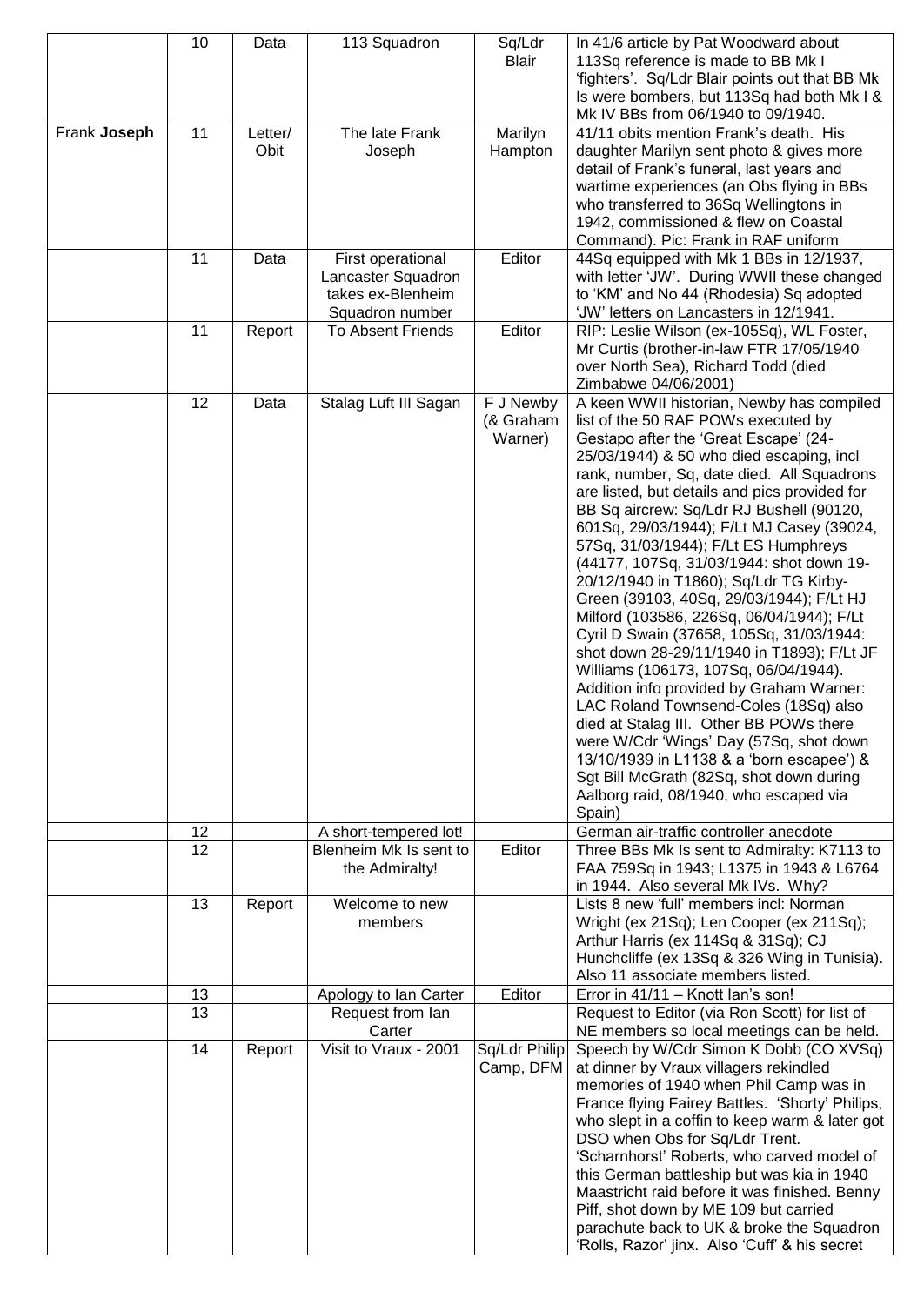|                                   |           |        |                                                                   |                  | fertilizer for veg growing, and 'Sloan' who<br>wore kid gloves & had a Jowett with<br>cushions & gramophone!<br>Pic: Ron Scott, Freddie Brown, Phil Camp                                                                                                                                                                                                                                                                                                                                                                                                                                                                                                                                                                                                                                                                                                                                                                                                                                                                                                                                                                                                                                                                                                                                                                                                                                                                                                                                                                                                                                           |
|-----------------------------------|-----------|--------|-------------------------------------------------------------------|------------------|----------------------------------------------------------------------------------------------------------------------------------------------------------------------------------------------------------------------------------------------------------------------------------------------------------------------------------------------------------------------------------------------------------------------------------------------------------------------------------------------------------------------------------------------------------------------------------------------------------------------------------------------------------------------------------------------------------------------------------------------------------------------------------------------------------------------------------------------------------------------------------------------------------------------------------------------------------------------------------------------------------------------------------------------------------------------------------------------------------------------------------------------------------------------------------------------------------------------------------------------------------------------------------------------------------------------------------------------------------------------------------------------------------------------------------------------------------------------------------------------------------------------------------------------------------------------------------------------------|
| <b>Sgt Archie</b><br>Hook, 647887 | 14        | Wanted | Request re 248<br>Squadron.<br>Information about<br>'Archie' Hook | Mark<br>Whitnall | Info &/or photo of Archie Hook (of Beeston,<br>Nottingham), who joined 248Sq 10/09/1940<br>& died 13/12/1940 (age 18) when BB L9455<br>& R3625 collided over sea on move from<br>Sumburgh to Wick. Mark's contact details<br>via email address at bottom of web site.                                                                                                                                                                                                                                                                                                                                                                                                                                                                                                                                                                                                                                                                                                                                                                                                                                                                                                                                                                                                                                                                                                                                                                                                                                                                                                                              |
|                                   | 15        | Report | Grand flying draw -<br>Evie Saunder's<br>amazing effort           | Editor           | Under the revealing title 'Happiness is Big<br>Bristols' Evie sold £1,426-worth of draw<br>tickets by 18/08/2001; last sold to Lady<br>Bader. Pic: Evie Saunders with Lady Bader                                                                                                                                                                                                                                                                                                                                                                                                                                                                                                                                                                                                                                                                                                                                                                                                                                                                                                                                                                                                                                                                                                                                                                                                                                                                                                                                                                                                                   |
| 105 Squadron                      | 15        | Pic    | 105 Squadron,<br>August 1941                                      |                  | Pic: 45 members of 105Sq, taken 08/1941,<br>with name & rank of each listed.                                                                                                                                                                                                                                                                                                                                                                                                                                                                                                                                                                                                                                                                                                                                                                                                                                                                                                                                                                                                                                                                                                                                                                                                                                                                                                                                                                                                                                                                                                                       |
|                                   | $15 - 16$ | Report | Operating the<br>Blenheim                                         | Graham<br>Warner | Graham details the maintenance &<br>conservation work undertaken over the<br>winter on BB, now in its $7th$ year. New<br>duplicated control cables; bearings for port<br>elevator & aileron; pressure vessel; bushes<br>on starboard starter-motor; artificial horizon;<br>ten new bushes made & fitted to sprocket<br>spindles; cooling-gill rings; 18 worn cylinder<br>barrels sent to USA for ceramic chroming;<br>new valves & valve guides fitted; annual<br>major inspection required for CAA Permit to<br>Fly, incl inspection of wing spar with<br>Boroscope. All this very expensive, but<br>necessary. Carried out by ARC under<br>Managing Director John Romain with<br>'Smudge' Smith, Colin Swann, Barry Wright,<br>James Gilmour & Ian Arnold. BB invited to<br>fewer air-shows in 2001 than 2000 $(60th)$<br>anniversary of Battle of Britain), but at<br>Duxford Spring Show (06/05/2001) & BAe<br>Open Day at BB birthplace, Filton (06/2001).<br>At Flying Legends, Duxford & Wyton in July;<br>Rougham, Bury St Edmunds in August, then<br>RAF Valley, then in Sept to Raydon, RAFA<br>Display at Shoreham and Duxford Display<br>on 08-09/09/2001. Disappointing that many<br>major airshows didn't want the BB! This now<br>has 2 Group Bomber Command 1940<br>colours & 82Sq markings (R3821; UX-N) &<br>single Vickers VGO gun & part of B of B<br>exhibition at Duxford. Thanks to all who<br>made this possible by supporting Grand<br>Flying Draw; esp Andrew Pierce, Ron Scott,<br>Evie Saunders. Also Derek Baden, Freddie<br>Brown, Mick Ford & rest of committee who |
|                                   | Pic       |        | 'Graham's Workshop'                                               |                  | support Society in all weathers.<br>Cartoon by the late Charles Hall ('Holly')                                                                                                                                                                                                                                                                                                                                                                                                                                                                                                                                                                                                                                                                                                                                                                                                                                                                                                                                                                                                                                                                                                                                                                                                                                                                                                                                                                                                                                                                                                                     |
|                                   |           |        |                                                                   |                  |                                                                                                                                                                                                                                                                                                                                                                                                                                                                                                                                                                                                                                                                                                                                                                                                                                                                                                                                                                                                                                                                                                                                                                                                                                                                                                                                                                                                                                                                                                                                                                                                    |

|       | <b>Issue 41: July 2001</b> |        |                                                    |               |                                                                                                                                                                            |  |  |  |  |  |
|-------|----------------------------|--------|----------------------------------------------------|---------------|----------------------------------------------------------------------------------------------------------------------------------------------------------------------------|--|--|--|--|--|
| Topic | Page                       | Type   | Title                                              | <b>Author</b> | <b>Notes &amp; Search Words</b>                                                                                                                                            |  |  |  |  |  |
|       |                            | Report | Chairman's                                         | Andrew        | Over 50 at AGM & lunch at which 'Smudge'                                                                                                                                   |  |  |  |  |  |
|       |                            |        | Comments                                           | Pierce        | Smith spoke on BB restoration. Grand draw<br>tickets enclosed. Duxford in May saw BB<br>escorted by 2 Hurricanes. Editor, Mike<br>Henry, welcomes pics & copy for journal. |  |  |  |  |  |
|       |                            |        | Would you believe it?<br>Blenheim Mk 1<br>oddities |               | T1945 pilot on exercise with No 2 OTU,<br>strayed, shot down & POW in Stalag Luft III,<br>Sagan. K7110's pilot abandoned a/c which<br>landed by passenger but DBR.         |  |  |  |  |  |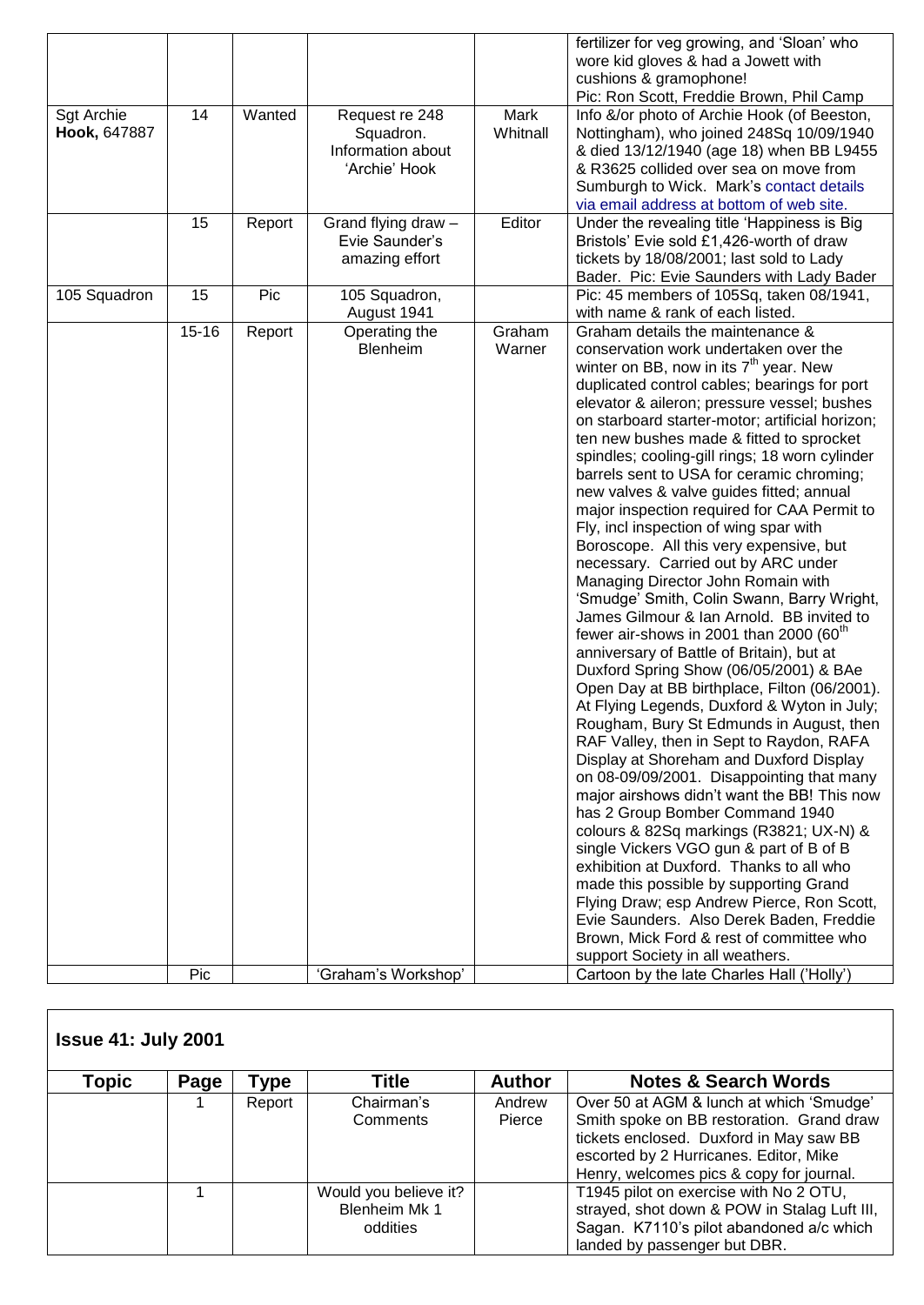|                                                    | 1              | Obit               | <b>Stop Press Obituary</b>                     | Editor                     | Wife of Bill Bishop, ex-Coastal Command,<br>has died. Condolences.                                                                                                                                                                                                                                                                                                                                                                                                                                                                                                                                                                                                                                                                                                                       |
|----------------------------------------------------|----------------|--------------------|------------------------------------------------|----------------------------|------------------------------------------------------------------------------------------------------------------------------------------------------------------------------------------------------------------------------------------------------------------------------------------------------------------------------------------------------------------------------------------------------------------------------------------------------------------------------------------------------------------------------------------------------------------------------------------------------------------------------------------------------------------------------------------------------------------------------------------------------------------------------------------|
|                                                    | 2              | Report             | <b>Annual General</b><br>Meeting - 2001        | Editor                     | 55 members attended the AGM held at<br>Wyllyotts, Potters Bar, London. Usual<br>format. Thanks to Liz Pierce for editing last<br>two Journals. Informative slide show by<br>'Smudge' on BB.                                                                                                                                                                                                                                                                                                                                                                                                                                                                                                                                                                                              |
| Sq/Ldr WH<br><b>Edwards DFC</b><br>40045           | 2              | Wanted             | Is ex-107 VGL Luter<br>still alive?            | Ross<br>Lindsay<br>Edwards | Ross's Australian grandfather, Sq/Ldr WH<br>Edwards of 107Sq, was shot down in BB<br>P4905,12/05/1940 on Maastricht bridge<br>raids & POW. Wop/AG LAC WE Palmer<br>died & buried Bettincourt cemetery, Belgium.<br>Sgt VGL Luter also captured & POW in<br>Stalag 357, Kopernikus. If still alive or any<br>info on VGL Luter welcome. Contact details<br>via email address at bottom of web site                                                                                                                                                                                                                                                                                                                                                                                        |
| Sgt Joseph<br>Edward<br><b>Mortimer</b><br>(107Sq) | $2 - 3$        | Wanted             | Out of the blue                                | Mike<br>Henry              | Angus Dixon wants info about his cousin,<br>Sgt Joe Mortimer, who shot down off Malta<br>12/09/1941. Editor on same op of BBs (four<br>each from 105Sq & 107Sq) in response to<br>69Sq Maryland recce report of convoy off N<br>African coast; 5 cargo ships with fighter &<br>seven-destroyer escort. Attacking in line<br>abreast, Joe Mortimer with Sgt Douglas<br>John Reid (BSc Hons, Obs) & F/O Charles<br>Duncan Owen (S African) in Z9603 were one<br>of three crews shot down: one crew rescued<br>by Royal Navy. Angus applied to be pilot at<br>17, but finally got PPL aged 65. He would<br>welcome info about Joe: Contact details via<br>email address at bottom of web site.<br>Pic: Doug Reid, Charles Owen (whose wife<br>was a secretary to Churchill!), Joe Mortimer. |
|                                                    | 3              | Wanted             | Help Please.<br>Sgts D Adams and A<br>Avery    | Mr H Evans                 | On 13/07/1940 R3756 of 82Sq was shot<br>down during raid on Amsterdam docks. H<br>Evans' brother, Sgt A Evans (Wop/AG),<br>aged 18, KIA. Sgt D Adams (pilot) & Sgt A<br>Avery (Obs) POWs in Stalag Luft VI & Stalag<br>Luft 357 respectively. Any info on Adams &<br>Avery to H Evans: Contact details via email<br>address at bottom of web site                                                                                                                                                                                                                                                                                                                                                                                                                                        |
|                                                    | $\mathfrak{S}$ |                    | Let's get quizzical!                           |                            | Answers to the quiz in 40/9                                                                                                                                                                                                                                                                                                                                                                                                                                                                                                                                                                                                                                                                                                                                                              |
|                                                    | $\overline{3}$ | Wanted             | 'The other few'                                |                            | Larry Donnelly (Bomber Command Assn)<br>compiling material for book ('The Other<br>Few') on Bomber & Coastal Command<br>Squadrons in Battle of Britain in which 718<br>bomber & 230 coastal aircrew died, as well<br>as 537 fighter pilots. Accounts/recollections<br>from those involved between 07/1940 &<br>10/1940 to Larry: Contact details via email<br>address at bottom of web site. (Editor sent<br>his 8 raid accounts)                                                                                                                                                                                                                                                                                                                                                        |
|                                                    | 3              | Wanted             | All contributions<br>gratefully accepted!      | Liz Pierce                 | Request from temporary editor, Liz, about<br>need for contributions to the journal; pics,<br>stories, reminiscences, etc                                                                                                                                                                                                                                                                                                                                                                                                                                                                                                                                                                                                                                                                 |
|                                                    | 4              | Report             | Grand Flying Draw<br>A satisfied winner        | Mike<br>Chadwick           | Mike, who won draw in 1999, wrote to Ron<br>Scott that he finally had helicopter flight on<br>16/11/2000 with Hields Aviation from<br>Sherburn Aero Club, N Yorks, in Robinson<br>R22 (larger Bell 47 being overhauled).<br>Praises the idea of such exciting prizes.                                                                                                                                                                                                                                                                                                                                                                                                                                                                                                                    |
|                                                    | 4              | Letter<br>(edited) | <b>WAAF</b> – resistance<br>wireless operators | <b>Bob</b><br>Lyndall      | While 'on rest' at Bicester Crew Training<br>Centre had to teach ~12 WAAFs Morse.<br>One, Lilian Rolfe, stood out; she'd come<br>from Brazil, was small, spoke several<br>languages & learnt fast. Bob later read about<br>Lilian in book by Nigel West on French<br>Resistance agents; she was captured,                                                                                                                                                                                                                                                                                                                                                                                                                                                                                |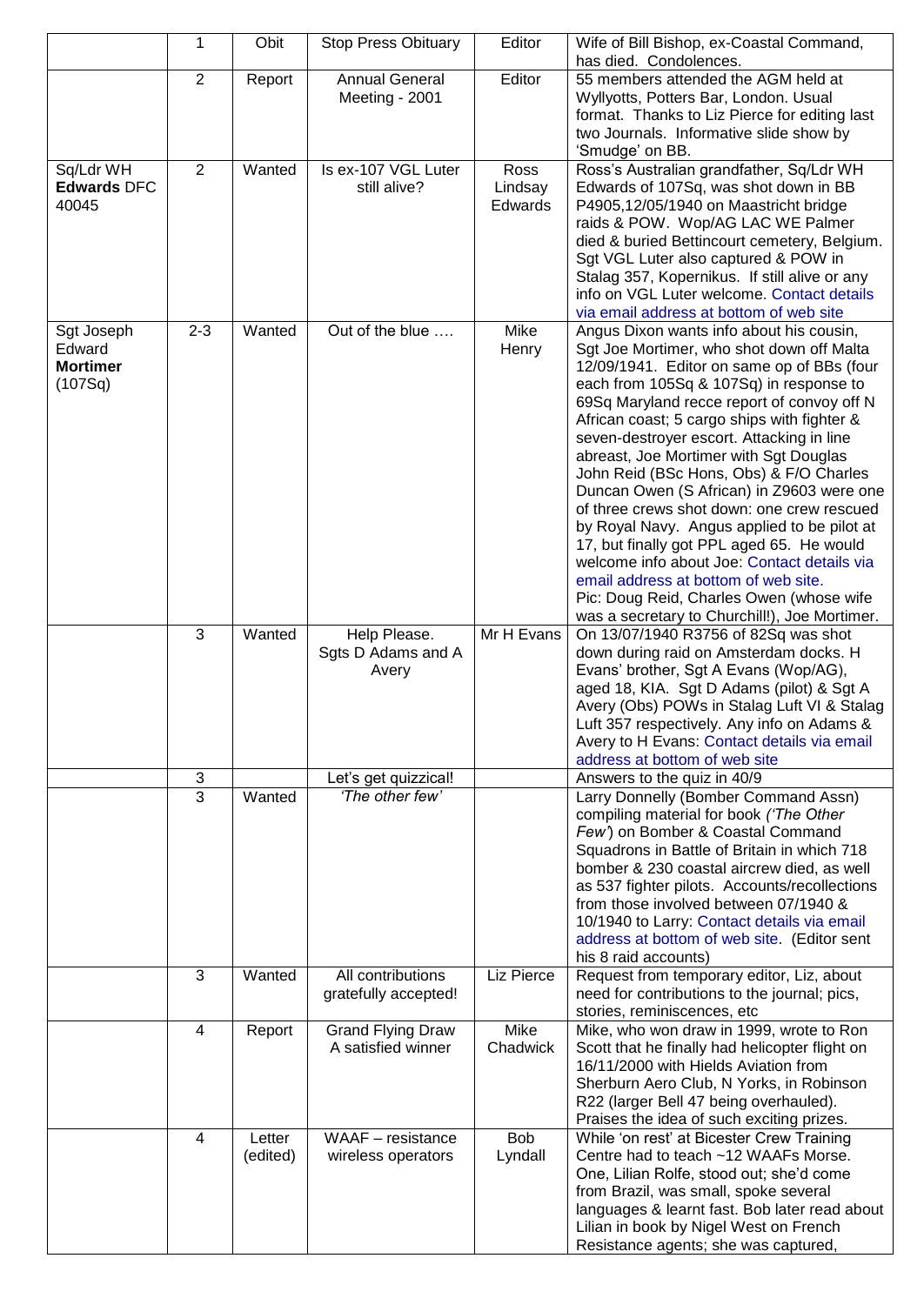|               |                |         |                        |            | interrogated & shot. Her cell-mate, Violette              |
|---------------|----------------|---------|------------------------|------------|-----------------------------------------------------------|
|               |                |         |                        |            | Szabo better known ('Carve Her Name with                  |
|               |                |         |                        |            | Pride'). Bob asks if all 12 WAAFs had similar             |
|               |                |         |                        |            | fate. Does this feature in 13 OTU records?                |
|               | $4 - 5$        |         | Aalborg - Mystery      | Mike       | Several responses to 40/10 request for info               |
|               |                |         | solved                 | Henry      | about 82Sq raid on Aalborg, Denmark, on                   |
|               |                |         |                        |            | 13/08/1940; Graham Warner; Don                            |
|               |                |         |                        |            | McFarlane (33 ops with 82Sq) who provided                 |
|               |                |         |                        |            | CWGC info about R3904 crew Sgt G Ankers                   |
|               |                |         |                        |            | (Obs) & Sgt K V Turner (Wop/AG, 937492)                   |
|               |                |         |                        |            | who KIA, P/O BJN Newland (pilot) survived                 |
|               |                |         |                        |            | & captured; Victor Bingham (author 'Attack'),             |
|               |                |         |                        |            | credited Ole Ronnest of Aalborg for info;                 |
|               |                |         |                        |            | Alan C Turner (younger brother of KV                      |
|               |                |         |                        |            | Turner) personal details: Sgt Turner &                    |
|               |                |         |                        |            | Ankers buried in Vadum Cemetery; Alec                     |
|               |                |         |                        |            | Sennion; quote from John Simpson's letter                 |
|               |                |         |                        |            | (Manningtree, Essex): 2 <sup>nd</sup> vic of 3 hit worst, |
|               |                |         |                        |            | P/O 'Binjy' Newland hit in left shoulder &                |
|               |                |         |                        |            | knew Cyril Anker & Kenneth Turner also                    |
|               |                |         |                        |            | injured. Pic: BB UX-N R3821, 82Sq, with                   |
|               |                |         |                        |            | Don McFarlane (Obs), Sgt Peter Eames                      |
|               |                |         |                        |            | (Wop/AG) & P/O Don Wellings (pilot).                      |
| 211 Squadron  | $5-6$          | Article | Balkan Pilgrimage      | lan Carter | Ian Carter describes his return to NW                     |
|               |                |         |                        |            | Greece 60 years after 211Sq lost 6 BBs on                 |
|               |                |         |                        |            | 13/04/1941 (Easter Sunday). With Maria                    |
|               |                |         |                        |            | Petroulaki (translator for Hellenic Air Force)            |
|               |                |         |                        |            | they travel from Athens to Agrinion &                     |
|               |                |         |                        |            | Paramythia. After stop at 'Aerodrome Café'                |
|               |                |         |                        |            | continued to Yannina & next day to                        |
|               |                |         |                        |            | Mikrolimni & Lake Mikro Prespa (from which                |
|               |                |         |                        |            | L1434 recovered). Located memorial to F/Lt                |
|               |                |         |                        |            | L Buchanan (DFC); short memorial with                     |
|               |                |         |                        |            | names read out. Visited crash sites at Karia,             |
|               |                |         |                        |            | Trigonon & (after night at Florina) Alona;                |
|               |                |         |                        |            | eye-witness description of BB crash into                  |
|               |                |         |                        |            | Mount Tumbitsa. Emotional trip; more to                   |
|               |                |         |                        |            | find out. James Dunnet added Ian's fuller                 |
|               |                |         |                        |            | account as PS to his book 'Blenheims over                 |
|               |                |         |                        |            | the Balkans'                                              |
| 113 Squadron  | 6              | Article | No 113 (Crusader)      | Pat        | A brief history of 113Sq; formed Egypt 1917,              |
|               |                |         | Squadron               | Woodward   | disbanded 1920. Reformed 1937, Egypt                      |
|               |                |         |                        |            | 05/1938. First Libyan campaign (06/1940-                  |
|               |                |         |                        |            | 02/1941) in BB MkIs; bombed Italians                      |
|               |                |         |                        |            | 10/06/1941. Advance on Sid Barrani                        |
|               |                |         |                        |            | 12/1940, then Heliopolis & BB MkIVs. To                   |
|               |                |         |                        |            | Niamata (Greece) where on 15/04/1941 all                  |
|               |                |         |                        |            | a/c destroyed on ground by Me109s.                        |
|               |                |         |                        |            | Evacuated to Crete then Alexandria (by                    |
|               |                |         |                        |            | 09/05/1941). Reformed Ramleh (Palestine)                  |
|               |                |         |                        |            | then $2^{nd}$ Libyan campaign (06/1941-12/1941)           |
|               |                |         |                        |            | & posted to Burma, arriving Rangoon                       |
|               |                |         |                        |            | 07/01/1942. Moved north to Toungoo with                   |
|               |                |         |                        |            | detachments to Magwe & Zayatkwin.                         |
|               |                |         |                        |            | Forced to evacuate (many on foot to India or              |
|               |                |         |                        |            | China). 113Sq reformed 06/04/1942 in                      |
|               |                |         |                        |            | United Provinces, action Arakan front &                   |
|               |                |         |                        |            | Burma. Re-equipped with Hurricane IIc                     |
|               |                |         |                        |            | 08/1943 &, later, P47 Thunderbolts.                       |
| 113 Squadron  | 6              |         | 113 Squadron - Malta   | Shaun      | 31/08/1941 in BB V6136: W/Cdr Roderick                    |
|               |                |         | Casualities            | Morrison   | Harvey Spencer, DFC; P/O William James                    |
|               |                |         |                        |            | Sears; F/Sgt Philip James Robertson Pratt.                |
|               |                |         |                        |            | 31/08/1941 in BB T2066: Sgt Geoffrey                      |
|               |                |         |                        |            | Ledfrie Rees Sulman; Sgt Douglas Lewin                    |
|               |                |         |                        |            | Rhodes; Sgt Philip Thacker. 28/09/1941 in                 |
|               |                |         |                        |            | T1821: F/Sgt Harry Crossley; F/Sgt John                   |
|               |                |         |                        |            | Swan; F/Sgt Albert Edward Smith. ? V6136                  |
|               |                |         |                        |            | & T2066 in Malta to refuel or on detachment.              |
|               |                |         |                        |            |                                                           |
| 113 Squa dron | $\overline{7}$ | Data    | From 'Operation Record |            | 113Sq aircraft operations from Luqa, Malta.               |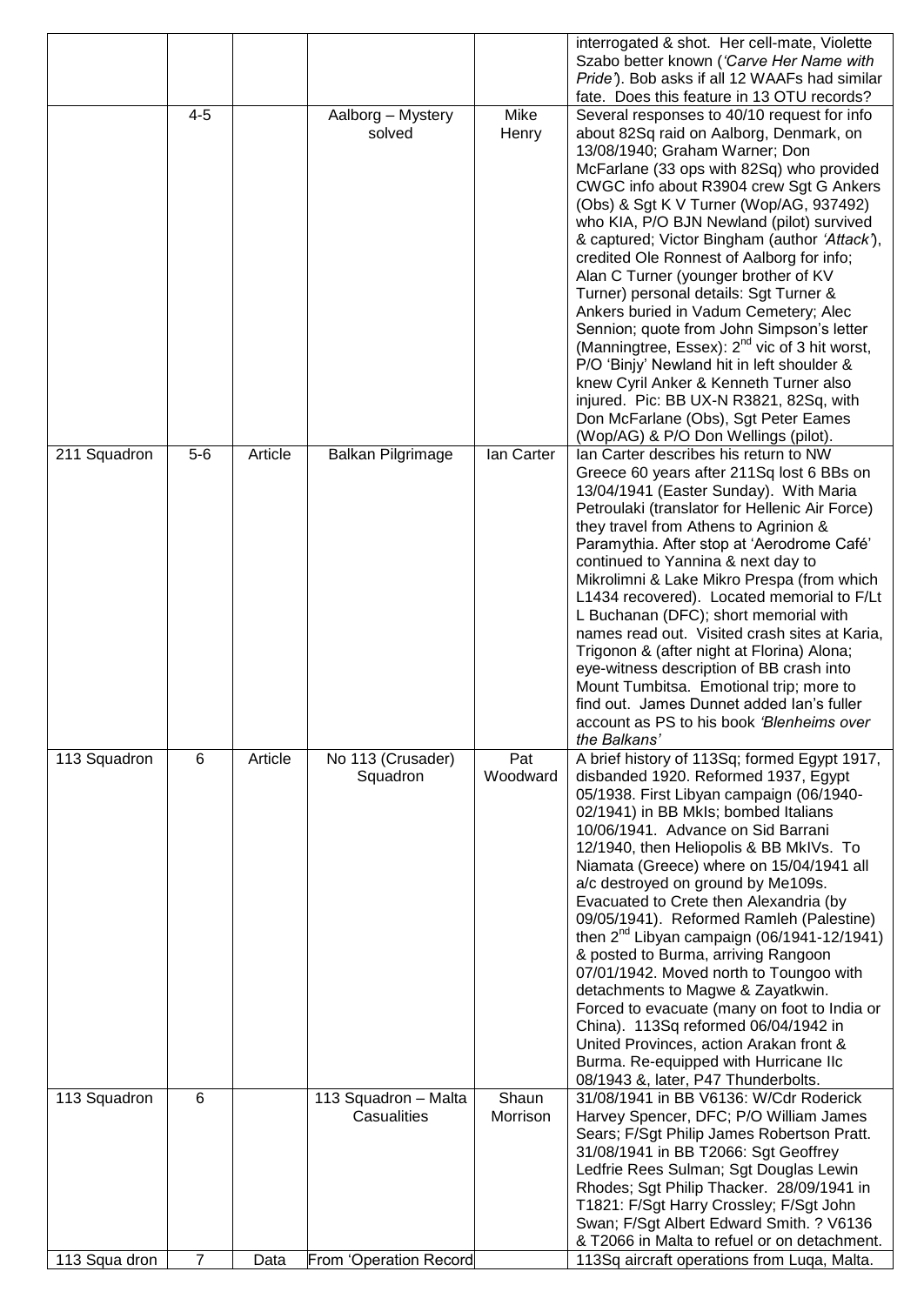| Stalag Luft III | 7<br>8  | Data    | Book'<br>can remember that<br>Blenheim Boys in<br>Stalag Luft III, Sagan | Mike<br>Henry                            | List 113Sq ORB for 26/09/1941, 27/09/1941,<br>28/09/1941 (straffing e-boat base at<br>Pantellaria; T1821 FTR) & 30/09/1941.<br>Convoy & anti-submarine patrols from Malta,<br>where a 113Sq Flight on attachment.<br>Pic: 211Sq BB at Menidi, Greece: Sgts<br>George Checketts (Wop/AG), Frank Baker<br>(pilot, later KIA), Bob Hay (Obs)<br>Amusing anecdote about age & memory loss<br>List the date, BB serial No, Squadron, rank,<br>name & duty of 29 BB aircrew interned in<br>Stalag Luft III (of 'The Great Escape' fame)<br>between 10/05/1940 & 18/04/1942 (may be<br>others). L8776, L9189, L8849, N3593,<br>L9447, R3738, R3619, R3764, R3892,                                                                                                                                                                                                                                                                                                                                                                                                                                                                                                                                                                                                                                                                                                                                                                                                                                                         |
|-----------------|---------|---------|--------------------------------------------------------------------------|------------------------------------------|--------------------------------------------------------------------------------------------------------------------------------------------------------------------------------------------------------------------------------------------------------------------------------------------------------------------------------------------------------------------------------------------------------------------------------------------------------------------------------------------------------------------------------------------------------------------------------------------------------------------------------------------------------------------------------------------------------------------------------------------------------------------------------------------------------------------------------------------------------------------------------------------------------------------------------------------------------------------------------------------------------------------------------------------------------------------------------------------------------------------------------------------------------------------------------------------------------------------------------------------------------------------------------------------------------------------------------------------------------------------------------------------------------------------------------------------------------------------------------------------------------------------|
|                 |         |         |                                                                          |                                          | T2282, R3905, V5687, V6258, Z7362,<br>V6035, Z7438, V6423, Z7448, V6497,<br>T1945 (from 2 OTU), Z7289, V5825, Z7430.<br>These from: XVSq, 18Sq, 21Sq, 40Sq,<br>59Sq, 82Sq, 107Sq, 110Sq, 114Sq, 139Sq,<br>235Sq, 226Sq. Sq/Ldr MLC McColm (21Sq<br>pilot, T2223, 28-29/12/1940) in Colditz.                                                                                                                                                                                                                                                                                                                                                                                                                                                                                                                                                                                                                                                                                                                                                                                                                                                                                                                                                                                                                                                                                                                                                                                                                        |
| 114 Squadron    | $8 - 9$ | Article | Years of a snake!                                                        | Mike<br>Henry                            | Snakes on crests: 88Sq & 114Sq (pic).<br>History of 114Sq: formed 09/1917 & to NWF<br>with BE2cs, BE2es, Farmans & FE2bs.<br>01/1920 renumbered to 28Sq. Reformed<br>Wyton 01/12/1936, in 3 group Bomber<br>Command, with Hawker Hinds & Audax;<br>First Sq with BB Mk Is (03/1937); difficulties<br>of conversion. BB Mk IVs 05/1939 & to<br>France 12/1939 (with AASF), recce work<br>(Netherlands & Belgium), then bombing<br>raids. 11/05/1940 base at Conde/Vraux<br>attacked & most a/c destroyed. In UK 114Sq<br>reformed 07/1940 within 2 Group Bomber<br>Command attaching Channel ports. 03/1941<br>to Coastal Command over North Sea then,<br>based at Leuchars, ops over Norway &<br>Denmark. Returned to Bomber Command<br>07/1941 with daylight targets, including<br>Knapsack raid, led by W/Cdr W Nicols (this<br>corrected, see 43/12). 11/1942 to Blida<br>(Algeria) with 18Sq & flying BB Mk Vs<br>(Bisley) for Operation Torch. Raids on ports<br>of Bizerta & Tunis. Converted to Bostons<br>from 04/1943. Next section lists serial No &<br>fate of each 114Sq BB MkI delivered to<br>114Sq between 04/03/1937 & end 1938:<br>K7035, K7036, K7037, K7038, K7039,<br>K7040, K7041, K7042, K7043, K7044,<br>K7045, K7046, K7057, K7087, K7088,<br>K7111 (hit by Hawker Hind K6728), K7112,<br>K7122, K7123, K7124, K7125, L1099,<br>L1198, L1307, L1308, L1311, L1312, L1313,<br>L1326, L1329, L1340. Just 3 BB Mk IVs are<br>mentioned: L8800, L9209 & L9382, with fate<br>of each described. |
|                 | 10      | Letter  | Blenheims and<br>aerobatics?                                             | <b>Brian</b><br>Taylor/<br>Mike<br>Henry | Brian asks if it was 'normal practice' for BBs<br>(Mk1s & MkIVs) to 'engage in aerobatics'<br>(esp as engine stalls!). Editor responds:<br>Aerobatics:<br>K7078, 44Sq on 27/01/1938<br>L1140, 42 OTU on 08/10/1942<br>L1132, 2 OTU on 1942 (borderline)<br>Low flying:<br>L1139, 57Sq, 1944 (hit haystack)<br>L1204, 13 OTU (hit tree & power cables)<br>L1263, 13 OTU 1940 (hit tree, pilot died)                                                                                                                                                                                                                                                                                                                                                                                                                                                                                                                                                                                                                                                                                                                                                                                                                                                                                                                                                                                                                                                                                                                 |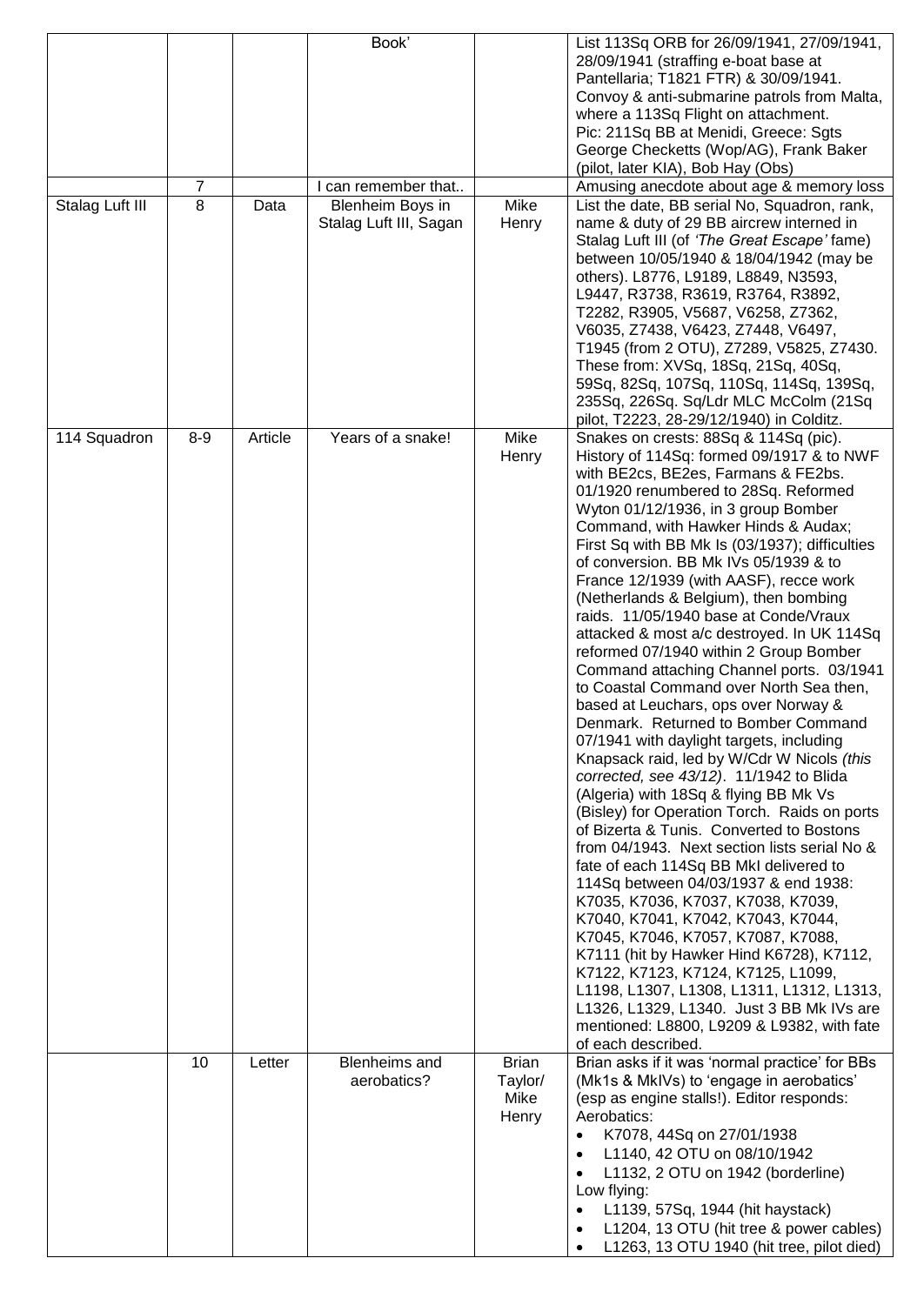|    |        |                                                                             |                          | L1471, 5 OTU, 1940 (hit sandbank)<br>$\bullet$<br>L6620, 13 OTU, 1943 (power cables)<br>L8669, 2 OTU, 1941 (hit house)<br>Additional info please to Editor or B Taylor<br>(contact details via email address at bottom<br>of web site)                                           |
|----|--------|-----------------------------------------------------------------------------|--------------------------|----------------------------------------------------------------------------------------------------------------------------------------------------------------------------------------------------------------------------------------------------------------------------------|
| 10 | Poem   | Flightpath to<br>Friendship                                                 | <b>Brian L</b><br>Porter | Written to commemorate mtg of Luftwaffe<br>Night Fighters Assn & RAF Gunners Assn at<br>Laage, 08/2000. Poem starts: 'Now friends,<br>once enemies of old                                                                                                                        |
| 10 | Data   | Ambitious Boffins!                                                          |                          | BB Mk1, L6594 fitted at Boscombe Down<br>with 37mm Coventry Ordnance Works canon<br>to fire downwards.                                                                                                                                                                           |
| 11 |        | An appeal to our<br>younger members                                         | Editor                   | Outlines aims of Society & encourages<br>younger members to become involved on<br>committee. Gives contact details for Hon<br>Sec, Mrs Betty George, MBE.                                                                                                                        |
| 11 |        | Welcome to new<br>members                                                   | Editor                   | Three new members & Doncaster Branch of<br>the RAFA. New full Members: Frank Shaw<br>Baker, from BC, Canada, ex-FME in 21Sq<br>1940/41; FW Lewis, ex-XVSq (1940) &<br>243Sq (Singapore).                                                                                         |
| 11 | Obits  | We still see their<br>faces and hear their<br>voices - to absent<br>friends |                          | RIP: Bunny Lynch-Blosse (26/11/2000, wife<br>of Hugh, see 38/11); Peter Sarll, DFC<br>(19/02/2001); FCG Fry ('Freddie',<br>27/03/2001); Kenneth Courtney (ex-145Sq,<br>16/02/2001); Frank Joseph (ex-Coastal<br>Command, 16/05/2001). Condolences to all<br>relatives & friends. |
| 12 | Wanted | Who would like to be<br>Hon Sec?                                            |                          | An amusing piece about the trails &<br>tribulations of being Honorary Secretary to<br>the Society (& compliments to Hon Sec Betty<br>George for surviving these)                                                                                                                 |
| 12 |        | Weasenham Hall<br>memories                                                  | Editor                   | In 38/4 Dinty Moore wrote of demolition of<br>Weasenham Hall, Norfolk where Major<br>Richard Coke (recently died) was born; his<br>father (son of $2^{nd}$ Earl of Leicester) & the<br>'Pheas' hosted West Raynham aircrew (incl<br>BB). Editor there 1941 with 101Sq & 114Sq    |

| <b>Issue 40: March 2001</b> |                |        |                                 |               |                                                                                     |  |
|-----------------------------|----------------|--------|---------------------------------|---------------|-------------------------------------------------------------------------------------|--|
| Topic                       | Page           | Type   | Title                           | <b>Author</b> | <b>Notes &amp; Search Words</b>                                                     |  |
|                             |                | Report | Chairman's                      | Andrew        | Season of air-shows, etc here again. Long-                                          |  |
|                             |                |        | Comments                        | Pierce        | standing & active Committee member Mike                                             |  |
|                             |                |        |                                 |               | Ford standing down. Society members aged                                            |  |
|                             |                |        |                                 |               | 9 to 90 & world-wide; let us know what else                                         |  |
|                             |                |        |                                 |               | you'd like committee to organise.                                                   |  |
|                             | 1              | Pic    | Thanks everyone                 |               | Pic: Sir Ivor Broom presenting Graham                                               |  |
|                             |                |        |                                 |               | Warner with £7,000 cheque from 2000 Draw                                            |  |
|                             | 2              | Data   | The Forgotten                   | Andrew        | See issue 39/11. Using Master Atlas of                                              |  |
|                             |                |        | Bomber?                         | Pierce        | Greater London Andrew lists the roads                                               |  |
|                             |                |        |                                 |               | named after WWII a/c: Blenheim comes 3rd                                            |  |
|                             |                |        |                                 |               | after Wellington & Lancaster (or could it be                                        |  |
|                             |                |        |                                 |               | people/places they're named after?)                                                 |  |
|                             | $\overline{2}$ | Letter | The Queen Mum                   |               | Reply to Betty George from Queen Mother's                                           |  |
|                             |                |        |                                 |               | Private Secretary at Clarence House in                                              |  |
|                             |                |        |                                 |               | response to Get Well card from Society.                                             |  |
| Editorial                   | 2              | Report | <b>Editor's Comments</b>        | Liz Pierce    | Liz's 2 <sup>nd</sup> issue as temporary editor; Mike                               |  |
|                             |                |        |                                 |               | Henry back to edit July issue (closing date                                         |  |
|                             |                |        |                                 |               | 25/05/2001). Thanks to Tony Hughes &<br>other for kind comments/contributions       |  |
|                             | 3              | Review | <b>'Even the Birds Were</b>     | Mike          |                                                                                     |  |
|                             |                |        |                                 |               | This book covers the history of the<br>meteorological service from early balloonist |  |
|                             |                |        | Walking'<br>by John A Kington & | Henry         | (John Jefferies, Jean-Pierre Blanchard) to                                          |  |
|                             |                |        | Peter G Rackliffe               |               | Capt Douglas of RFC in WWI, then inter-war                                          |  |
|                             |                |        |                                 |               |                                                                                     |  |

ו

 $\overline{\phantom{a}}$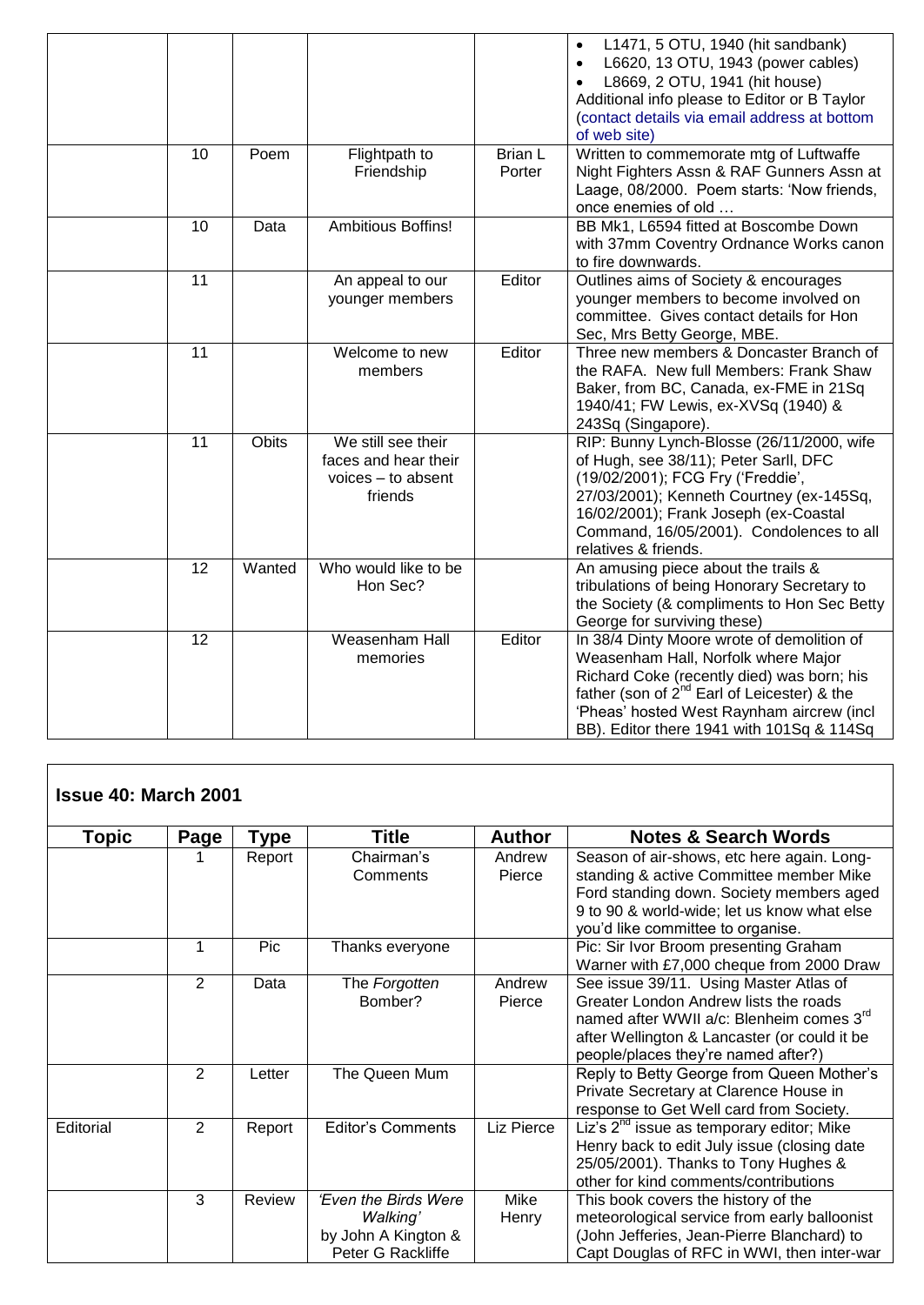|                |         |                                                                 |                                     | Met flights from Andover in Bristol F2Bs &<br>Sopwith Snipes (11Sq). In 1940 Bomber<br>Command required accurate Met info & in<br>10/1940 Air Ministry agreed to Met Recce<br>Flight (2 over Atlantic, 1 over North Sea). In<br>absence of Lockheed Hudsons, ten modified<br>BB MkIVs used 04/1941 based at Bircham<br>Newton, St Eval & Aldergrove. By 1942<br>Hudsons, Hampdens, Fortresses, Warwicks,<br>Ansons & even modified Mosquitos involved.<br>Met Flights from Iceland 04/1942 & USAAF<br>(25 <sup>th</sup> Bomb Grp) Met unit based at Watton.<br>Description of extreme conditions in which<br>MAO worked. Halifax, Liberators,<br>Hurricanes, Gladiators, Spitfires & Hastings<br>all used in Met Recce flights. Only after 19<br>MAO killed & Sir Sholto Douglas (AOC<br>Coastal Command) intervened was 'M' flying<br>badge officially awarded in 04/1945.<br>Describes EPICURE flights of BBs over Bay<br>of Biscay, seeing U-boats, etc. Publised by<br>Tempus at £24.99, its worth reading.<br>Pic: 'wing' of the Met aircrew |
|----------------|---------|-----------------------------------------------------------------|-------------------------------------|---------------------------------------------------------------------------------------------------------------------------------------------------------------------------------------------------------------------------------------------------------------------------------------------------------------------------------------------------------------------------------------------------------------------------------------------------------------------------------------------------------------------------------------------------------------------------------------------------------------------------------------------------------------------------------------------------------------------------------------------------------------------------------------------------------------------------------------------------------------------------------------------------------------------------------------------------------------------------------------------------------------------------------------------------|
| 4              | Wanted  | Junior Members                                                  |                                     | Dale Barswell (Hawkes Bay, New Zealand)<br>won junior quizz. F/O Steve Pendlebury<br>(RAFVR(T)) of 114Sq will help with Air<br>Cadet side of junior membership. 82Sq<br>(based Wansworth) & 101Sq (Kenton &<br>Kingbury) has joined Society. 101Sq<br>researching squadron WWII history; any info<br>on/contacts with 101Sq to Society chairman<br>(Contact details via email address at bottom<br>of web site)                                                                                                                                                                                                                                                                                                                                                                                                                                                                                                                                                                                                                                   |
| 4              |         | Junior Members<br>picture contest                               |                                     | Winner: ATC Cadet Sean O'Brien gets flight<br>in Chipmunk. Runner-up: Elizabeth Carr<br>wins family ticket to Duxford show. Pics: of<br>the two winning Blenheim drawings.                                                                                                                                                                                                                                                                                                                                                                                                                                                                                                                                                                                                                                                                                                                                                                                                                                                                        |
| 5              | Pics    | Summer revisited                                                |                                     | Pics: five lovely photographs of 'our' MkIV<br>BB; three flying & two on the ground.                                                                                                                                                                                                                                                                                                                                                                                                                                                                                                                                                                                                                                                                                                                                                                                                                                                                                                                                                              |
| $6\phantom{1}$ | Article | The trails, tribulations<br>and joy of 'working'<br>an air show | Liz Pierce<br>(temporary<br>editor) | Entertaining account of how she became<br>involved in airshows (by meeting Andrew<br>Pierce) & a typical airshow day during the<br>summer months. Ron Scott arrives first!                                                                                                                                                                                                                                                                                                                                                                                                                                                                                                                                                                                                                                                                                                                                                                                                                                                                        |
| $\overline{7}$ | Letter  | A wee problem!                                                  | Tony<br>Rhodes                      | Tony (from Victoria, W Australia) was at<br>Bicester 1941/1942 in charge of Camera<br>section (with 5 others changed a/c cameras).<br>02/1942 these replace with WAAF, who<br>issued with trousers! As showing first WAAF<br>how to fit camera, trainee aircrew arrived<br>and, as normal practice 'clustered around<br>the tail wheel to attend the wants of nature'<br>not knowing WAAF looking down!                                                                                                                                                                                                                                                                                                                                                                                                                                                                                                                                                                                                                                           |
| 7              | Letter  | News from the<br><b>Brodies</b>                                 | Monica &<br>Mike<br><b>Brodie</b>   | Monica's ex-Blenheim father, Bill Evans,<br>died 11/1998 (see 34/5). They are<br>emigrating to New Zealand 2001. Pic: Mike<br>collecting money for Pitlochry Community<br>Groups at Atholl Festival.                                                                                                                                                                                                                                                                                                                                                                                                                                                                                                                                                                                                                                                                                                                                                                                                                                              |
| 8              |         | Who would like to be<br>Treasurer?                              | Ron Scott<br>(Treasurer)            | A tongue in cheek account of the trials &<br>tribulations of being the Society's Treasurer.                                                                                                                                                                                                                                                                                                                                                                                                                                                                                                                                                                                                                                                                                                                                                                                                                                                                                                                                                       |
| 8              |         | It's a cat's life!                                              | Liz &<br>Andrew<br>Pierce           | Up date on BJ-the-cat (see 39/2)                                                                                                                                                                                                                                                                                                                                                                                                                                                                                                                                                                                                                                                                                                                                                                                                                                                                                                                                                                                                                  |
| 9              | Review  | 'The 'C' Flight Line<br>Book'<br>by Tony Hobson                 | Andrew<br>Pierce                    | Unusual look at service life through 'line<br>shoots' recorded at time they were said;<br>collected & well illustrated by author. Pub<br>1995 by Square One. Recommended.                                                                                                                                                                                                                                                                                                                                                                                                                                                                                                                                                                                                                                                                                                                                                                                                                                                                         |
| 9              | Pic     | The Blenheim at Sleap                                           |                                     | Pic: Blenheim at Shropshire Aero Club<br>airshow at Sleap, 2000, with John Webb                                                                                                                                                                                                                                                                                                                                                                                                                                                                                                                                                                                                                                                                                                                                                                                                                                                                                                                                                                   |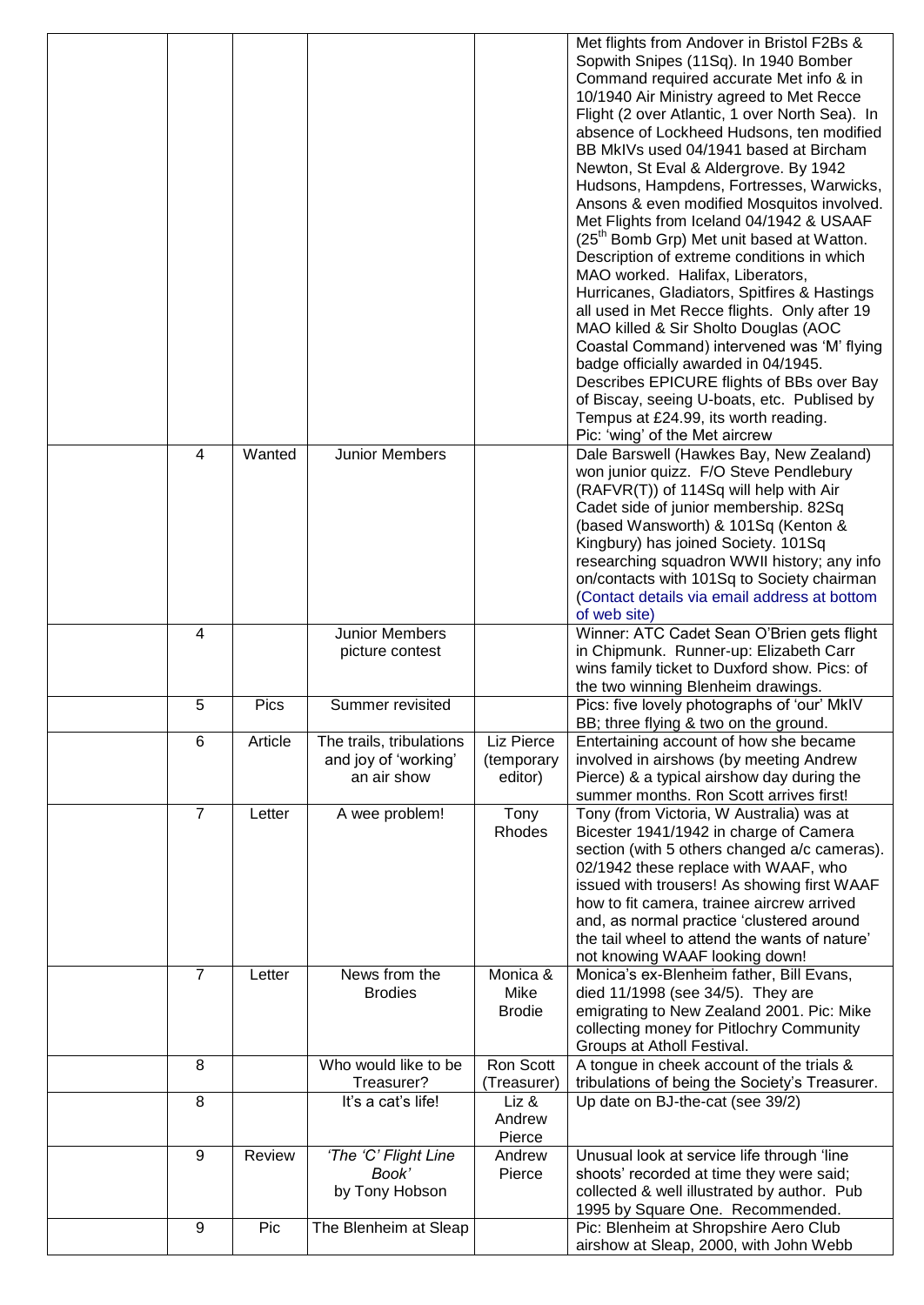|                           |    |        |                      |         | (pilot), F/Lt Gardiner (flew BBs with 11Sq in                                          |
|---------------------------|----|--------|----------------------|---------|----------------------------------------------------------------------------------------|
|                           |    |        |                      |         | FE), Sq/Ldr Fry (Obs, 110Sq, Europe &<br>45Sq ME) & Ian Arnold (crew)                  |
|                           | 9  |        | Let's get quizzical! |         | 20 questions about BBs, their crews & other                                            |
|                           |    |        |                      |         | WWII a/c. No prizes; answers in 41/3                                                   |
|                           | 10 | Data   | What's in a name?    |         | Interesting piece on how a/c were named in                                             |
|                           |    |        |                      |         | 1932: Fighters (speed/aggressive words);                                               |
|                           |    |        |                      |         | day bombers (animals); night bombers                                                   |
|                           |    |        |                      |         | (towns). 1937: all bombers after towns                                                 |
|                           |    |        |                      |         | starting with 'B'. This short-lived!                                                   |
|                           | 10 | Wanted | New Venue            | Andrew  | Help to identify County shows in Kent, Herts,                                          |
|                           |    |        |                      | Pierce  | Sussex, Essex, Berks & Bucks for stalls to                                             |
|                           |    |        |                      |         | promote Blenheim. Info to Freddie Brown.                                               |
|                           | 10 |        | In passing           |         | Amusing piece about Larry LaPrise, who                                                 |
|                           |    |        |                      |         | wrote 'Hokey Cokey', & his coffin!                                                     |
| <b>Sgt Harry</b>          | 10 | Wanted | Can U help?          | David J | Harry Warman, 107Sq, KIA 27/05/1940 with                                               |
| Warman                    |    |        |                      | Parker  | John Mahoney & Charles Paish. Anyone                                                   |
|                           |    |        |                      |         | with memories of them or pics of 107Sq BBs                                             |
|                           |    |        |                      |         | N6192, P4864, N6190, N4909 or N6191 pls<br>contact David (contact details via email    |
|                           |    |        |                      |         | address at bottom of web site)                                                         |
|                           | 10 | Wanted | Aalborg - mystery    | Mike    | Late 1940's Mike (Wop/AG) crewed with P/O                                              |
|                           |    |        | almost solved        | Henry   | Newland (pilot) at 13 OTU, Bicester. CFI                                               |
|                           |    |        |                      |         | Sq/Ldr Sam Elworthy retained Mike as                                                   |
|                           |    |        |                      |         | instructor. Theo Bointen's book has photo of                                           |
|                           |    |        |                      |         | Newland as POW. BB shot down over                                                      |
|                           |    |        |                      |         | Aalborg 08/1040 when all 11 of 82Sq BBs                                                |
|                           |    |        |                      |         | destroyed. Does anyone know name & fate                                                |
|                           |    |        |                      |         | of Wop/AG who replaced Mike?                                                           |
| Christabel                | 11 | Obit   | "Jane"               |         | Christabel was model for Daily Mirror war-                                             |
| Leighton<br><b>Porter</b> |    |        |                      |         | time cartoon series "Jane". She was popular                                            |
|                           |    |        |                      |         | guest at 1998 Blen Soc lunch. Died aged 87<br>on 06/12/2000. Pic: "Jane" with Blenheim |
|                           | 11 | Obits  | <b>Obituaries</b>    |         | RIP: GAB Lord, ex 500Sq (see 39/9); ex-                                                |
|                           |    |        |                      |         | Sq/Ldr HG Brittain ('Britt') on 19/06/2000,                                            |
|                           |    |        |                      |         | aged 82; Eric Reginald Moss on 10/05/2000.                                             |
|                           |    |        |                      |         | Condolences to families.                                                               |
|                           | 12 | Wanted | Tony's Travels       | Andrew  | 30+ names received by Tony Tranter for                                                 |
|                           |    |        |                      | Pierce  | Vraux trip. If you have any photos, artefacts                                          |
|                           |    |        |                      |         | or memorabilia from 1939/40 for Vraux                                                  |
|                           |    |        |                      |         | museum please contact Tony/Andrew via                                                  |
|                           |    |        |                      |         | email address at bottom of web site.                                                   |
|                           | 12 | Notice | News just in         |         | Hurricane Soc trip to Malta in 09/2001.                                                |
|                           | 12 |        | <b>Welcome New</b>   |         | Contact Andrew Norris (phone given)<br>Ron Donger (Ground crew Sgt, 70 OTU in          |
|                           |    | Report | <b>Members</b>       |         | Kenya) & 6 others, incl Maria Petroulakis                                              |
|                           |    |        |                      |         | (see 41/5)                                                                             |
|                           | 12 | Notice | Change of address    |         | Chairman's new address                                                                 |
|                           | 12 | Report | <b>Stop Press</b>    |         | Watton Museum to close. Many items with                                                |
|                           |    |        | Watton Museum        |         | BB connection. Details to follow.                                                      |

## Other abbreviations (in no particular order at present)

|             | <b>CWGC</b> Commonwealth War Graves Commission | <b>MRAF</b> | Marshal of the Royal Air Force | <b>RAF</b>   | Royal Air Force                        |
|-------------|------------------------------------------------|-------------|--------------------------------|--------------|----------------------------------------|
| a/c         | Aircraft                                       | <b>ACM</b>  | Air Chief Marshal              |              | RAFVR RAF Voluntary Reserves           |
| <b>POW</b>  | Prisoner of War                                | AM          | Air Marshal                    | <b>RCAF</b>  | Royal Canadian Air Force               |
| LG          | Landing Ground                                 | AVM         | Air Vice Marshal               | <b>SAAF</b>  | South African Air Force                |
| SWO         | Station (or Senior) Warrant Officer            | A/Cdr       | Air Commodore                  | <b>RAFA</b>  | <b>RAF Association</b>                 |
| AOC         | Air Officer Commanding                         | <b>DFM</b>  | Distinguished Flying Medal     | ARC.         | Aircraft Restoration Co.               |
| <b>FIS</b>  |                                                | DFC         | Distinguished Flying Cross     | <b>RSU</b>   | Repair & Service Unit                  |
| <b>BC</b>   | <b>Bomber Command</b>                          | <b>DSO</b>  | Distinguished Service Order    | MU           | Maintenance Unit                       |
| МT          | <b>Military Transport</b>                      | GC.         | George Cross                   | <b>RNZAF</b> | Royal New Zealand Air Force            |
| <b>IRCC</b> | International Red Cross Committee              | <b>AFC</b>  | Air Force Cross                | <b>MEAF</b>  | Middle East Air Force                  |
| KD.         | Khaki Drill                                    | VC          | Victoria Cross                 | <b>RAAF</b>  | Royal Auxiliary Air Force              |
| FG          | (American) Flight Group                        | TD          |                                | <b>RBL</b>   | Royal British Legion                   |
| U/T         | <b>Under Training</b>                          | <b>RDF</b>  | Radio Direction Finding        | <b>RFC</b>   | Royal Flying Corps                     |
| <b>FTR</b>  | Failed to Return                               | AGA         | Air Gunners Association        | <b>BAC</b>   | <b>Bristol Aero Collection, Kemble</b> |
| <b>CFS</b>  | <b>Central Flying School</b>                   | <b>ACA</b>  | Aircrew Association            | <b>RAE</b>   | Royal Aircraft Establishment           |
| ME          | Middle East                                    | CG          | Centre of Gravity              |              | (Farnborough)                          |